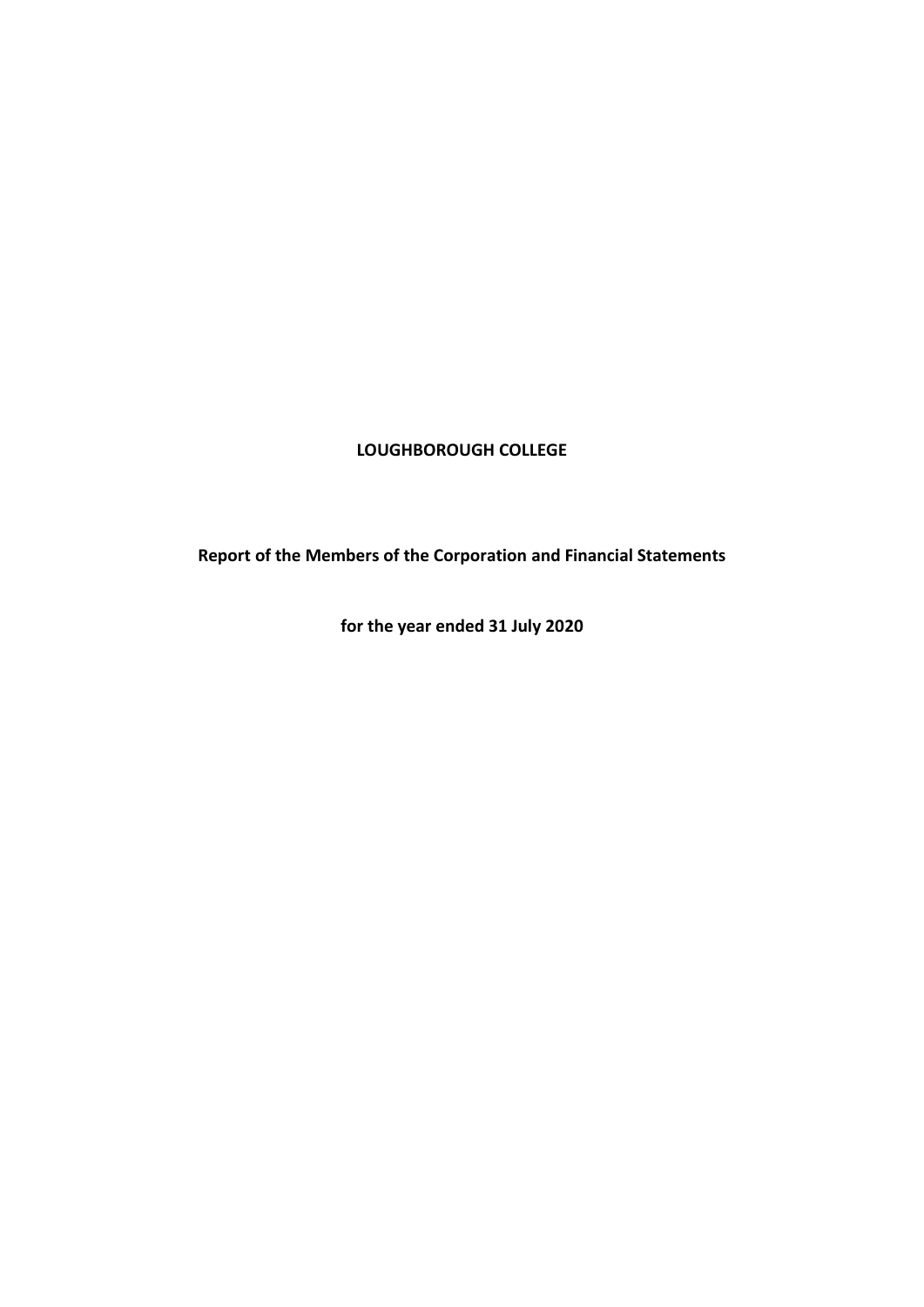### **Key Management Personnel, Board of Governors and Professional advisers**

#### **Key Management Personnel**

Key management personnel are defined as members of the College Executive Team and were represented by the following in 2019/20

Mr J Doherty – Chief Executive Officer; Accounting officer (until 7th February 2020) Ms J Maher – Chief Executive Officer; Accounting officer (from 20<sup>th</sup> April 2020) Mr H Khurmi – Vice Principal Finance and Infrastructure Mr C Butler – Vice Principal People, Planning and Marketing. Acting Principal; Accounting officer (from 8th February 2020 until 19th April 2020) Ms S Townes – Vice Principal Curriculum, Quality and Learner Experience Mrs H Clarke – Assistant Principal Learner Experience and Quality (from 11<sup>th</sup> November 2019) Mrs H Van Aardt – Interim Principal Curriculum Delivery (from 5<sup>th</sup> May 2020)

#### **Board of Governors**

A full list of Governors is given on page 17 of the report of the Members.

Mr I Jones acted as Clerk to the Corporation.

#### **Registered Office**

Radmoor Road Loughborough Leicestershire LE11 3BT

#### **Professional advisers**

### **Financial Statements Auditors and Reporting Accountants**

RSM UK Audit LLP St Philips Point Birmingham B2 5AF

#### **Independent Assurance Advisors**

PricewaterhouseCoopers LLP Cornwall Court 19 Cornwall Street Birmingham B3 2DT

#### **Bankers**

Lloyds Bank Plc 1st Floor, Butt Dyke House 33 Park Row Nottingham NG1 6GY

Royal Bank of Scotland 1st Floor 5 Market Street Leicester LE1 6DN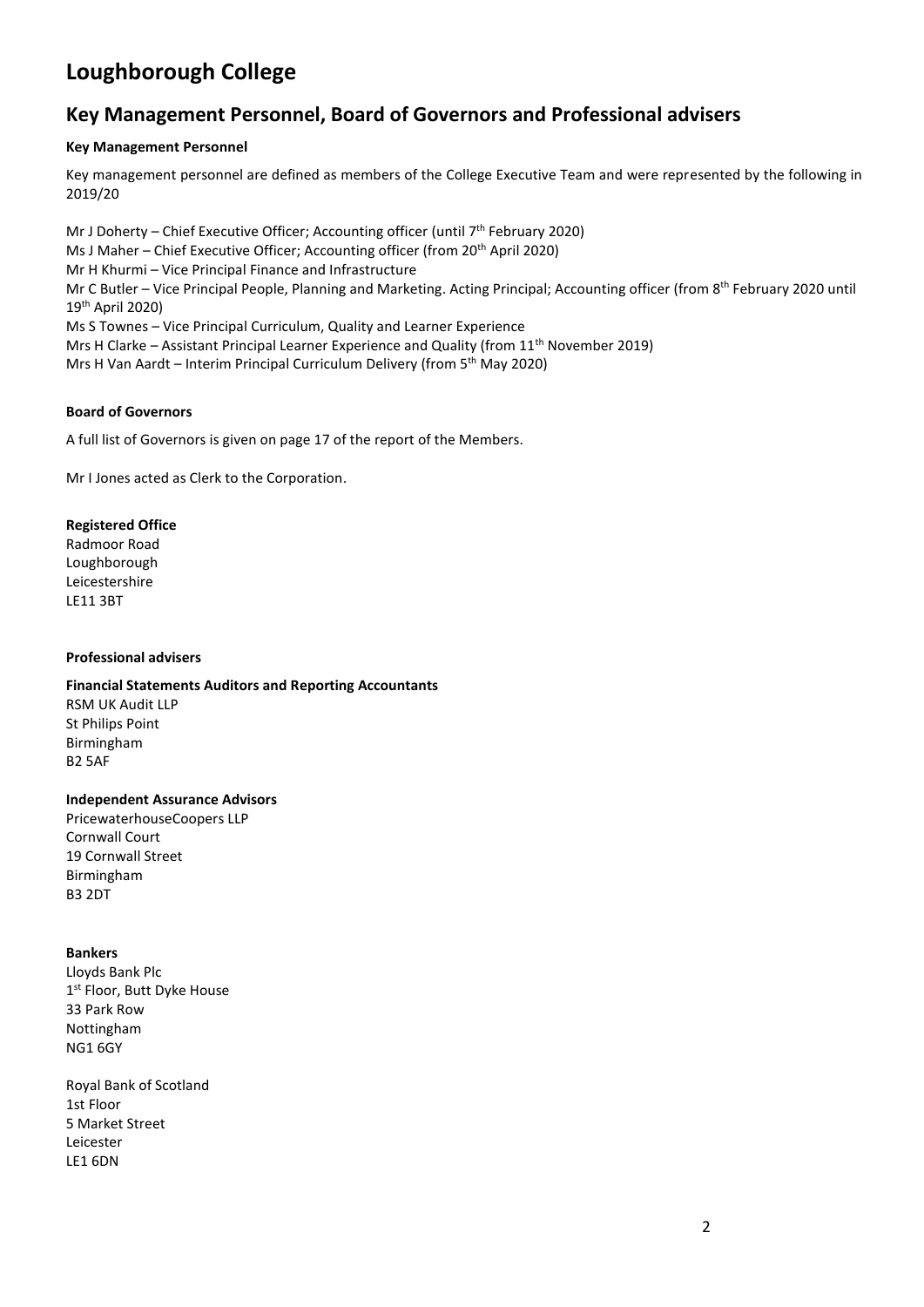# **Contents**

### **Page Number**

| Members' Report                                                                   | 4  |
|-----------------------------------------------------------------------------------|----|
| Statement of Corporate Governance and Internal Control                            | 18 |
| Governing Body's statement on the College's regularity, propriety and Compliance  |    |
| with Funding body terms and conditions of funding                                 | 25 |
| Statement of Responsibilities of the Members of the Corporation in respect of the |    |
| <b>Financial Statements</b>                                                       | 26 |
| Independent Auditors' Report to the Corporation of Loughborough College           | 27 |
| Independent Reporting Accountant's Report on Regularity to The Corporation of     |    |
| Loughborough College and The Secretary of State for Education Acting              |    |
| Through Education and Skills Funding Agency                                       | 30 |
| Consolidated and College Statements of Comprehensive Income and Expenditure       | 32 |
| Consolidated and College Statements of Changes in Reserves                        | 33 |
| Consolidated and College Balance Sheets                                           | 34 |
| <b>Consolidated Statement of Cash Flows</b>                                       | 35 |
| Notes to the Financial Statements                                                 | 36 |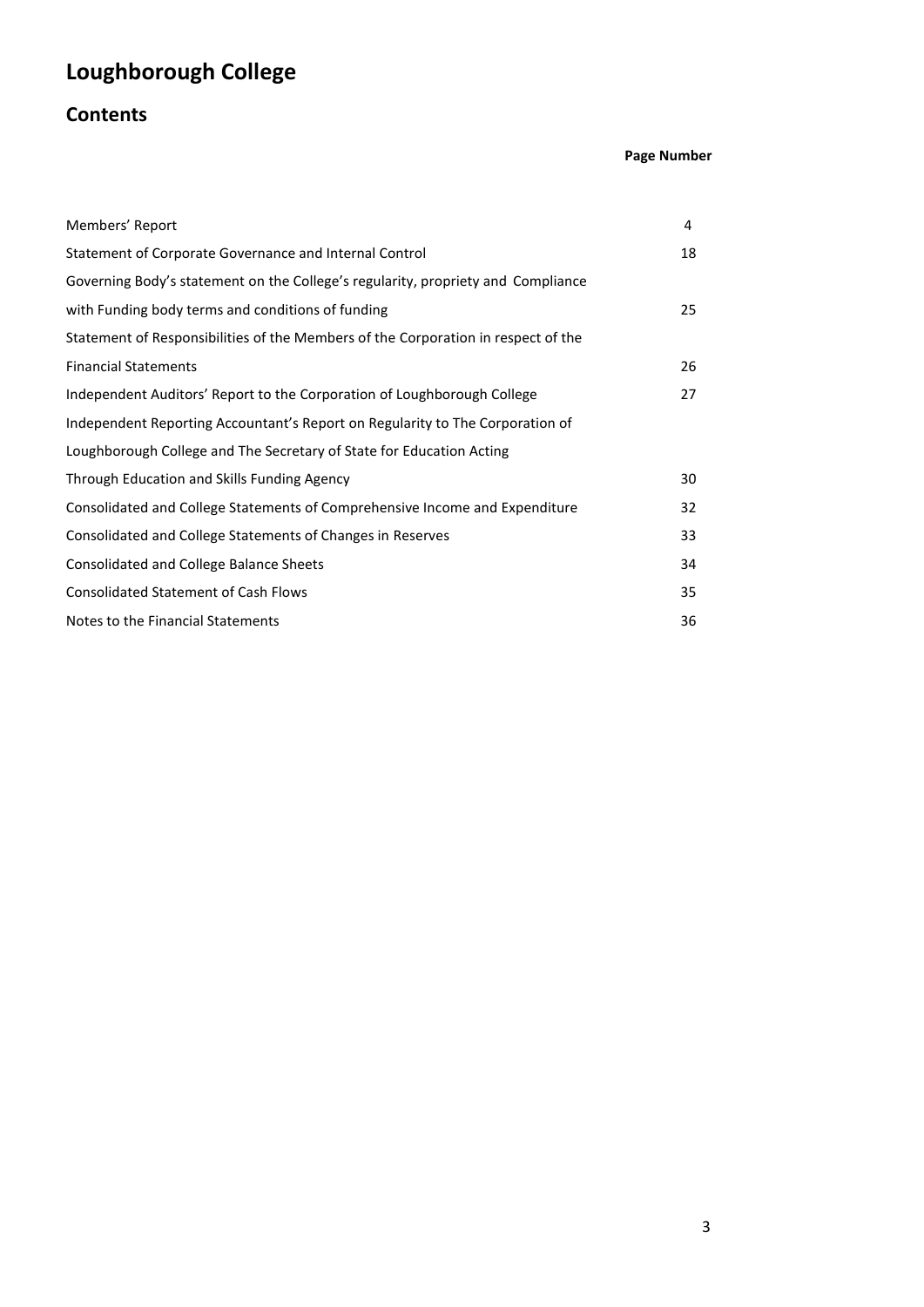### **Members' Report**

### **Nature, Objectives and Strategies**

The members present their annual report and the audited financial statements for the year ended 31 July 2020.

#### **Legal Status**

The Corporation was established under the Further and Higher Education Act 1992 for the purpose of conducting Loughborough College ("the College"). The College is an exempt charity for the purposes of Part 3 of the Charities Act 2011.

#### **Vision**

The College's vision is "To be in the top 10% of education, training and apprenticeship providers in the UK"

Meaning that we are…

- Recognised as a provider and partner of choice, locally, nationally and internationally, for delivering relevant and innovative education and training; and
- Inspiring our learners to achieve and progress in employment or on to further study.

#### **Public Benefit**

Loughborough College is an exempt charity under Part 3 of the Charities Act 2011 and following the Machinery of Government changes in July 2016 is regulated by the Secretary of State for Education. The members of the Governing Body, who are trustees of the charity, are disclosed on page 19.

In setting and reviewing the College's strategic objectives, the Governing Body has had due regard for the Charity Commission's guidance on public benefit and particularly upon its supplementary guidance on the advancement of education. The guidance sets out the requirement that all organisations wishing to be recognised as charities must demonstrate, explicitly, that their aims are for the public benefit.

In delivering its mission, the College provides the following identifiable public benefits through the advancement of education:

- High-quality teaching;
- Widening participation and tackling social exclusion;
- Excellent employment record for students;
- Strong student support systems;
- Links with employers, industry and commerce;
- Links with Local Enterprise Partnerships (LEPs)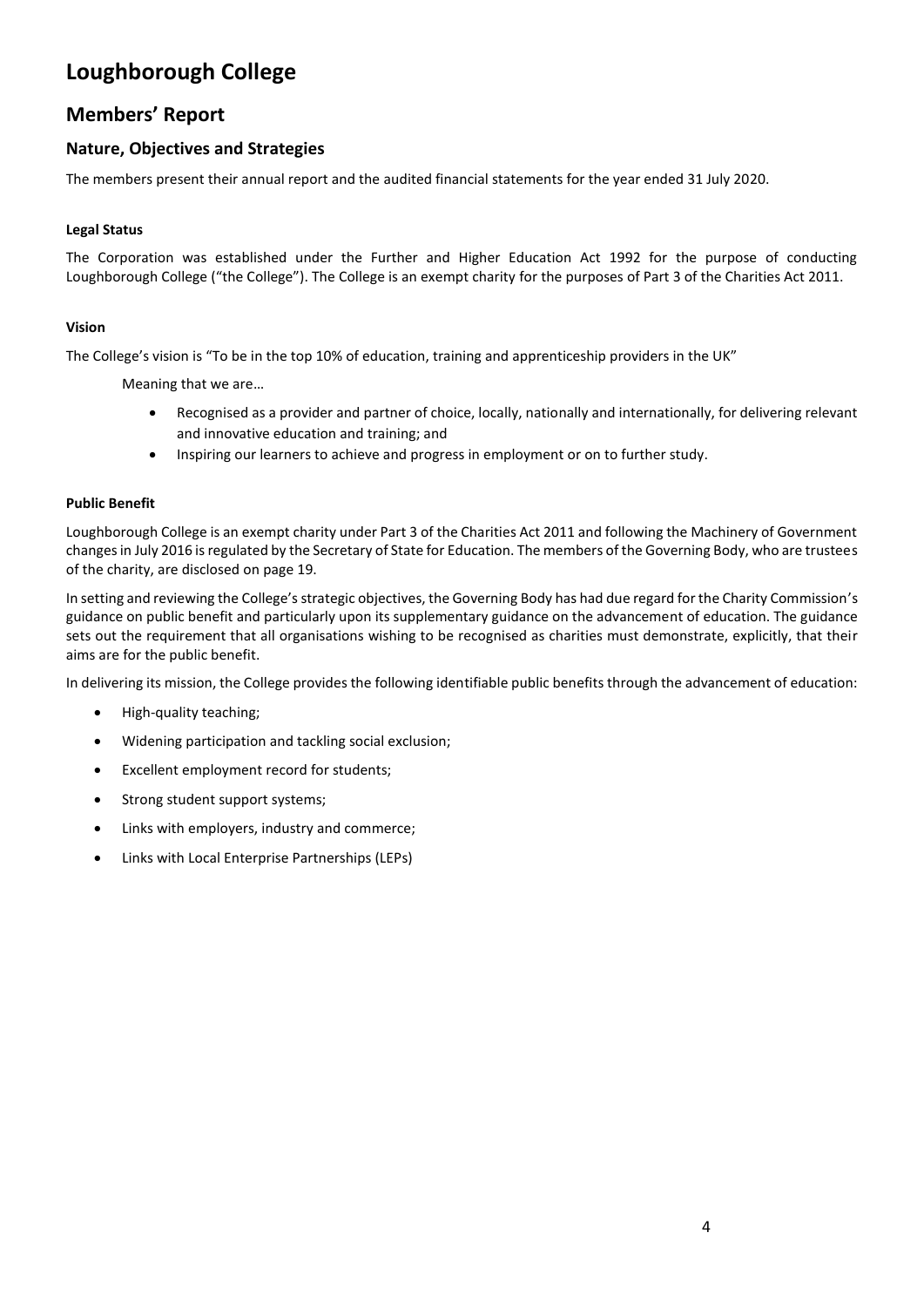### **Members' Report (continued)**

#### **Implementation of Strategic Plan**

In July 2016 the College adopted a strategic plan for the period 1 August 2016 to 31 July 2020. This strategic plan includes property and financial plans. The Corporation monitors the performance of the College against these plans. The plans are reviewed and updated each year. The College's continuing strategic objectives was to achieve the following by July 2020:

- All our learners make better-than-expected progress;
- We have achievement rates for all areas in the top 5% of providers:
- At least 95% of learners progress to further study, an apprenticeship or work;
- Our learners are satisfied with their experience giving us 95% positive feedback;
- External regulatory bodies, such as Ofsted, recognise us as an excellent provider;
- We are regarded as the region's higher education college of choice;
- We have created Loughborough College business school;
- We have launched an employer-sponsored apprenticeship academy, delivering growth in line with the Leicester and Leicestershire Enterprise Partnership's (LLEP) priorities;
- We have established an international presence through partnerships with businesses and schools/colleges in at least two continents;
- We have established a community affiliation scheme (gym/spa/restaurant/nursery) for all Leicestershire residents;
- We are recognised as a great place to work;
- We have an outstanding financial rating, with income having grown to over £35 million organically and producing an operating surplus greater than 3% of income;
- Our reliance on government direct revenue grants has reduced to 40%;
- Our estate is modern, engaging and fit for purpose;
- Our health and safety processes have a Five Star British Safety Council rating; and
- Reflecting our environmental commitment, we have achieved ISO 14001 Accreditation.

The College is now in the process of updating its strategic plan for the period 2020 to 2025. It is anticipated that this will be finalised by December 2020.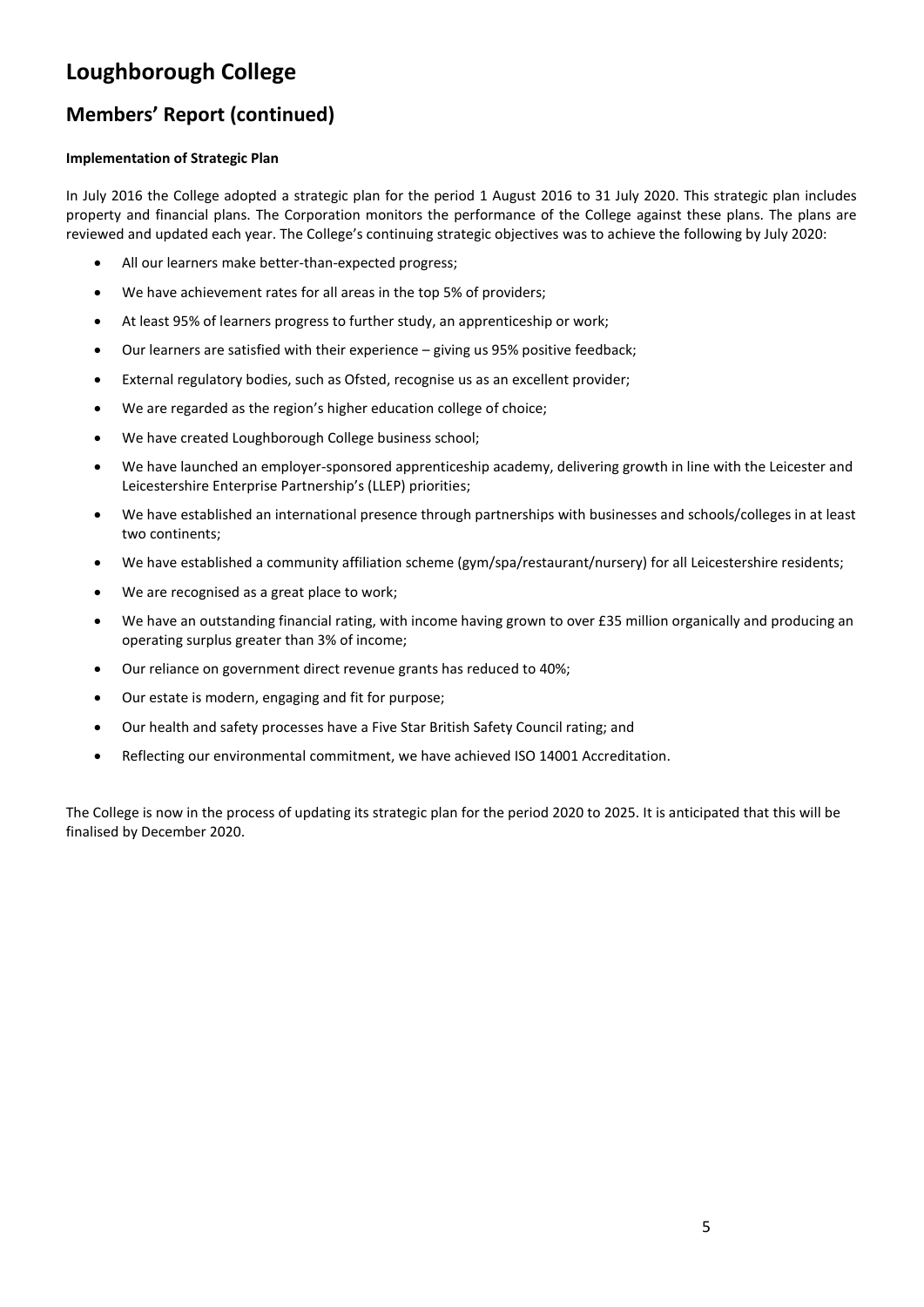### **Members' Report (continued)**

### **COVID 19 impact**

The College and the further education sector in 2019/20 were significantly impacted by COVID 19. In line with government directives for a national lockdown to minimise the spread of COVID 19 the College closed its buildings and campus and accommodation residences in March 2020. The College continued to deliver to its learners on a remote basis and whilst closed followed government guidance in preparing its site to become fully COVID 19 secure in anticipation of a future reopening. In June 2020 the College started to reopen its buildings and campus in a limited but safe manner to deliver to priority groups of learners as per government guidance.

The impact of closure and reduced numbers of people on site did reduce income associated with commercial on site income generating activities including accommodation residences. The resulting difficult financial climate has also affected offsite commercial and Levy/Non Levy work with employers where income levels did fall.

The College has successfully managed the challenges presented by COVID19 through close management and monitoring of employers and their apprentices, its preparations for the estate, the delivery model to support continuation of learning and careful control of internal budgets. This in conjunction with national government support mechanisms and targeted education specific support measures has allowed the College to retain a Good financial health rating for 2019/20. The College claimed £154k of furlough support from the government to support commercial income generating areas which had been impacted, and also incurred £115k of additional COVID 19 related expenditure in 2019/20 to adapt its campus to become COVID 19 secure. Government guidance continues to be released on a regular basis to mitigate the impact and spread of COVID 19 and the College continues to ensure all of its sites and processes and procedures support being COVID 19 secure.

#### **Financial Objectives**

The College's financial objectives for 2020/21 are:

- To maintain a financial rating of no lower than Good;
- To achieve turnover of £32.808m;
- To achieve a deficit of £380k for underlying operational performance in a challenging financial climate impacted by COVID 19;
- To achieve an EBITDA of £1.314m or 4.05% of income by the 31<sup>st</sup> July 2021;
- To achieve an adjusted current ratio of 1.29 by the  $31<sup>st</sup>$  July 2021;
- To continue to strengthen cash balances to £4.22m by the 31<sup>st</sup> July 2021;
- To achieve cash days of 50 by the  $31<sup>st</sup>$  July 2021;
- To maintain borrowing at 18.68% of adjusted income by the 31st July 2021, this excludes the needs of any future estate's strategy or other major developments where this may be agreed to rise;
- Compliance with banking covenants;
- Staff costs as a % of income below 63%; and
- Generating sufficient funds to allow for £0.75m of capital expenditure investment for equipment and estates infrastructure needs, this excludes the needs of any future estate's strategy or any specific capital grants where this may be agreed to change.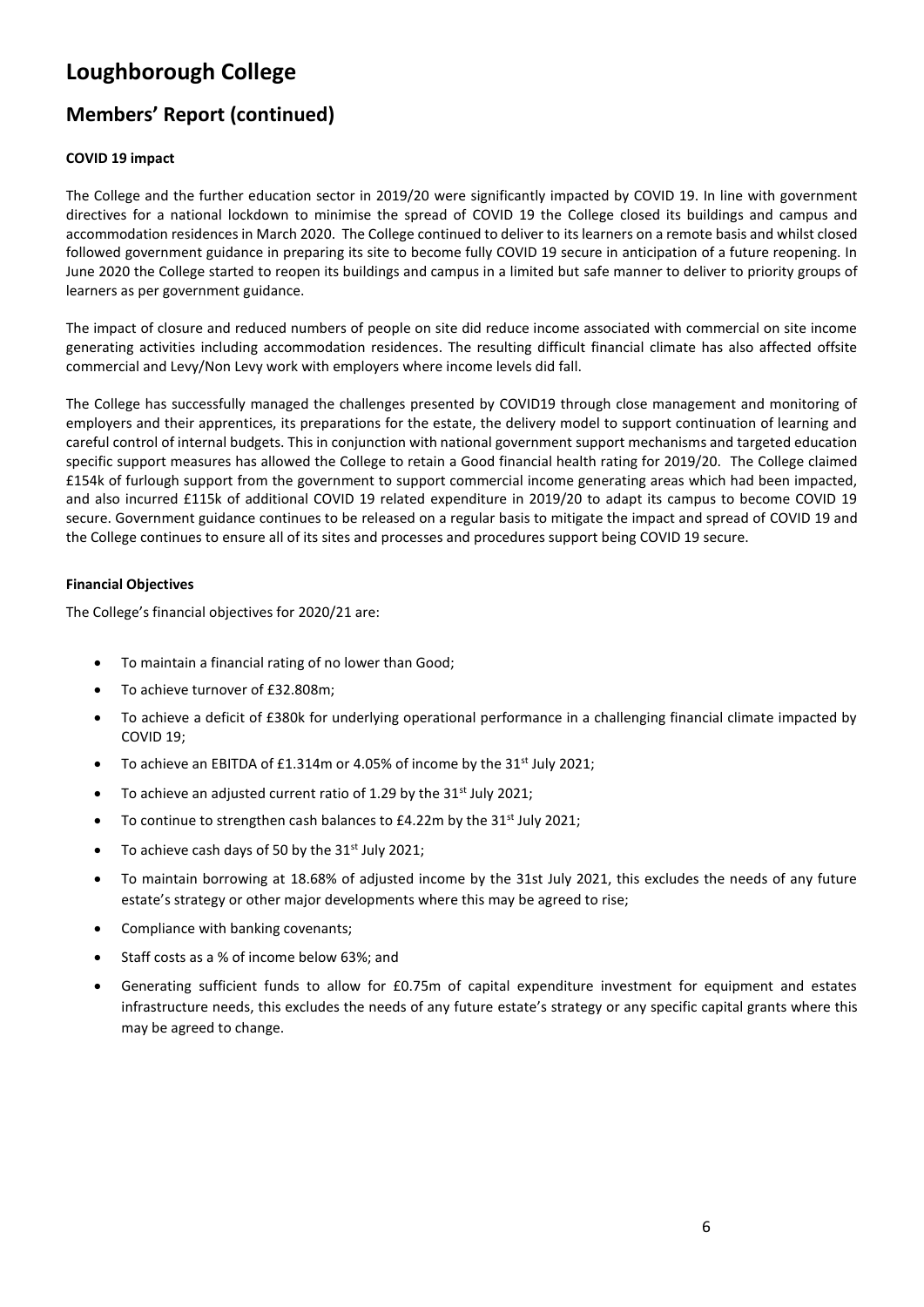### **Members' Report (continued)**

### **Performance Indicators**

The College specific objectives for 2019/20 and the achievement of those objectives are addressed below:

| <b>Budget Objectives 2019/20</b>                         | <b>Achievement Status 2019/20</b>                         |
|----------------------------------------------------------|-----------------------------------------------------------|
| Total Income £31.550m                                    | Total Income £32.607m                                     |
| Operating underlying breakeven position excluding FRS102 | Operating underlying deficit of £346k excluding FRS102    |
| pension adjustments                                      | pension adjustments (£9,792k) but inclusive of bank break |
|                                                          | and move costs (£390k)                                    |
| EBITDA of £1.675m or 5.38% of income                     | EBITDA of £1.660m or 5.17% of income                      |
| Financial Health Category: Good                          | Financial Health Category: Good                           |
| Adjusted Current Ratio: 1.09                             | Adjusted Current Ratio: 1.25                              |
| Cash inflow from operations £1.754 m                     | Cash inflow from operations £1.491m                       |
| Cash days of 37 days                                     | Cash days of 46 days                                      |
| Borrowing as a % of Income 17.50%                        | Borrowing as a % of Income 18.74%                         |
| Staff costs as a % of Income 61.8%                       | Staff costs as a % of Income 64.3%                        |
| (excluding FRS102 adjustments)                           | (excluding FRS102 pensions adjustments)                   |
| Capital expenditure £0.573m                              | Capital expenditure £0.59m                                |

The College is committed to observing the importance of sector measures and indicators and uses the FE Choices data available on the GOV.UK website which looks at measures such as success rates. The College is required to complete the annual Finance Record for the Education and Skills Funding Agency (ESFA).

The College was assessed by the ESFA as having a "Good" financial health grading for 2018/19. The current self-assessed rating of Good for 2019/20 is considered a positive outcome.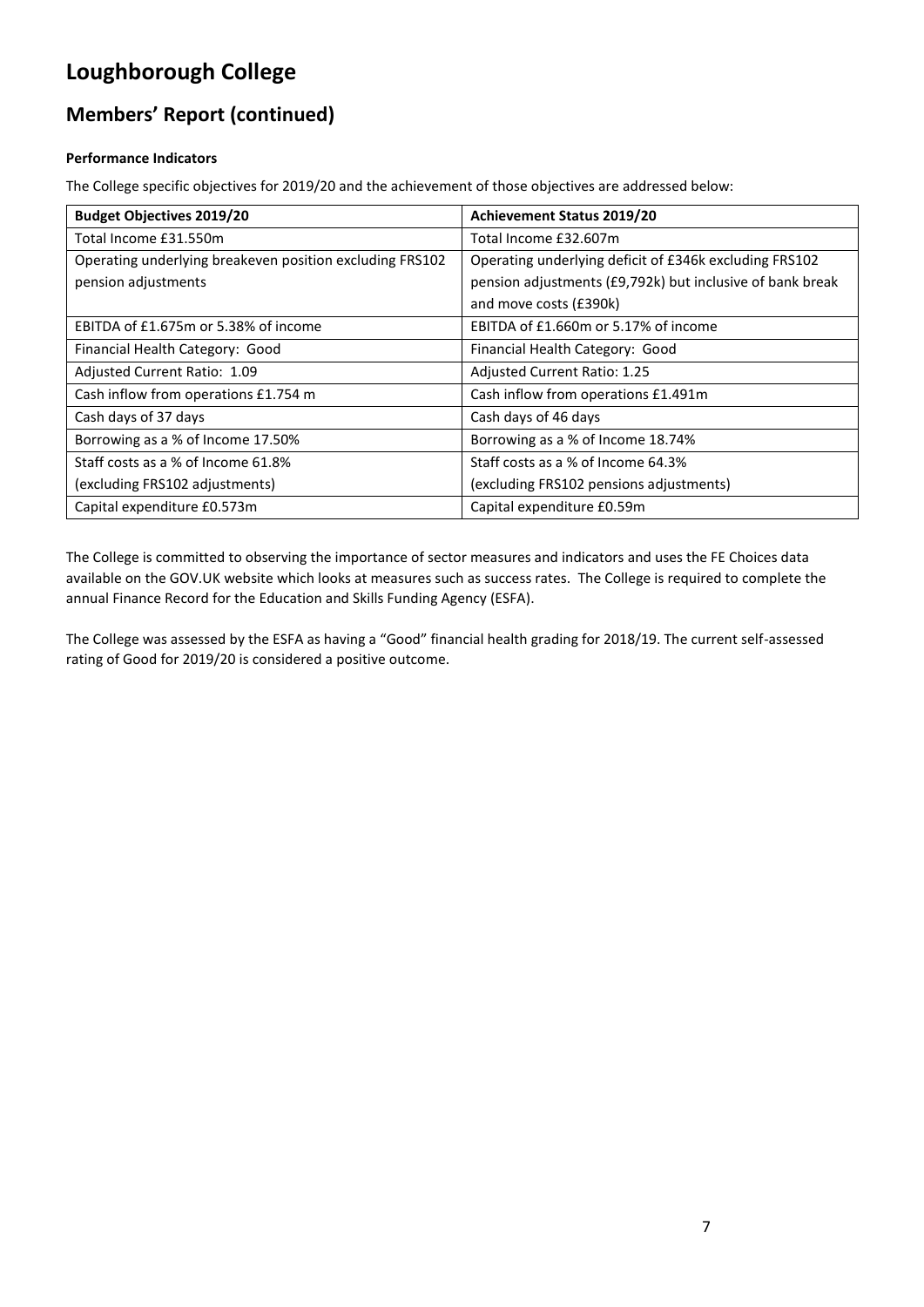### **Members' Report (continued)**

### **Financial Position**

#### **Financial Results**

The Group generated total comprehensive expense of £10,138k (2018/19 comprehensive expense of £5,449k). The total comprehensive expense in 2019/20 is stated after accounting for the actuarial deficit on pension schemes. The results prior to pension costs and adjustments was total comprehensive expense of £346k (2018/19 total comprehensive income of £17k). The FRS102 'Pension Adjustment' set out in the table below are non cash adjustments posted to the financial statements. The entries are based on an independent actuarial review of the adequacy of the payments the College makes to its Local Government Pension Scheme.

The table below highlights the consolidated underlying performance before accounting for the pension adjustment.

### **Consolidated Underlying Performance**

|                                                   | Year ended 31 July 2020 |                     |                |  |  |
|---------------------------------------------------|-------------------------|---------------------|----------------|--|--|
|                                                   | <b>Group Result</b>     | <b>Group Result</b> |                |  |  |
|                                                   | (including)             | <b>Pension</b>      | (excluding     |  |  |
|                                                   | <b>Pension</b>          | Adjustment          | <b>Pension</b> |  |  |
|                                                   | Adjustment)             |                     | Adjustment)    |  |  |
|                                                   | f'000                   | £'000               | £'000          |  |  |
| <b>Total Income</b>                               | 32,607                  |                     | 32,607         |  |  |
| <b>Total Expenditure</b>                          | 34,706                  | (1,768)             | 32,938         |  |  |
| (Deficit)/ Surplus before other Gains and Losses  | (2,099)                 | 1,768               | (331)          |  |  |
| Loss on Disposal of Assets                        | (5)                     | 0                   | (5)            |  |  |
| Comprehensive (expense)/ income                   | (2, 104)                | 1,768               | (336)          |  |  |
| Loss on Investments                               | (10)                    | 0                   | (10)           |  |  |
| Total Tax                                         | 0                       | 0                   | 0              |  |  |
| (Deficit)/ Surplus for the year                   | (2, 114)                | 1,768               | (346)          |  |  |
| Actuarial Deficit in respect of Pensions Schemes  | (8,024)                 | 8,024               | 0              |  |  |
| Total Comprehensive (Expense)/Income for the year | (10,138)                | 9,792               | (346)          |  |  |

The financial results for 2019/20 show that the College has achieved an underlying operational deficit of £336k (prior to FRS102 pension adjustments) and a financial health rating of Good, this is despite having been affected by the COVID 19 pandemic in the latter part of 2019/20. Commercial and apprenticeship income performance was impacted by the resulting downturn in the wider financial climate. In addition, significant expenditure of £116k had been incurred in year to ensure the campus and all its operations were COVID secure. Nevertheless, despite the impact and with close monitoring and management of costs together with government support measures a Good health rating was retained.

In 2019/20 the College also moved its existing loans from Lloyds and Barclays to Santander which resulted in one off bank break and other associated costs for the move amounting to £390k, which are included within the existing loan balance. The College's true underlying operational financial performance would have been a surplus of £54k (prior to FRS102) if one off costs for the bank move were set aside.

The group results post FRS102 pension adjustments of the College have also been significantly impacted by the actuarial valuation as at 31st July 2020. As a result, the College experienced a large actuarial deficit of £8.024m and other pension adjustments of £1.768m. Overall pension liabilities in the balance sheet increased by £9.792m from £13.758m to £23.55m. This was due to the impact of the pandemic and resulting investment returns which were volatile and negative for the period, and when combined with a lower net discount rate increased the overall value of the net pension liability.

In 2019/20 the College delivered to 3,520 16-18 year old learners against an allocation amounting to 3,403 learners.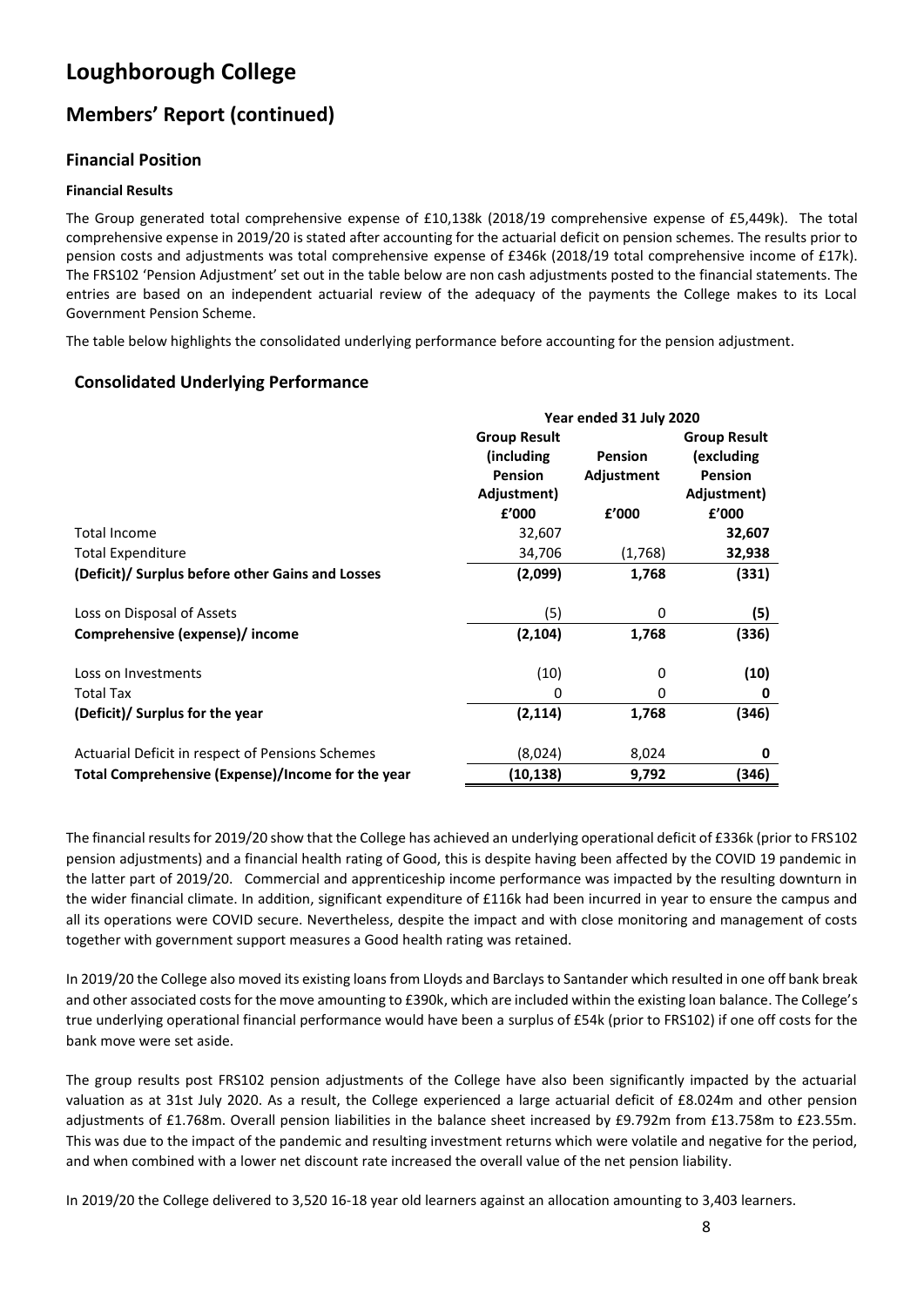### **Members' Report (continued)**

#### **Financial Results (continued)**

The Group has accumulated reserves of £3,768,000 (College £4,504,000) and cash and short term investment balances of £3,765,000. The Group wishes to continue to accumulate reserves and cash balances in order to create a contingency fund.

Tangible fixed asset additions during the year amounted to £590,000. This was split between land and buildings acquired of £297,000 and equipment purchased of £293,000.

The Group has significant reliance on the education sector funding bodies for its principal funding source, largely from recurrent grants. In 2019/20 the FE funding bodies provided 71.5% of the Group's total income (2018/19 68.7%).

The College has only one subsidiary company, The Leicestershire College Ltd

The Leicestershire College Ltd operates on private sector principles, which includes having its own defined pension scheme and its own terms and conditions of supply. The Leicestershire College Ltd was set up in 2016/17, was dormant in 2017/18 and started to trade from the beginning of 2018/19. The Leicestershire College Ltd provides support to Loughborough College with its development and ability to increase competitiveness in the economy whilst providing opportunity for improved quality and efficiency.

#### **Treasury Policies and Objectives**

Treasury management is the management of the College's cash flows, its banking, money market and capital market transactions; the effective control of the risks associated with those activities; and the pursuit of optimum performance consistent with those risks.

The College has a separate treasury management policy in place.

Short term borrowing for temporary revenue purposes is authorised by the Accounting Officer. All other borrowing requires the authorisation of the Corporation and shall comply with the requirements of the Financial Memorandum. The College had  $£5,925,000$  of unsecured bank loans at  $31<sup>st</sup>$  July 2020. The current bank loan was used to refinance the indebtness of the previous borrowers. The previous loans were used to fund capital building replacement and refurbishment projects.

#### **Group Cash Flows, Liquidity and Going Concern**

The College's cash balances and cash flows have been monitored and managed carefully and as a result have not been significantly impacted by the pandemic. A range of internal controls to mitigate spend was in place and this combined with government support measures have helped support the College's cash balances and overall health at Good. The College also received £154k of government furlough support and other support measures such as waiver of underperformance from ESFA for particular funding streams and flexibilities for supporting study for apprentices during the pandemic. This has all helped assist cash flow.

The size of the College's total borrowing and its approach to interest rates has been calculated to ensure a reasonable cushion between the total cost of servicing debt and operating cash flow. During the year this margin was comfortably exceeded. The Group and the College are in a net current assets position of £492k and £354k respectively at 31 July 2020. The Members of the Corporation have concluded the College can continue as a going concern due to the current self-assessed health at Good status and projected health of the College also being at Good status and the strength of underlying cash generation from operations.

#### **Reserves Policy**

The College has no formal Reserves Policy but recognises the importance of reserves in the financial stability of any organisation, and ensures that there are adequate reserves to support the College's core activities. The Group has reserves of £3,768,000 comprising of (£1,628,000) in general reserves (which is inclusive of £8,024,000 in respect of pensions schemes), £5,118,000 in revaluation reserves and £278,000 in a restricted permanent endowment reserve. It is the Corporation's intention to increase reserves over the life of the strategic plan through the generation of annual operating surpluses.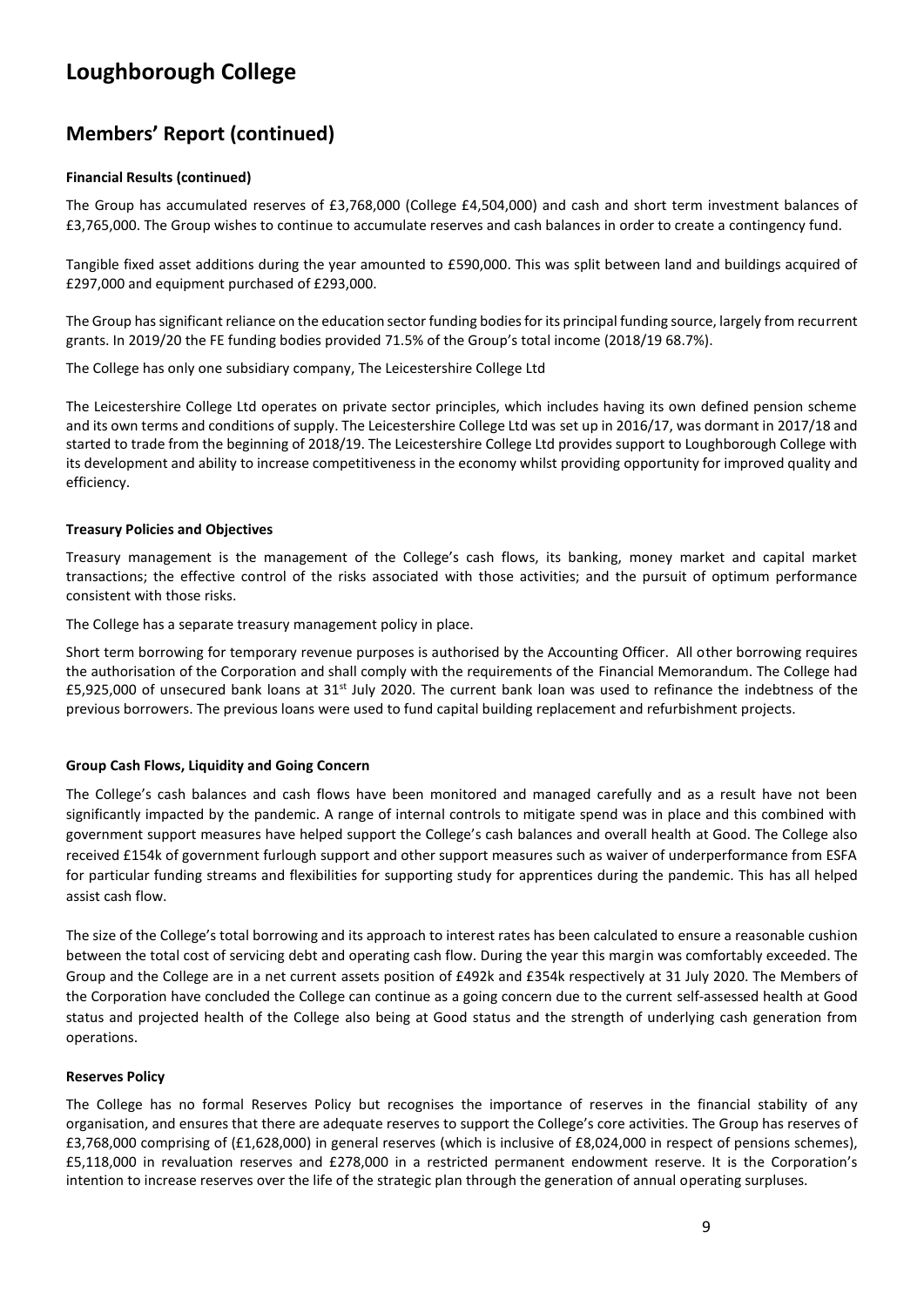### **Members' Report (continued)**

### **Financial Results (continued)**

The College's income and expenditure reserves have been significantly impacted by the actuarial pension fund results as at the  $31<sup>st</sup>$  July 2020. Due to the pandemic investment returns have been volatile and reducing and this combined with the reduction in the discount factor has significantly increased the overall pension liability by £9.792m from £13.758m to £23.55m. This has resulted in negative income and expenditure reserves of £1.628m.

### **Current and Future Development and Performance**

#### **Financial Health**

The College's health has been assessed by the ESFA as Good for 2018/19. Based on these financial statements the College's health will be Good for 2019/20. A two year financial plan was submitted to the ESFA in February 2020 and it is the College's intention to maintain Good financial health despite the wider economic climate challenges created by the pandemic.

#### **Student Numbers**

In 2019/20 the College has delivered activity that has produced £23,302,000 in funding body main allocation funding (2018/19 – £21,804,000). The College had approximately 7,395 funded and 1,854 non-funded students. The College also achieved 3,520 16-18 year old learners against an allocation of 3,404 learners.

#### **Learner Achievements**

The College was rated as Good by Ofsted at its most recent inspection in May 2017.

The Government has announced that it will not publish any school or college level educational performance data based on tests, assessments or exams for 2020. The College's data is affected by many adapted and delay assessments so is not comparable to previous years.

There was positive feedback from the 2019-20, learner surveys monitored against College Key Performance Indicators. The focus in 2019/20 was to engage with the external FE Choices survey and issue an Employer Survey, as well as NSS. However, due to Covid19 restrictions the FE Choices was pulled by the DfE and the Employer Survey did not launch. The NSS did take place although there were significant lower completions due to the Covid-19 restrictions with a response rate of 65% and a satisfaction rate of 83% which is the same as the sector benchmark.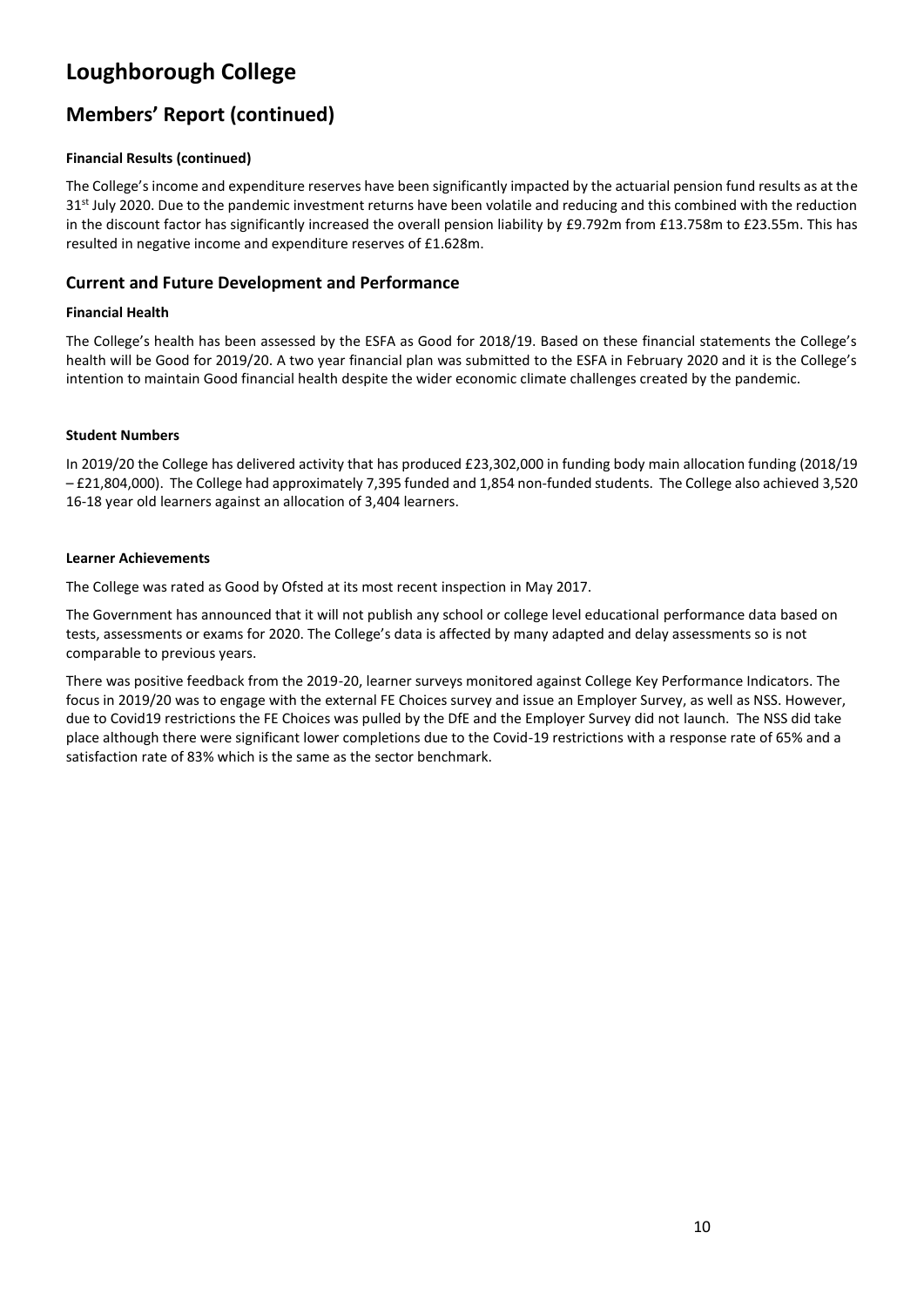### **Members' Report (continued)**

### **Curriculum Developments**

The College is operating a blended delivery model in 2020/21 to ensure the safety of staff and students. The model enables students who are self-isolating to continue with their learning.

The College offers provision in all sector subject areas except construction and land-based. Provision is organised from preentry to degree level and covers a range of local, regional and LLEP priority sectors. The College has an international reputation for sport and has strong partnerships with Loughborough University, sharing a range of facilities. Across the provision the College has a range of significant employers and relevant partners.

The College has been approved as a provider of technical qualifications (T Levels) from September 2021 as part of the Government's phase 2 rollout of the new provision. The comprehensive and wide-ranging T Level Implementation plan is tracked and monitored by the DfE and is in operation to support the transition for the College over the next two-year period. Quarterly updates are made to the DfE and ESFA are in close contact with the College providing guidance and support. The College is currently in receipt of ESFA Capacity and Delivery Funds to support the change required to deliver T Levels. Engagement with employers to support the IP target is progressing well although the current Covid-19 pandemic is requiring adaptations.

The desired direction of curriculum development is to meet and address the skills needs of our local, regional and national economy, where appropriate, and the communities we serve. Central to this is ensuring that our learners destination opportunities are clear and of value to them. The College has introduced a new performance monitoring framework to drive improvement across the College and ensure that the requirements of the Ofsted Education Inspection Framework (EIF) are met.

The College has a partnership with the National Space Academy in Leicester, delivering programmes and apprenticeships in Space Engineering. The College has apprenticeship provision across all ages in Business, Engineering, Customer Service, Logistics, Sport, IT, Logistics and Service Industries. It is developing a number of new standards and is exploring the introduction of degree apprenticeships with relevant partners. The College achieved the full Matrix reaccreditation in 2019.

The College has a significant HE offers, with provision offered at HNC/D, Foundation Degree and Honours Degrees. They are validated by a range of partner universities, including Loughborough, Nottingham Trent, Lincoln and Derby. The offer includes Business and Management, Early Years, Engineering, Music, Public Services, Sports Science, Sports Coaching, Sports Therapy and Teacher Training.

#### **Resources**

The College has various resources that it can deploy in pursuit of its strategic objectives. Tangible resources include the main college site, which contain the recently built HUB building and fully refurbished Sixth Form building.

#### **Financial**

The Group has £3,768,000 of net assets (including £23,550,000 pension liability) and long term debt of £5,925,000.

#### **People**

The Group employs 575 people (expressed as full time equivalents), of whom 303 are teaching staff.

#### **Reputation**

The College has a good reputation locally and nationally. Maintaining a quality brand is essential for the College's success at attracting students and external relationships.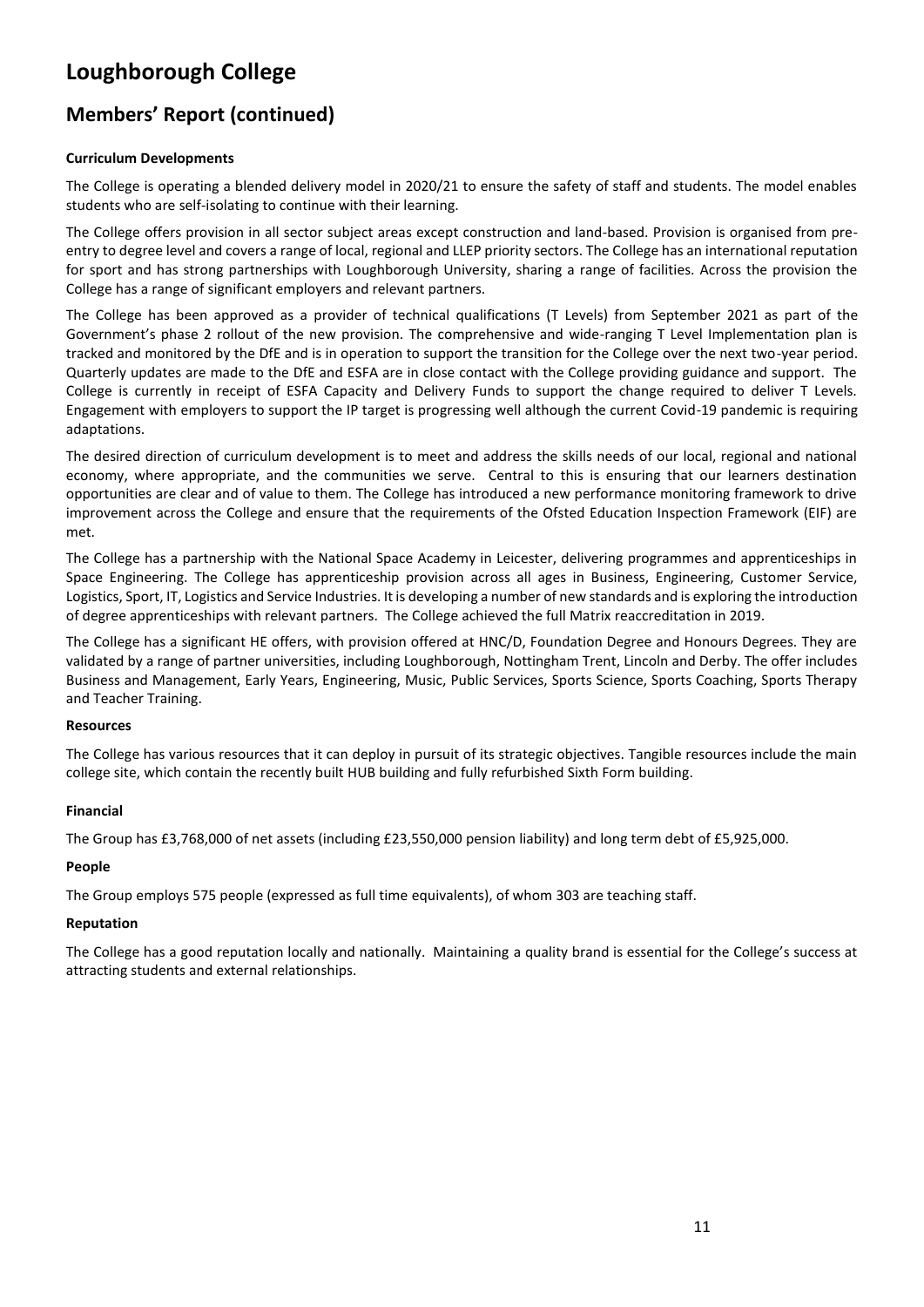### **Members' Report (continued)**

#### **Stakeholder Relationships**

In line with other colleges and with universities, Loughborough College has many stakeholders. These include:

- Students;
- Education sector funding bodies;
- Sixth Form /FE Commissioner;
- Staff:
- Local employers;
- Local authorities;
- Local Enterprise Partnerships (LEPs);
- The local community:
- Other FE institutions;
- Trade unions; and
- Professional bodies.

The College recognises the importance of these relationships and engages in regular communication with them through the College Internet site and by meetings.

#### **Key Performance Indicators**

The College measures itself and is measured externally by certain key performance indicators.

First and foremost, student recruitment, retention and achievement are measured internally and is also scrutinised externally via Ofsted inspections.

The financial health of the College is assessed via a suite of prescribed ESFA formulae. The College is required to submit funding returns each year which sets out its anticipated performance over the life of the financial plan. This model includes all the key ratios widely used in the sector to assess performance.

In terms of staffing the College carries out a staff survey each year.

#### **Principal Risks and Uncertainties:**

The College has undertaken further work during the year to develop and embed the system of internal control, including financial, operational and risk management which is designed to protect the College's assets and reputation.

Based on the strategic plan, the executive team and heads of departments undertakes a comprehensive review of the risks to which the College is exposed. They identify systems and procedures, including specific preventable actions which should mitigate any potential impact on the College. The internal controls are then implemented and the subsequent year's appraisal will review their effectiveness and progress against risk mitigation actions. In addition to the annual review, the executive team will also consider any risks which may arise as a result of a new area of work being undertaken by the College.

A College risk register and Corporate risk register is maintained, which is reviewed at least annually by the Audit Committee and more frequently where necessary. The risk register identifies the key risks, the likelihood of those risks occurring, their potential impact on the College and the actions being taken to reduce and mitigate the risks. Risks are prioritised using a consistent scoring system.

This is supported by a risk management training programme to raise awareness of risk throughout the College.

The Corporate risk register which is regularly maintained and monitored highlights the top key principal risks that the College currently manages as part of risk management planning. For 2019/20 the College corporate risk register highlighted twelve key risks for monitoring and management and not all of these are within the College's control. In 2019/20 business continuity planning was raised to become a significant corporate risk due to the impact of COVID 19. Four key corporate risks are highlighted in more detail below including the measures to mitigate them.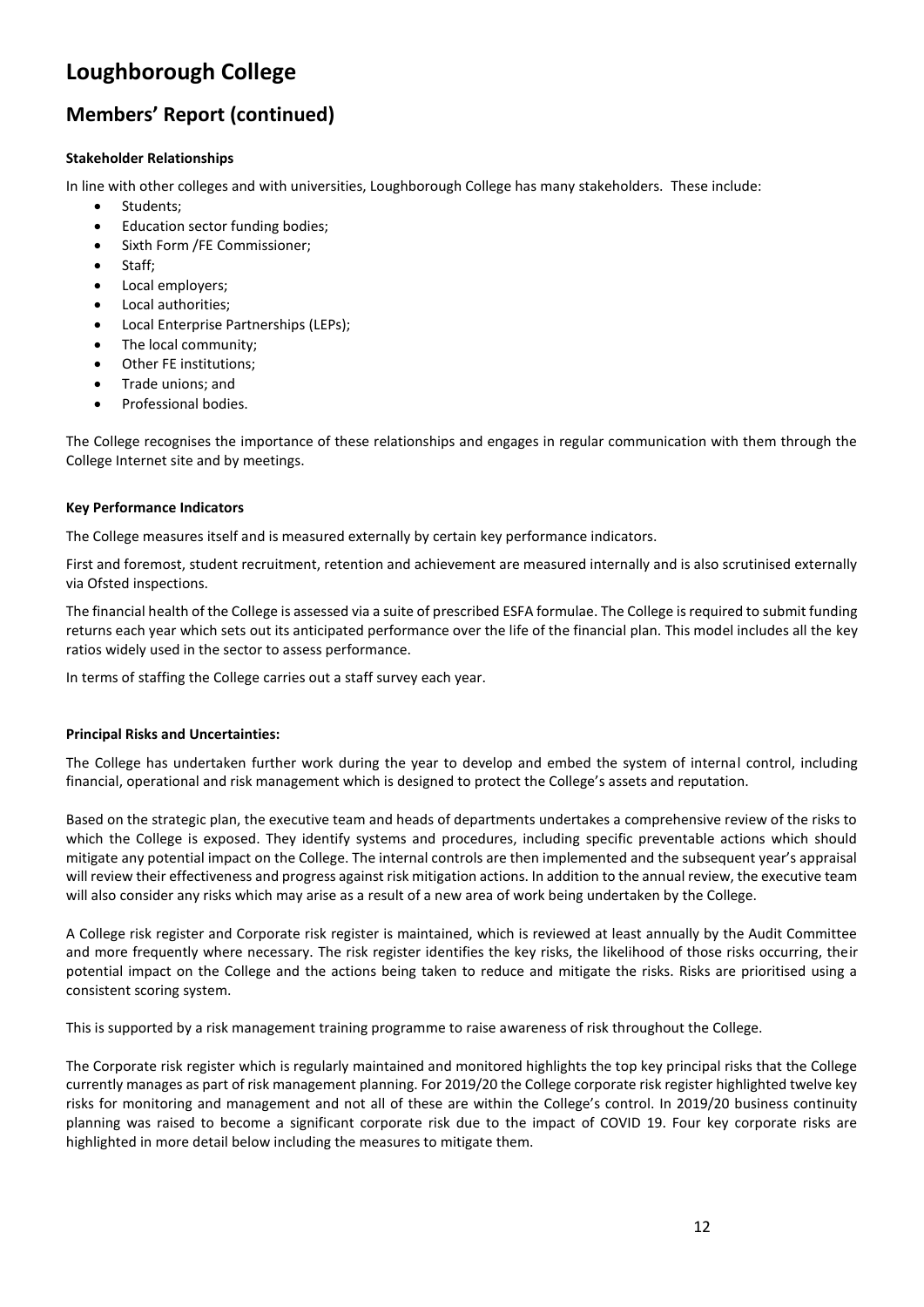### **Members' Report (continued)**

### **1 Failure to maintain the short term and long term viability of the College**

The College's financial health is self-assessed as Good for 2019/20, as described further above (Good for 2018/19). This is largely a consequence of rigorous and accurate planning, management and monitoring of College finances. Notwithstanding that, the continuing challenges to the College's financial position remains the constraint on further and higher education funding arising from cuts in public sector funding increased competition in the market place whilst maintaining the student experience and the impact of COVID 19 on income streams and expenditure needs for safety and delivering blended learning models.

The risk is mitigated in a number of ways:

- Rigorous budget setting procedures and sensitivity analysis
- Regular in year business planning forecasts and monitoring of budgets
- Robust financial controls
- Up to date long term financial strategies supporting key income streams
- Regular long term financial plan modelling
- Detailed planning and costing of the curriculum to support budgets
- Accurate and timely management accounts
- Regular liaison with ESFA especially regarding COVID 19 support measures
- Procurement efficiencies constantly being explored

#### **2 Lack of Business Continuity Planning**

The risk is that the College's business operations and plans fails to adapt to COVID 19 resulting in learning not taking place effectively, college departments not operating effectively and the risk of an environment which is not safe.

This risk is mitigated in a number of ways:

- A College business continuity plan with supporting department continuity plans
- An up to date and robust College critical incident management plan
- A COVID 19 secure risk assessment with controls and actions implemented and updated on a regular basis
- Robust COVID 19 processes and procedures in place and updated regularly
- An appropriate health and safety team in place
- Regular health and safety committee meetings monitoring compliance
- Regular review of AOC/ESFA and government guidance for COVID 19
- Regular communication and meetings with staff, unions and parents to keep them aware of safety measures and changes to managing COVID 19

#### **3 Reducing Apprenticeships Income**

The risk is that the College's work with large and small employers on Levy and Non Levy programmes is impacted by further government reforms and a downturn in relation to the economic climate caused by COVID 19 leading to the College not meetings its income targets.

This risk is mitigated in a number of ways:

- An Apprenticeship strategic plan in place
- An effective sales team in place to support new starts
- Effective policies and procedures in place
- A robust apprenticeship business planning and budget setting process
- Quality assurance and standards framework in place
- Rigorous Self-assessment process in place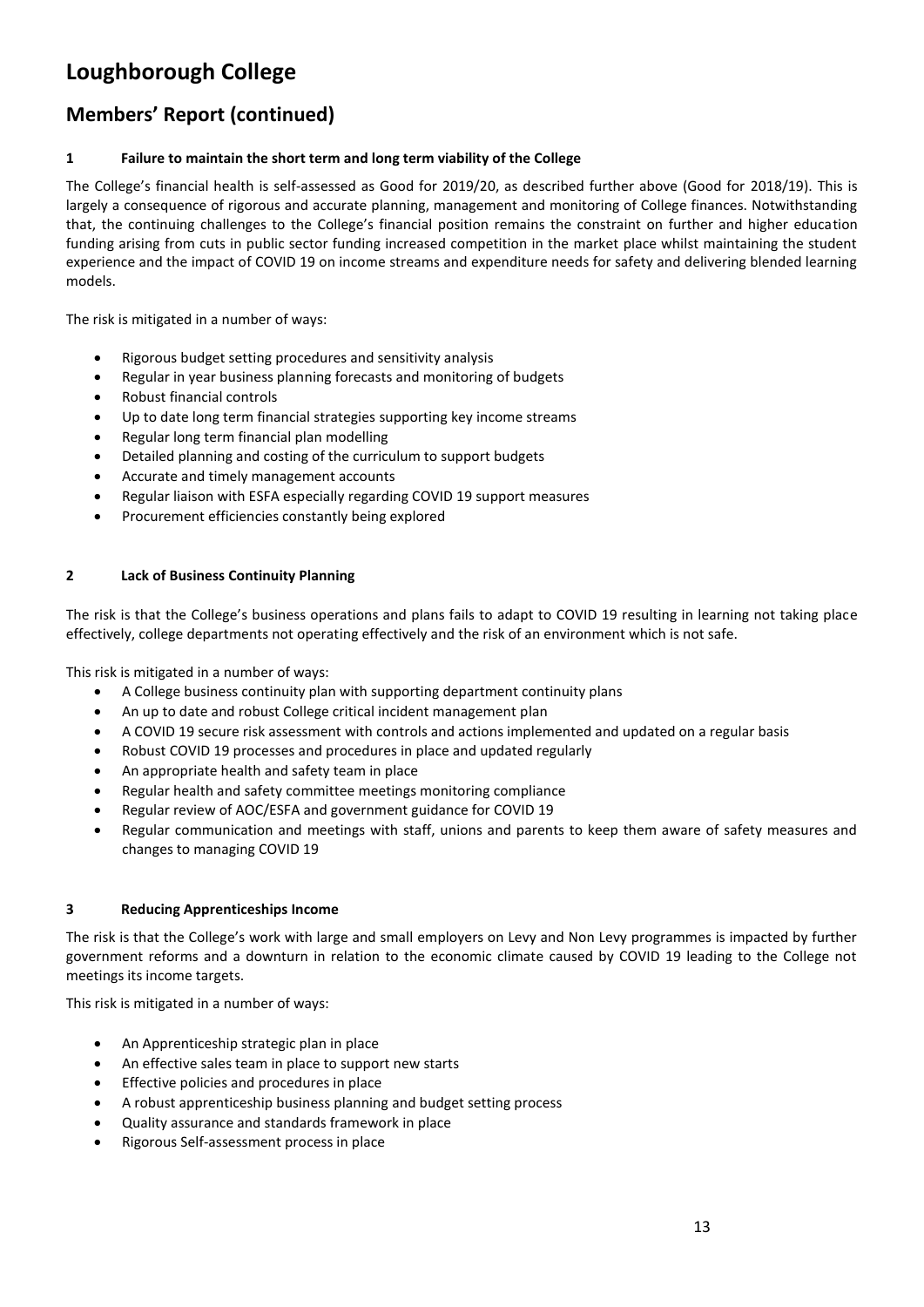### **Members' Report (continued)**

### **4 Reducing Higher Education Income**

The risk is that Higher education activity is negatively affected by government policy changes in the future, a reducing demographic trend, learners deferring education for a year due to the pandemic and increasing competition.

This risk is mitigated in a number of ways:

- TEF status at Gold achieved in July 2019
- Robust HE leadership structure in place to oversee HE activities
- Robust HE business planning and budget setting process
- Fee agreement set which is competitively market tested and benchmarked
- A HE Strategic plan in place
- Effective policies and procedures in place
- Quality assurance and standards framework in place
- Rigorous Self-Assessment process in place

#### **5 Fit for Purpose Curriculum Delivery**

The risk is that the curriculum cannot be delivered effectively and efficiently and /or does not meet government and awarding body guidance rules especially due to COVID 19.

This risk is mitigated in a number of ways:

- An effective enrolment plan with social distancing and online/telephone based
- A blended learning plan for all areas
- Close monitoring of remote delivery for all curriculum areas
- Adequate support for staff and learners for laptops and other information technology needs
- Targeted delivery plans in place to support government priority areas for catch up learning and resits for examinations
- T level development and implementation plan in place and monitored on a regular basis

#### **Equality and Diversity**

#### **Equality**

At Loughborough College we are committed to equality, diversity and inclusion. The College is committed to go beyond compliance with legislation and towards mainstreaming equality, diversity and inclusion throughout our college community to ensure equality of opportunity for all learners, staff and service users. We work hard to break down barriers to ensure that discrimination in any form is eliminated, unfairness is challenged, diversity is celebrated and achievement gaps between different groups of learners are reduced.

All people are treated with dignity and respect and offered equality of access to aspire to and achieve the best that they can in a safe, welcoming and supportive environment. Equality, diversity and inclusion underpin all key college strategies to ensure equality of opportunity for all Loughborough College learners, employees and stakeholders in all locations and all modes of delivery.

Regular staff training takes place to ensure that all staff are conversant with, and recognise the importance of their responsibilities within the Equality Act in relation to each individual's unique and protected characteristics. The College uses an Equality Duty Framework (EDF) to ensure compliance with all relevant equality legislation, including the Equality Act 2010. The College undertakes equality impact assessments on all new policies and procedures and for existing policies and procedures on a regular, planned basis.

The College is actively working with the National Centre for Diversity towards the Investors in Diversity Award and has an active Equality, Diversity and Inclusion (EDI) Steering Group with a representative membership to shape college policy and provision. There is a link governor on the college board for Equality and Diversity to ensure representation at senior leadership level. A 'Diversity Hub' has been developed as a repository for EDI information, updates and links to provide current and inspiring content for staff and students.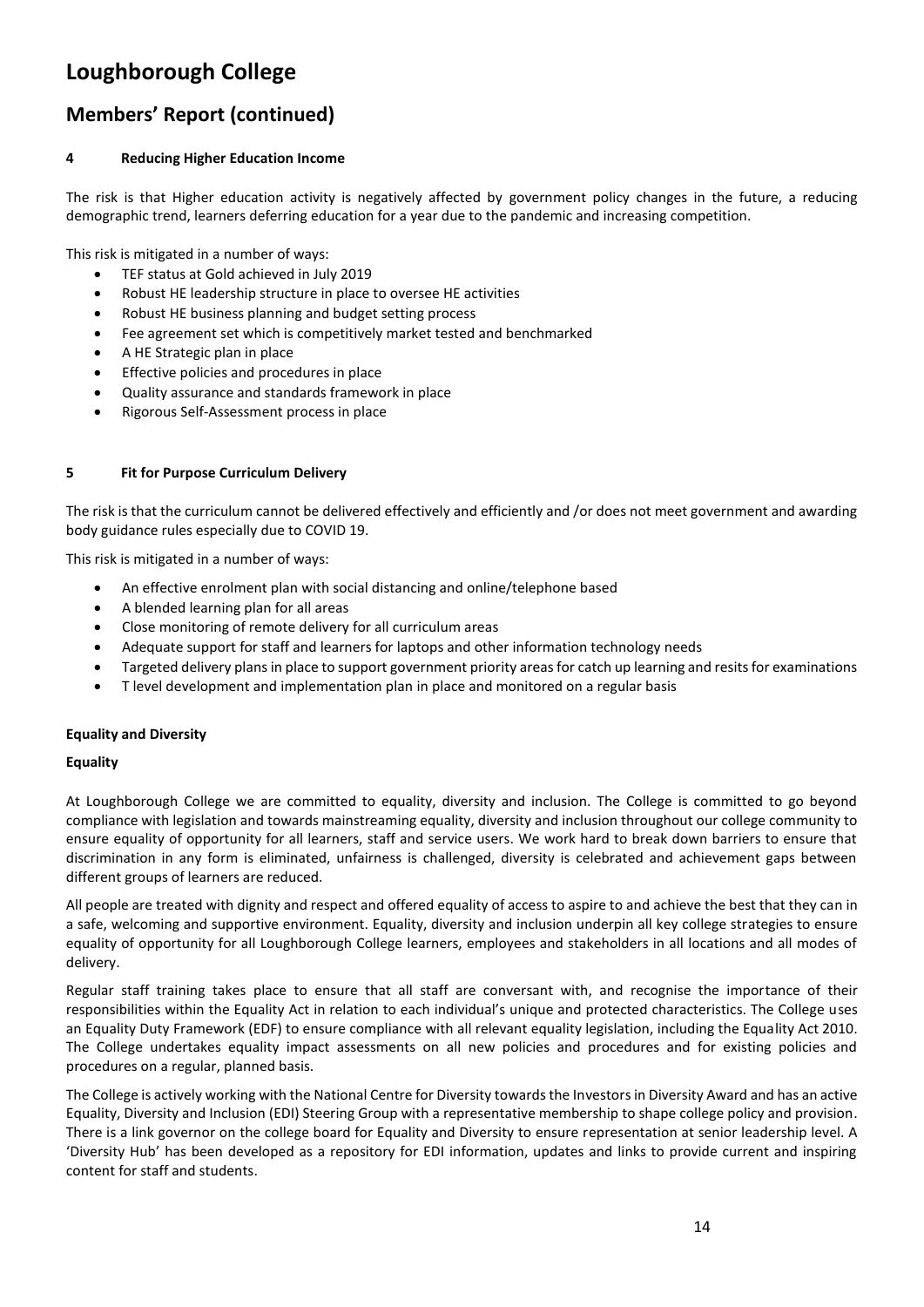### **Members' Report (continued)**

### **Disability Statement**

Loughborough College is an accredited 'disability confident' employer, and we actively encourage applications from underrepresented groups such as potential employees with disabilities. We are committed to making reasonable adjustments and offering additional support to ensure that learners, who may otherwise be disadvantaged due to learning difficulties, physical or sensory disabilities or medical conditions, have an equal chance of being recruited to and successfully completing their programme of learning.

Loughborough College has an inclusive culture whereby the learning needs of learners are promoted and supported throughout their learning. Inclusion is central to our ethos and we welcome a diverse student population from all over the world, every year, to our friendly campus. We want each student to have an individualised learning experience that promotes positive behaviours, attitudes and values. Reasonable adjustments are made and additional support is offered based on assessment and review of each individual's needs.

We have invested significantly to establish a team of specialist lecturers to effectively support students with learning difficulties and/or disabilities. We have a team of Learning Support Co-ordinators who lead a number of learning support assistants who provide a variety of support for student's learning and additional needs. There is a continuing programme of staff development to ensure the provision of high levels of appropriate support for students who have learning difficulties and/or disabilities. In addition, our Welfare and Development Team provides support for learners experiencing challenges related to inclusion, general wellbeing and mental health.

The College has strong links with local authorities and complies with current SEND legislation to ensure best endeavours are applied throughout each learner's journey. The College pays close regard to the SEND Code of Practice and fulfils its statutory duty towards children and young people with SEND.

The College is committed to eliminating discrimination, promoting equality of opportunity and fostering good relations between disabled and non-disabled children and young people.

#### **Trade Union Facility Time**

The trade union (Facility Time Publication Requirements) Regulations 2017 require the College to publish information on facility time arrangements for trade union officials at the College.

The College had 6 employees (FTE) who were trade union representatives from 1 April 2019 to 31 March 2020, with the time being spent and approximate costs shown below.

| Percentage of working hours spent on facility time | <b>Number of Employees</b> |
|----------------------------------------------------|----------------------------|
| 0%                                                 |                            |
| 1-50%                                              | 6                          |
| 51-99%                                             | 0                          |
| 100%                                               |                            |
|                                                    |                            |
| Total cost of facility time                        | £18,630                    |
| Total pay bill                                     | £21,418,072                |
| Percentage of total bill spent on facility time    | 0.09%                      |
|                                                    |                            |

| Time spent on paid trade union activities as a percentage of total paid facility time | 0% |
|---------------------------------------------------------------------------------------|----|
|---------------------------------------------------------------------------------------|----|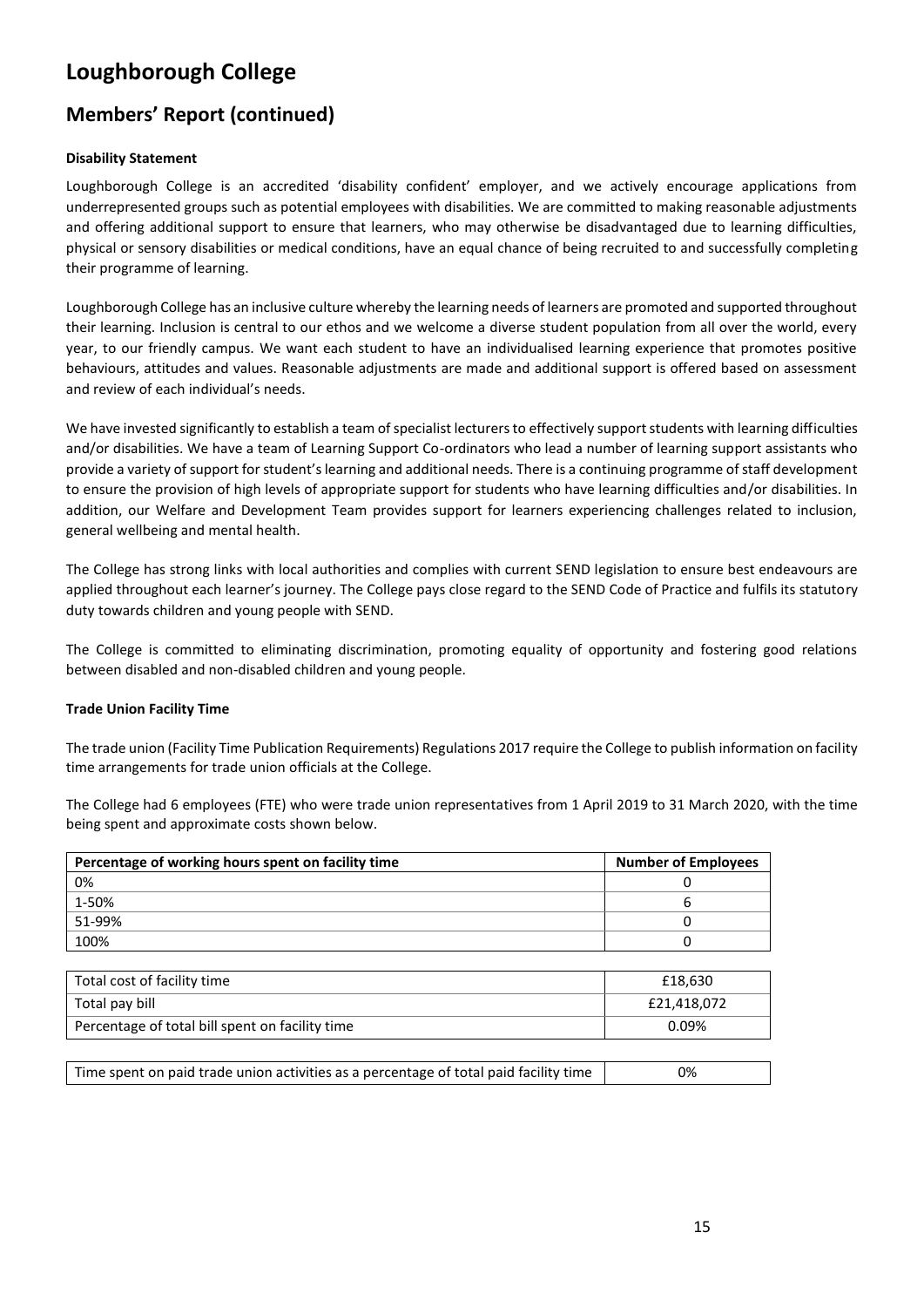### **Members' Report (continued)**

### **Payment Performance**

The Late Payment of Commercial Debts (Interest) Act 1998, in the absence of agreement to the contrary, requires organisations to make payments to suppliers within 30 days of either the provision of goods or services or the date on which the invoice was received. During the accounting period 1 August 2019 to 31 July 2020, the College paid 72.69% of its invoices within 30 days of receipt (2018/19 74.6%). The College incurred £460 in respect of late payment for this period (2018/19 £80).

#### **Disclosure of Information to Auditors**

The members who held office at the date of approval of this report confirm that, so far as they are each aware, there is no relevant audit information of which the College's auditors are unaware; and each member has taken all the steps that he or she ought to have taken to be aware of any relevant audit information and to establish that the College's auditors are aware of that information.

The key risks that the Group has identified are as follows:

#### **1. Financial Risk**

The Group's financial assets and liabilities are generally generated by day-to-day operational activities rather than being held to change the risks facing the Group in undertaking its activities.

The Group's treasury management operations are carried out by the finance department, within parameters defined formally within the Group's standing financial instructions and policies agreed by the Corporation. Group treasury activity is subject to review by the Finance Committee.

#### **2. Currency Risk**

The Group is principally a domestic organisation with majority of transactions, assets and liabilities being in the UK and Sterling based. The Group therefore has low exposure to currency rate fluctuations.

#### **3. Market (Interest Rate) Risk**

All of the Group's financial assets and all of its financial liabilities carry nil or fixed rates of interest. The Group is not therefore, exposed to significant interest rate risk.

#### **4. Credit Risk**

The majority of the Group's income comes from contracts/funding grants with other public sector bodies, resulting in low exposure to credit risk. The Group mitigates its exposure to credit risk through regular review of debtor balances and by calculating a bad debt provision at the end of the year.

#### **5. Liquidity Risk**

The Group continues to monitor its monthly and future cash position through its ESFA finance submissions and has governance arrangements in place to manage cash requirements throughout the year. The Group is not, therefore, exposed to significant liquidity risks.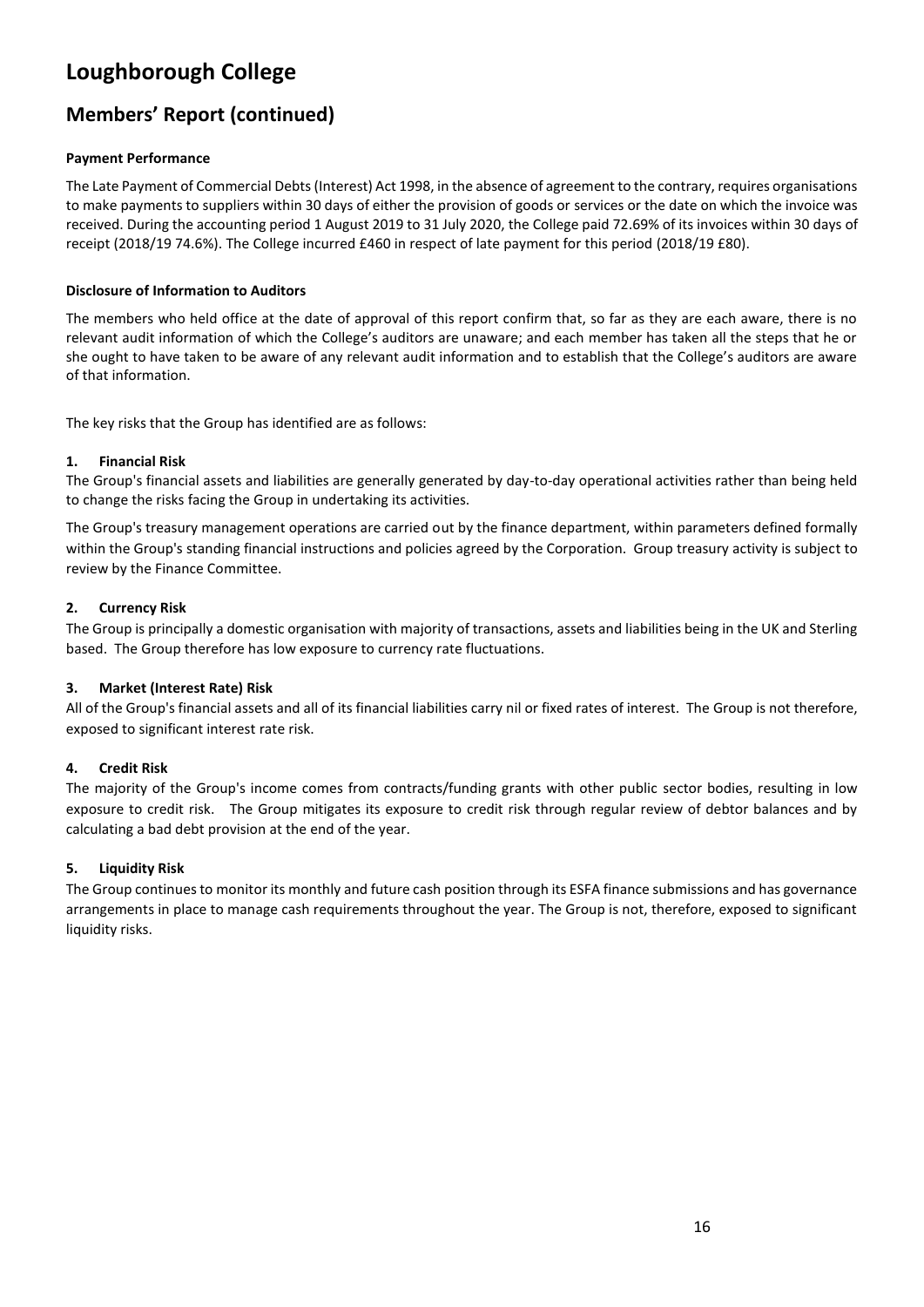# **Members' Report (continued)**

### **Energy and Carbon Report - Group only**

|                                                                           | 2020      |
|---------------------------------------------------------------------------|-----------|
| Total consumption of electricity (kWh)                                    | 2.516.560 |
| Total consumption of gas (kWh)                                            | 2.108.447 |
| Total consumption of fuel for the purposes of transport - Diesel (litres) | 2.992     |
| Total consumption of fuel for the purposes of transport - Petrol (litres) | 1.459     |

|                                                                  | <b>Tonnes of</b><br><b>Carbon Dioxide</b><br>(kgCO <sub>2</sub> e) |
|------------------------------------------------------------------|--------------------------------------------------------------------|
| Total consumption of electricity                                 | 1,036,949                                                          |
| Total consumption of gas                                         | 387,948                                                            |
| Total consumption of fuel for the purposes of transport - Diesel | 7.814                                                              |
| Total consumption of fuel for the purposes of transport - Petrol | 3,204                                                              |
|                                                                  | 1,435,915                                                          |

**Approved by order of the members of the Corporation on 14 th December 2020 and signed on its behalf by:**

 $\Omega$ 

**Wendy Coy Chair of Governors**  Wendy Coy (Dec 14, 2020, 10:20pm)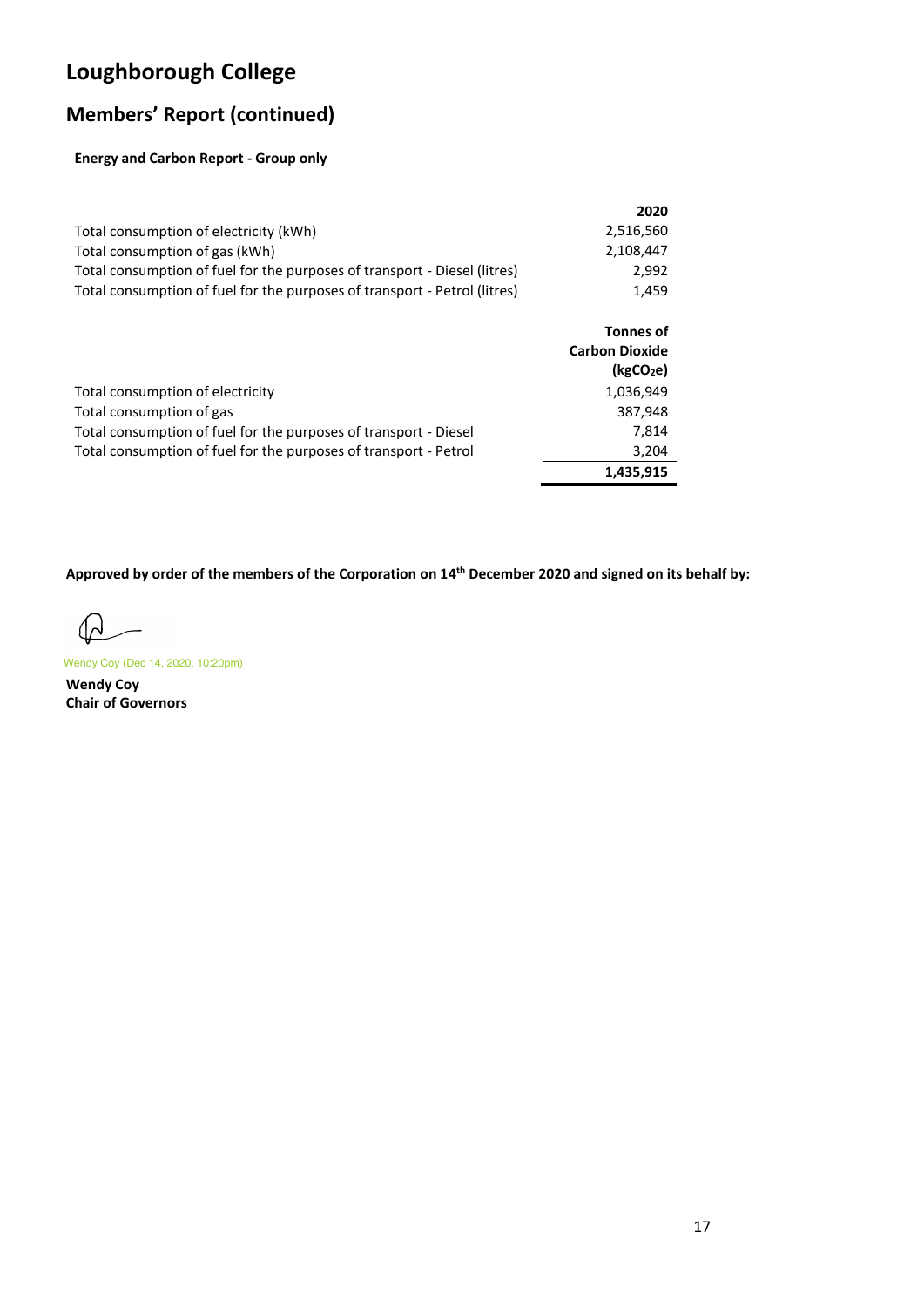### **Statement of Corporate Governance and Internal Control**

The following statement is provided to enable readers of the annual report and financial statements of the College to obtain a better understanding of its governance and legal structure. This statement covers the period from 1st August 2019 to 31st July 2020 and up to the date of approval of the annual report and financial statements.

The College endeavours to conduct its business:

- i. in accordance with the seven principles identified by the Committee on Standards in Public Life (selflessness, integrity, objectivity, accountability, openness, honesty and leadership);
- ii. in full accordance with the guidance to colleges from the Association of Colleges in The Code of Good Governance for English Colleges ("the Code"); and
- iii. having due regard to the UK Corporate Governance Code 2014 insofar as it is applicable to the further education sector.

The College is committed to exhibiting best practice in all aspects of corporate governance and in particular the College has adopted and complied with the Code. We have not adopted and therefore do not apply the UK Corporate Governance Code. However, we have reported on our Corporate Governance arrangements by drawing upon best practice available, including those aspects of the UK Corporate Governance Code we consider to be relevant to the further education sector and best practice.

In the opinion of the Governors, the College complies with/exceeds all the provisions of the Code, and it has complied throughout the year ended 31 July 2020. The Governing Body recognises that, as a body entrusted with both public and private funds, it has a particular duty to observe the highest standards of corporate governance at all times. In carrying out its responsibilities, it takes full account of The Code of Good Governance for English Colleges issued by the Association of Colleges which it formally adopted on 20th July 2015, with effect from 1st August 2015 and having due regard for the Remuneration Code as amended May 2019.

The College is an exempt charity within the meaning of Part 3 of the Charities Act 2011. The Governors, who are also the Trustees for the purposes of the Charities Act 2011, confirm that they have had due regard for the Charity Commission's guidance on public benefit and that the required statements appear elsewhere in these financial statements.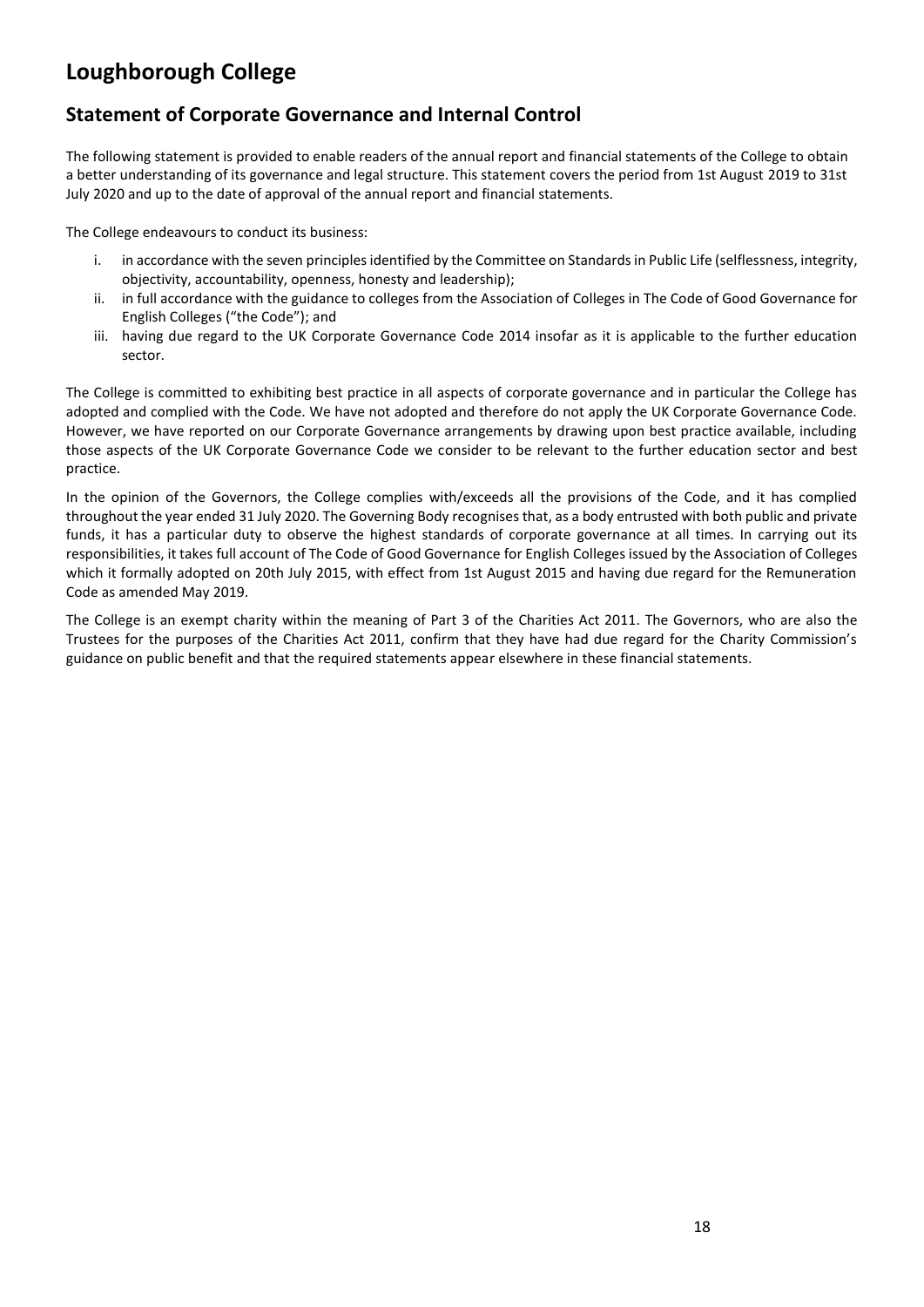#### **The Corporation**

The members who served on the Corporation during the year 1 August 2019-31 July 2020 and up to the date of signature of this report were as listed in the table below.

|                                     | Date of<br>Appointment                                       | Term of<br>office | Date of<br>Resignation/<br>expiry of term | Status of<br>appointment      | Committees served in<br>addition to Corporation<br>Board in year 2019/20<br>and up to date of<br>signature | % overall<br>attendance inc.<br>Board &<br><b>Committees in</b><br>vear 2019-20 | Corporation<br><b>Board</b><br>Attendance in<br>vear 2019-20 (as<br>percentage of<br>possible<br>attendance) |
|-------------------------------------|--------------------------------------------------------------|-------------------|-------------------------------------------|-------------------------------|------------------------------------------------------------------------------------------------------------|---------------------------------------------------------------------------------|--------------------------------------------------------------------------------------------------------------|
| Lewis Bates                         | Aug 2019                                                     | 1 year            | 31.07.20                                  | Student<br>Governor (FE)      | QTLA                                                                                                       | 94%                                                                             | 90%                                                                                                          |
| Mr C Butler Acting<br>CEO Feb-Apr20 | 08 Feb 2020                                                  | 08Feb-<br>19Apr20 | 19.04.20                                  | Acting CEO                    | <b>FPEC</b><br>Chairs Standing, QTLA                                                                       | 100%                                                                            | 100%                                                                                                         |
| *Ms S Cazley                        | October 2020                                                 | 4 years           |                                           | Independent<br>Governor       | <b>QTLA</b>                                                                                                | n/a                                                                             | n/a                                                                                                          |
| Ms E Compson                        | May 2019<br>reappointed for<br>2nd term of<br>office         | 4 years           |                                           | Independent<br>Governor       | Chairs Standing, QTLA, HE<br>Panel                                                                         | 88%                                                                             | 80%                                                                                                          |
| Mrs W Coy                           | <b>July 2018</b>                                             | 4 years           |                                           | Chair                         | FPEC, QTLA<br>Remuneration<br><b>Chairs Standing</b>                                                       | 100%                                                                            | 100%                                                                                                         |
| *Mrs J Dickenson-<br>Darcy          | October 2020                                                 | 4 years           |                                           | Independent<br>Governor       | QTLA                                                                                                       | n/a                                                                             | n/a                                                                                                          |
| Mr J Doherty                        | November 2017                                                | n/a               | 07.02.20                                  | <b>Chief Executive</b>        | <b>FPEC</b><br>Chairs Standing, QTLA                                                                       | 76%                                                                             | 60%                                                                                                          |
| Mr G Grieve                         | October 2019                                                 | 4 years           | 03.09.20                                  | Independent<br>Governor       | <b>QTLA</b>                                                                                                | 64%                                                                             | 38%                                                                                                          |
| Ms K Herbert                        | November 2019<br>reappointed for<br>2nd term of<br>office    | 4 years           |                                           | <b>Staff Governor</b>         | <b>QTLA</b>                                                                                                | 94%                                                                             | 90%                                                                                                          |
| *Mr I Jones                         | October 2020<br>Previously co-<br>opted                      | 4 years           |                                           | Independent<br>Governor       | Audit & Risk Committee                                                                                     | n/a                                                                             | n/a                                                                                                          |
| Mr S Lindeman                       | <b>July 2020</b><br>reappointed for<br>2nd term              | 4 years           |                                           | Vice-Chair                    | Audit & Risk<br><b>Chairs Standing</b>                                                                     | 96%                                                                             | 100%                                                                                                         |
| Prof. C Linton                      | <b>July 2020</b><br>reappointed for<br>2nd term of<br>office | 4 years           |                                           | Independent<br>Governor       | Remuneration                                                                                               | 50%                                                                             | 60%                                                                                                          |
| Ms J Maher                          | April 2020                                                   | n/a               |                                           | CEO & Principal               | FPEC, QTLA, Chairs<br>Standing, HE Panel                                                                   | 100%                                                                            | 100%                                                                                                         |
| Mr C Manton                         | Nov 2018                                                     | 4 years           |                                           | <b>Staff Governor</b>         | <b>FPEC</b>                                                                                                | 100%                                                                            | 100%                                                                                                         |
| Mr I Marron                         | Sept 2017                                                    | 4 years           |                                           | Independent<br>Governor       | FPEC (wef Nov 2019)<br>Audit & Risk (Oct 2018 -<br>Nov 2019)                                               | 76%                                                                             | 80%                                                                                                          |
| Mr J Morgan                         | June 2017                                                    | 4 years           |                                           | Vice-Chair                    | Remuneration<br>Chairs Standing QTLA                                                                       | 61%                                                                             | 70%                                                                                                          |
| Mr H O'Brien                        | December 2019                                                | 1 year            | 12.06.20                                  | <b>HE Student</b><br>governor | <b>QTLA</b>                                                                                                | 33%                                                                             | 40%                                                                                                          |
| Mr M Pearson                        | September<br>2019<br>reappointed for<br>2nd term             | 4 years           |                                           | Independent<br>Governor       | <b>FPEC</b><br><b>Chairs Standing</b>                                                                      | 100%                                                                            | 100%                                                                                                         |
| Mr I Sharpe                         | September<br>2018<br>reappointed for<br>2nd term             | 4 years           |                                           | Independent<br>Governor       | <b>FPEC</b>                                                                                                | 94%                                                                             | 100%                                                                                                         |
| Mr M Vyner                          | October 2019                                                 | 4 years           |                                           | Independent<br>Governor       | Audit & Risk                                                                                               | 91%                                                                             | 86%                                                                                                          |
| Miss H Young                        | December 2020                                                | 1 year            |                                           | Student<br>Governor           | QTLA, HE Panel                                                                                             |                                                                                 | n/a                                                                                                          |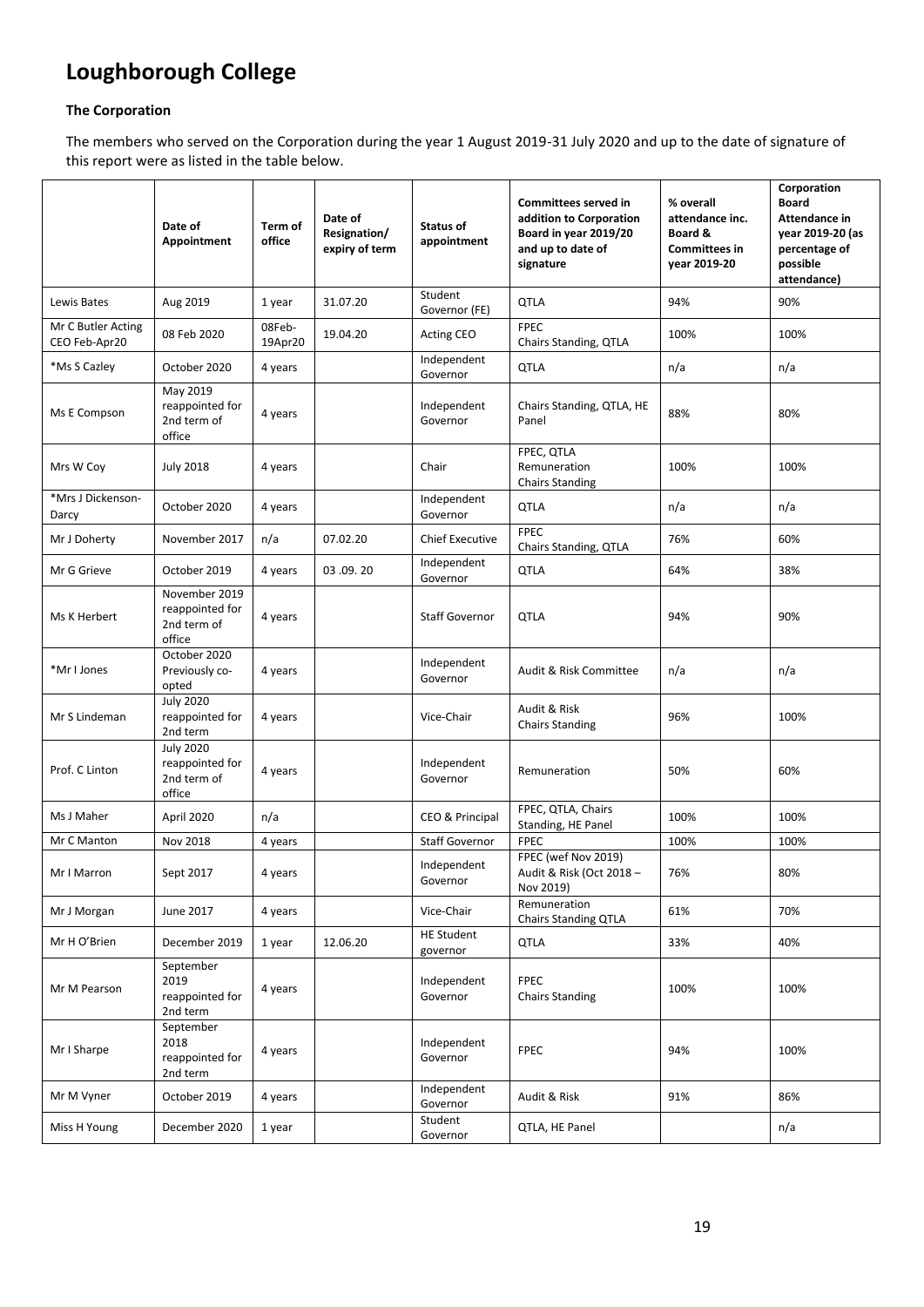**The Corporation** *(continued)*

**Note** 

\*denotes Members appointed after 31 July 19 up to the date of signature of this report Chairs Standing Committee includes Search Committee function QTLA – Quality, Teaching, Learning & Assessment Committee FPEC – Financial Performance & Efficiency Committee

John Doherty was the college Chief Executive for the academic year period up to 7<sup>th</sup> February 2020. Colin Butler was acting Chief Executive from 8th February 2020 until 19th April 2020. Jo Maher joined the college as Chief Executive and Principal 20th April 2020.

Ian Jones was the Director of Governance and Legal Services for the period. This role includes Data Protection Officer and lead on the College legal provision.

It is the Corporation's responsibility to bring independent judgement to bear on issues of strategy, performance, resources and standards of conduct.

The Corporation is provided with regular and timely information on the overall financial performance of the College together with other information such as performance against funding targets, proposed capital expenditure, quality matters and personnel-related matters such as health and safety and environmental issues. The Corporation meets between 2-3 times per term and holds additional Away Days for strategic development as well as governor training and development events throughout the year.

The Corporation conducts its business through board meetings, 5 committees and task and finishing groups, as required. Each committee has terms of reference, approved by the Corporation at its Board Meeting in July 2019, and presented to each of the individual committees at their first meetings of the academic year for information and review as appropriate. These committees are Audit & Risk Committee, Chairs' Standing Committee (including Search Committee function), Quality of Teaching, Learning & Assessment Committee, Financial Performance & Efficiency Committee and Remuneration Committee. During the year the Corporation also created an HE Panel to provide improved assurance of its Higher Education functions. Full minutes of all meetings, except those deemed to be confidential by the Corporation, are available on the College's website [at www.loucoll.ac.uk] or from the Director of Governance & Legal Services at: Loughborough College, Radmoor Road, Loughborough, LE11 3BT.

The Director of Governance & Legal Services maintains a register of financial and personal interests of the governors. The register is available for inspection at the above address.

All governors are able to take independent professional advice in furtherance of their duties at the College's expense and have access to the Director of Governance & Legal Services, who is responsible to the Board for ensuring that all applicable procedures and regulations are complied with. The appointment, evaluation and removal of the Director of Governance & Legal Services are matters for the Corporation as a whole.

Formal agendas, papers and reports are supplied to governors in a timely manner, prior to Board meetings. Briefings are provided on an ad hoc basis.

The Corporation has a strong and independent non-executive element and no individual or group dominates its decisionmaking process. The Corporation considers that each of its non-executive members is independent of management and free from any business or other relationship which could materially interfere with the exercise of their independent judgement.

There is a clear division of responsibility in that the roles of the Chair and Accounting Officer are separate.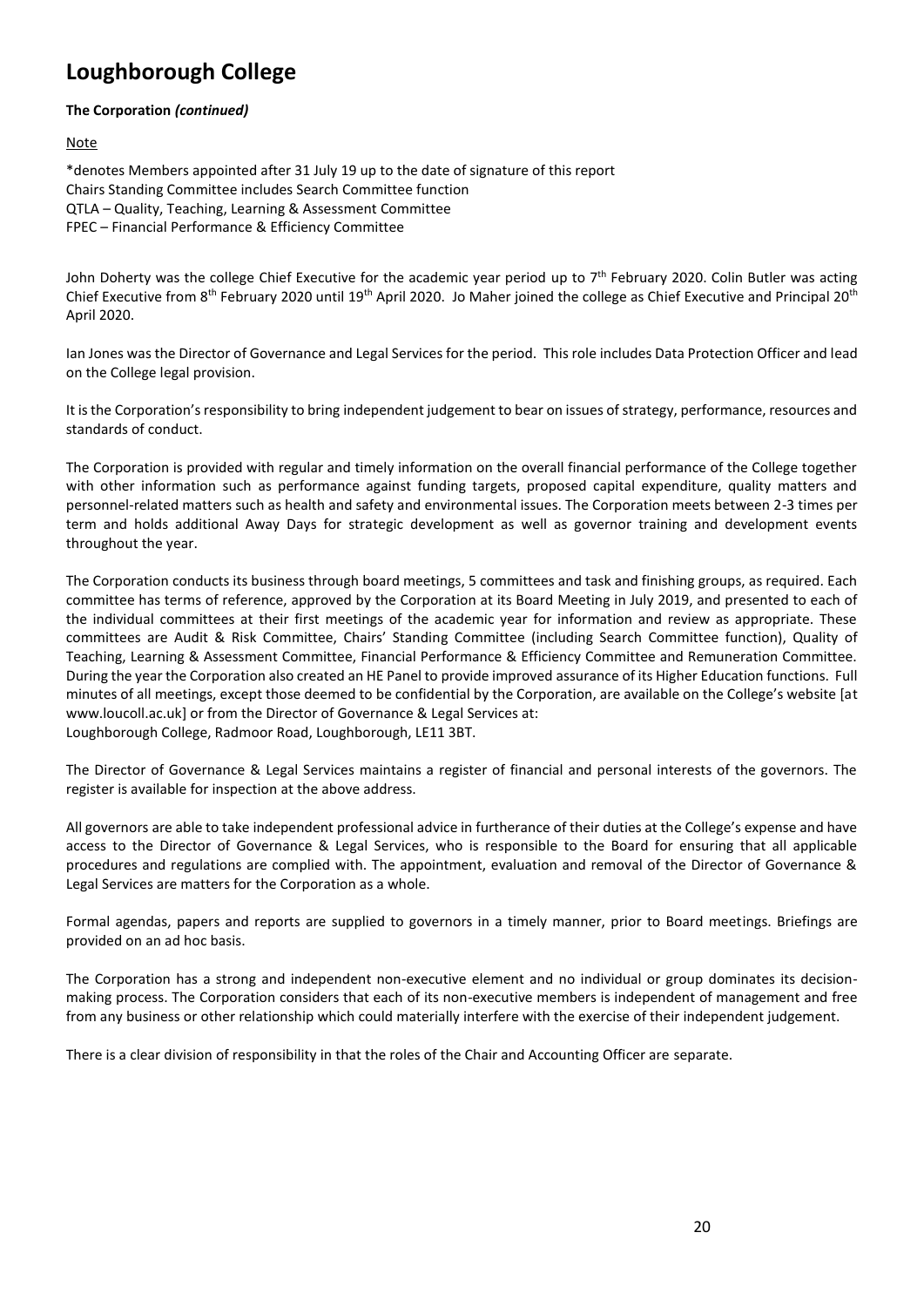#### **The Corporation** *(continued)*

#### **Appointments to the Corporation**

Any new appointments to the Corporation are a matter for the consideration of the Corporation as a whole. Appointments are made on the recommendation of the Chair's Standing Committee consisting of 6 members of the Corporation. The Corporation is responsible for ensuring that appropriate training is provided as required. Appointments are made on the basis of skills and experience and in consideration of the areas of need. The desire to improve diversity is included in recruitment campaigns. Members of the Corporation are appointed for a term of office not exceeding four years but may be reappointed for a second term of office.

#### **Corporation performance**

During the year to July 2020, the Corporation Board's work was focused on the quality of the College's provision, on its financial performance, on its long-term college strategy and on ensuring the College has the right people and structures to deliver these aims. The latter part of the academic year has included extensive work on contingency planning and business continuity in response to the Covid-19 pandemic.

John Doherty was Chief Executive for the period until 09 February 2020 and Jo Maher was appointed Chief Executive and Principal with effect from 20 April 2020. Colin Butler was appointed acting Chief Executive, including the role of Accounting Officer, for the interim period 8th February 2020 until 20 April 2020. Another member of the College's Executive Team, the Vice Principal (Curriculum Quality & Learner Experience) left the College at the end of the year.

A range of corporate policies was also approved during the year, including the Fees Policy and Sub-Contractor Fees and Charges Policy, as well as the Risk Management Policy, HE Admissions Policy, and amendments to the Financial Regulations and to the Whistleblowing Policy. In support of the focus on improving the quality of provision for all learners and strengthening the College's financial performance, the Board agreed and monitored a range of Key Performance Indicators and reviewed the College's long-term strategic direction, alongside a close review of the College's current financial position and planning. During the year, the Board approved refinancing of the college's loans through new banking arrangements and approved submission of a number of capital bid opportunities in consideration of the college's strategic direction on estates and curriculum.

The Corporation approved the QTLA proposal for the replacement of the HE Academic Board with a HE Panel, reporting through QTLA, to allow greater scrutiny and monitoring of HE quality and compliance. It also approved the creation of a new entity, the Loughborough College Students Union, a separate but affiliated union to the LSU for College students

The Corporation reviewed the steps taken in response to the Covid-19 pandemic to ensure the college is operating a covid-19 secure campus. Stuart Lindeman attends a weekly Health, Safety and Wellbeing Committee as link governor for this area. The meetings review the arrangements, changes and future developments in line with government guidance. Governor oversight has continued through virtual meetings, both in relation to the College's response to the crisis, contingency planning and for "business as usual" key decision-making.

Two new independent governors and a HE Student Governor were appointed to the Corporation Board during the period. A staff governor was appointed for a second term. Three further independent governors and a new HE student governor have also been appointed since 31 July 19 up to the date of signature of this report.

#### **Remuneration Committee**

As at the year ended 31 July 2020 the College's Remuneration Committee comprised four members of the Corporation. The Committee's responsibilities are to make recommendations to the Board on the remuneration and benefits of the Accounting Officer and other key management personnel.

Details of remuneration for the year ended 31 July 2020 are set out in the financial statements.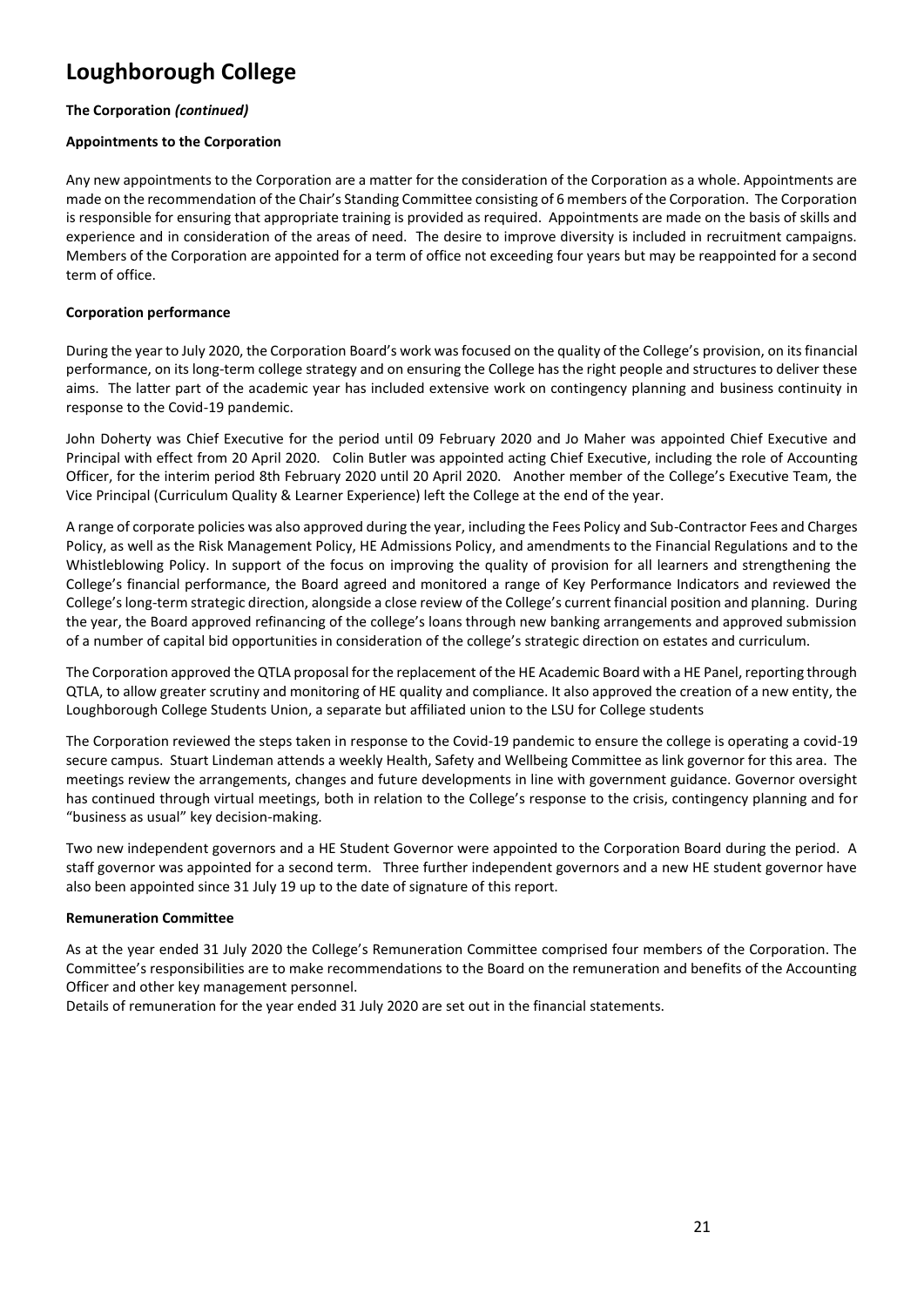#### **The Corporation (continued)**

#### **Audit & Risk Committee**

The Audit & Risk Committee comprises four members (excluding the Accounting Officer and Chair), two of whom were coopted members for the period, one of whom has since been appointed independent governor (October 2020) ad continues to serve on the Committee. The Committee operates in accordance with written terms of reference approved by the Corporation, reviewed annually by the Committee.

During the year the committee retendered the internal and external audit provision and new auditors appointed with effect from 1st August.

The Audit & Risk Committee meets at least termly and provides a forum for reporting by the College's internal, reporting accountants and financial statements auditors, who have access to the Committee for independent discussion, without the presence of College management. The Committee also receives and considers reports from the main FE funding bodies as they affect the College's business.

The College's independent assurance advisers review the systems of internal control, risk management controls and governance processes in accordance with an agreed plan of input and report their findings to management and the Audit & Risk Committee.

Management is responsible for the implementation of agreed audit recommendations and the independent assurance advisers undertake periodic follow-up reviews to ensure such recommendations have been implemented.

The Audit & Risk Committee also advises the Corporation on the appointment of independent assurance advisors, reporting accountants and financial statements auditors and their remuneration for audit and non-audit work as well as reporting annually to the Corporation.

#### **Internal control**

#### *Scope of responsibility*

The Corporation is ultimately responsible for the College's system of internal control and for reviewing its effectiveness. However, such a system is designed to manage rather than eliminate the risk of failure to achieve business objectives, and can provide only reasonable and not absolute assurance against material misstatement or loss.

The Corporation has delegated the day-to-day responsibility to the Chief Executive as Accounting Officer, for maintaining a sound system of internal control that supports the achievement of the College's policies, aims and objectives, whilst safeguarding the public funds and assets for which he is personally responsible, in accordance with the responsibilities assigned to her in the Financial Memorandum/Financial Agreement between Loughborough College and the funding bodies. The CEO is also responsible for reporting to the Corporation any material weaknesses or breakdowns in internal control.

#### *The purpose of the system of internal control*

The system of internal control is designed to manage risk to a reasonable level rather than to eliminate all risk of failure to achieve policies, aims and objectives; it can therefore only provide reasonable and not absolute assurance of effectiveness. The system of internal control is based on an ongoing process designed to identify and prioritise the risks to the achievement of College policies, aims and objectives, to evaluate the likelihood of those risks being realised and the impact should they be realised, and to manage them efficiently, effectively and economically. The system of internal control has been in place in Loughborough College for the year ended 31 July 2020 and up to the date of approval of the annual report and accounts.

#### *Capacity to handle risk*

The Corporation has reviewed the key risks to which the College is exposed together with the operating, financial and compliance controls that have been implemented to mitigate those risks. The Corporation is of the view that there is a formal ongoing process for identifying, evaluating and managing the College's significant risks that has been in place for the year ended 31 July 2020 and up to the date of approval of the annual report and accounts. This process is regularly reviewed by the Corporation.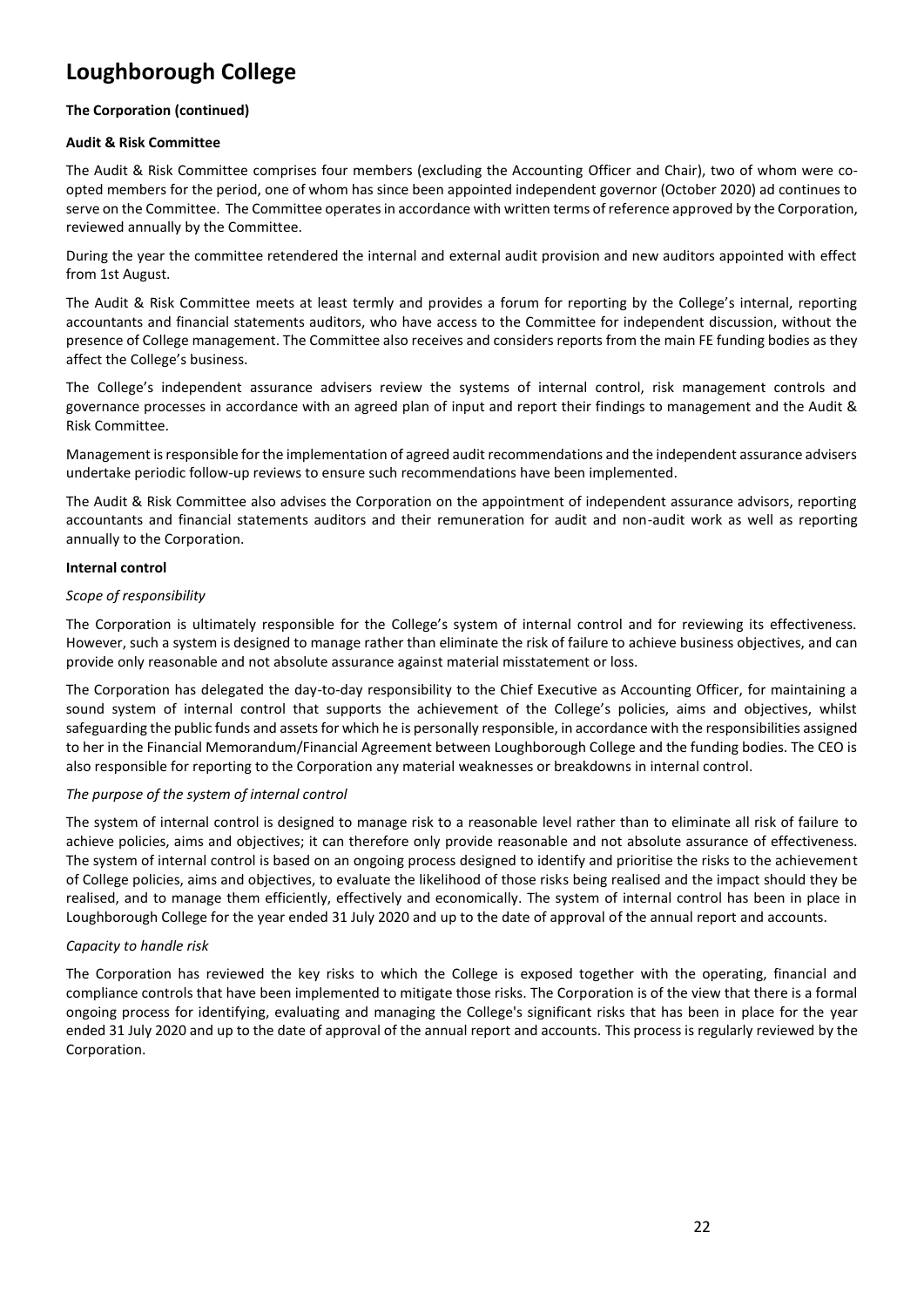#### **The Corporation (continued)**

#### **Internal control (continued)**

#### *The risk and control framework*

The system of internal control is based on a framework of regular management information, administrative procedures including the segregation of duties, and a system of delegation and accountability. In particular, it includes:

- comprehensive budgeting systems with an annual budget, which is reviewed and agreed by the governing body
- regular reviews by the governing body of periodic and annual financial reports which indicate financial performance against forecasts
- setting targets to measure financial and other performance
- clearly defined capital investment control guidelines
- the adoption of formal project management disciplines, where appropriate.

Loughborough College has an independent assurance service, whose work is informed by an analysis of the risks to which the College is exposed, and annual plans are also based on this analysis. The analysis of risks and the assurance plans are endorsed by the Corporation on the recommendation of the audit committee. At minimum, annually, the governing body is provided with a report on assurance activity in the College. The report includes an independent opinion on the adequacy and effectiveness of the College's system of risk management, controls and governance processes.

#### *Review of effectiveness*

As Accounting Officer, the Chief Executive and Principal has responsibility for reviewing the effectiveness of the system of internal control. The CEO's review of the effectiveness of the system of internal control is informed by:

- the work of the independent assurance advisers
- the work of the executive managers within the College who have responsibility for the development and maintenance of the internal control framework
- comments made by the College's financial statements auditors, the reporting accountant for regularity assurance in their management letters and other reports.

The Chief Executive has been advised on the implications of the result of his review of the effectiveness of the system of internal control by the Audit & Risk Committee, which oversees the work of the independent assurance advisers and other sources of assurance, and a plan to address weaknesses and ensure continuous improvement of the system is in place.

The Executive team receives reports from senior management setting out key performance and risk indicators and considers possible control issues brought to their attention by early warning mechanisms, which are embedded within the departments and reinforced by risk awareness training. The senior management team and the Audit & Risk Committee also receive regular reports from the independent assurance advisers and other sources of assurance, which include recommendations for improvement. The Audit & Risk Committee's role in this area is confined to a high-level review of the arrangements for internal control. The Corporation's agenda includes a regular item for consideration of risk and control and receives reports thereon from the senior management team and the Audit & Risk Committee. The emphasis is on obtaining the relevant degree of assurance and not merely reporting by exception. At the December 2020 meeting, the Corporation carried out the annual assessment for the year ended 31 July 2020 by considering documentation from the senior management team and independent assurance advisers, and taking account of events since 31 July 2020.

Based on the advice of the Audit & Risk Committee and the Chief Executive, the Corporation is of the opinion that the College has an adequate and effective framework for governance, risk management and control, and has fulfilled its statutory responsibility for "the effective and efficient use of resources, the solvency of the institution and the body and the safeguarding of their assets".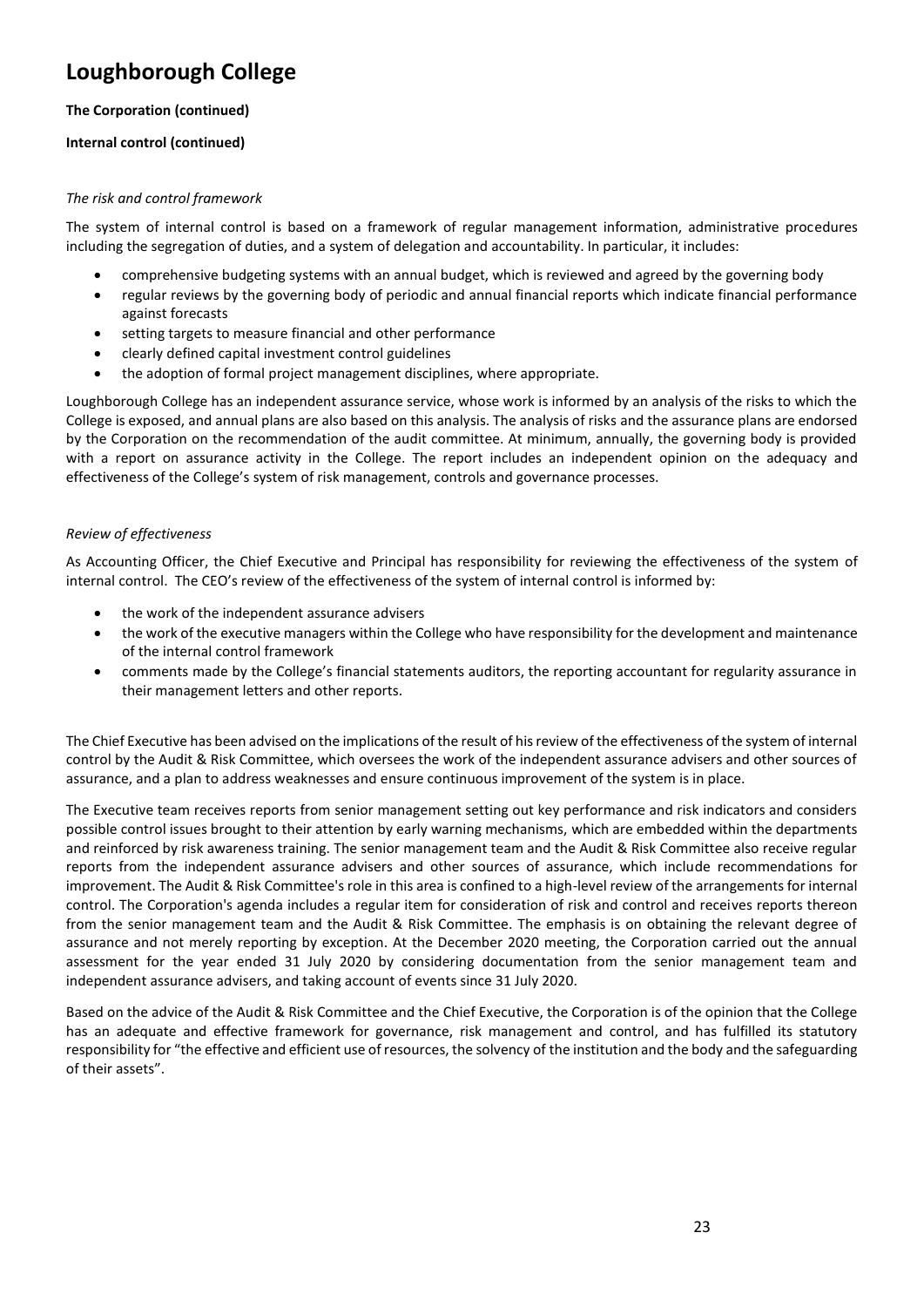#### **The Corporation (continued)**

#### **Going concern**

The College's financial health has been retained at a Good rating for 2019/20 with underlying performance at £336k deficit which is better than in year forecasts despite the impact of COVID 19. Careful management and monitoring of budgets and a remote delivery model to continue learning alongside government and ESFA related support mechanisms have contributed to the successful financial outcome. The College did receive furlough income of £156k from the Government and ESFA support for non-reconciliation of income streams, which included adult education delivery which was at 83% of ESFA allocation. The College also incurred £116k of COVID 19 related expenditure to ensure the campus was COVID 19 secure prior to reopening. The College's budget for 2020/21 has been approved at a deficit of £380k in July 2020 which will allow for the retention of a Good health rating. The supporting income and expenditure streams have been heavily risked to take in to account the ongoing impact of COVID 19 and also the challenging financial climate. Expenditure budgets also include for relevant amounts to ensure the Campus continues to be COVID 19 secure and is adequately cleaned, equipped and socially distanced to provide a safe environment to all. Associated cash flow forecasts supporting the budgets indicate the College will not breach any banking covenants and has sufficient working capital to traverse all low points in 2020/21 with sufficient headroom without recourse to additional facilities.

After making appropriate enquiries including consideration of the financial forecast plan, the budget for 2020/21, short and long term cash flow forecasts and current banking facilities, the Corporation considers that the College has adequate resources to continue in operational existence for the foreseeable future. For this reason, it continues to adopt the going concern basis in preparing the financial statements.

The College's financial health was rated as Good by ESFA for 2018/19 based on the submission of the signed financial statements. The College exited early intervention in the first quarter of 2020 and the financial health remains Good based on the College's self- assessment of the financial statements for 2019/20. Financial plans and budgets for 2020/21 have been set to retain the Good health rating.

#### **Approved by order of the members of the Corporation on 14 th December 2020 and signed on its behalf by:**

Wendy Coy (Dec 14, 2020, 10:20pm) Jo Maher (Dec 14, 2020, 8:09pm)

**Wendy Coy Jo Maher Chair of Governors Chief Executive**

 $-1.94$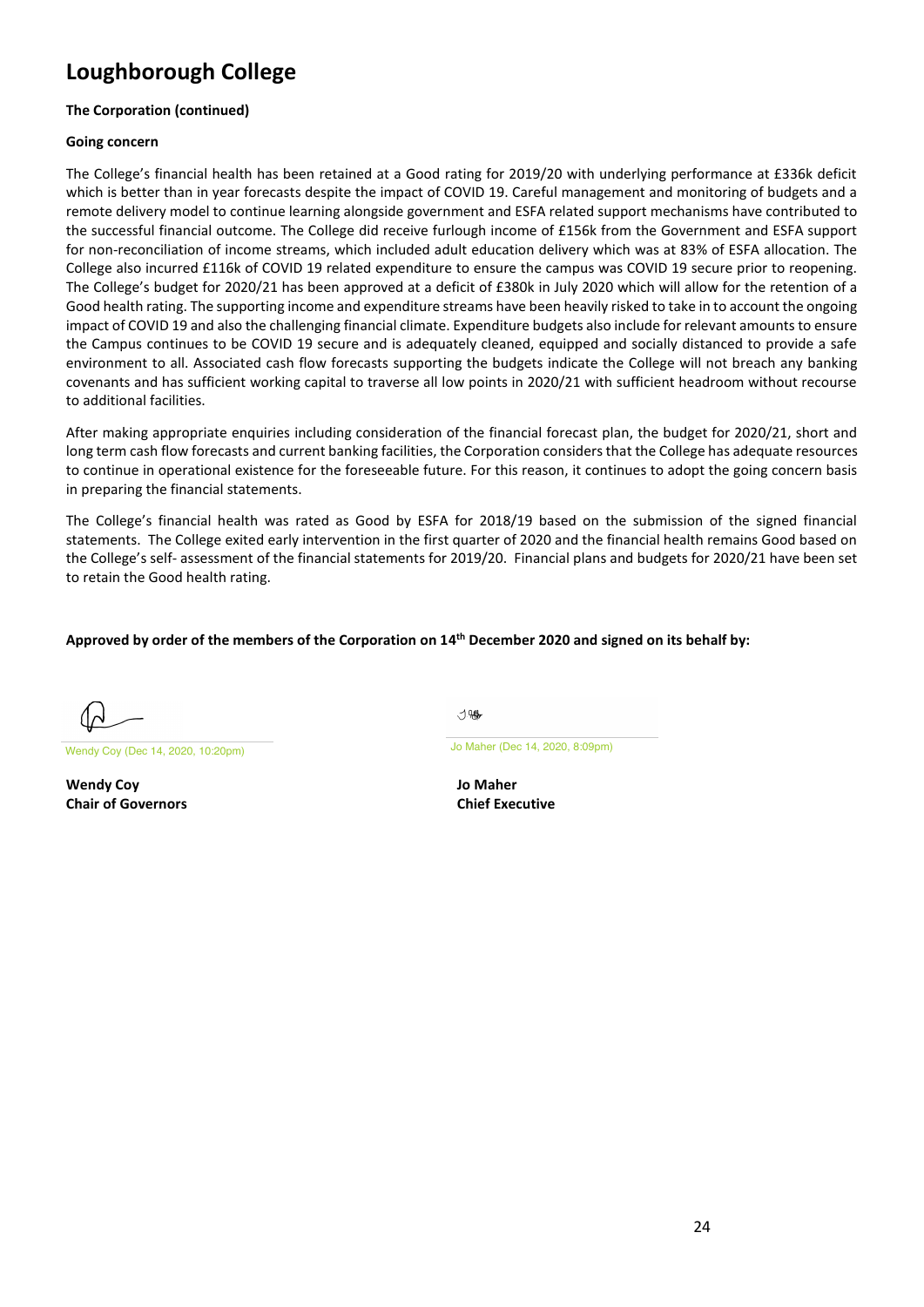### **Governing Body's statement on the College's regularity, propriety and compliance with Funding body terms and conditions of funding**

The corporation has considered its responsibility to notify the ESFA of material irregularity, impropriety and non-compliance with terms and conditions of funding, under the college's grant funding agreements and contracts with the ESFA. As part of our consideration we have had due regard to the requirements of grant funding agreements and contracts with the ESFA.

We confirm on behalf of the corporation that after due enquiry, and to the best of our knowledge, we are able to identify any material irregular or improper use of funds by the College, or material non-compliance with the terms and conditions of funding, under the college's grant funding agreements and contracts with the ESFA.

We confirm that no instances of material irregularity, impropriety or funding non-compliance have been discovered to date. If any instances are identified after the date of this statement, these will be notified to the ESFA.

Wendy Coy (Dec 14, 2020, 10:20pm) Jo Maher (Dec 14, 2020, 8:09pm)

**Wendy Coy Jo Maher Chair of Governors Chief Executive** 14<sup>th</sup> December 2020

寸< 10

**th December 2020 14th December 2020**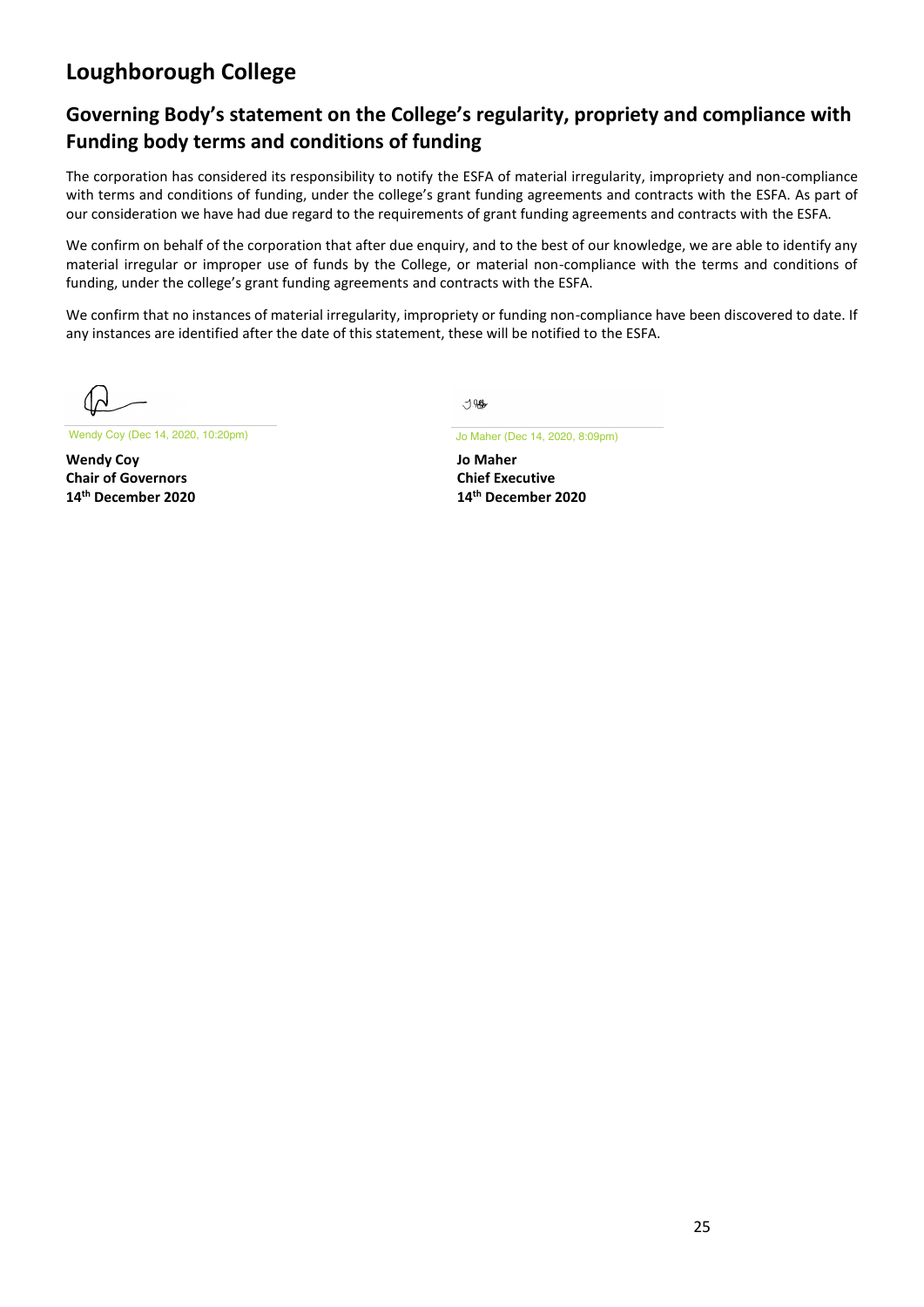### **Statement of Responsibilities of the Members of the Corporation in respect of the Financial Statements**

The members of the Corporation (who act as trustees for the charitable activities of the College are required to present audited financial statements for each financial year.

law applicable to charities in England and the terms and conditions of the Funding Agreement between the Education and Skills Funding Agency and the Corporation of the College, requires the corporation of the college to prepare financial statements and the Member's Report for each financial year in accordance with the Statement of Recommended Practice – Accounting for Further and Higher Education Institutions the annual Accounts Direction issued by the Education and Skills Funding Agency, Accounts Direction issued by the Office for Students and in accordance with United Kingdom Generally Accepted Accounting Practice (United Kingdom Accounting Standards) and which give a true and fair view of the state of affairs of the College and of the College's surplus/deficit of income over expenditure for that period.

- In preparing the financial statements, the corporation is required to:
- select suitable accounting policies and apply them consistently
- make judgements and estimates that are reasonable and prudent
- state whether applicable UK Accounting Standards have been followed, subject to any material departures disclosed and explained in the financial statements
- prepare financial statements on the going concern basis, unless it is inappropriate to assume that the College will continue in operation.

The Corporation is responsible for keeping proper accounting records which disclose with reasonable accuracy, at any time, the financial position of the College, and enable it to ensure that the financial statements are prepared in accordance with the Charities Act 2011 and other relevant accounting standards. It is responsible for taking steps in order to safeguard the assets of the College and to prevent and detect fraud and other irregularities.

The maintenance and integrity of the College website is the responsibility of the Corporation of the College; the work carried out by the auditors does not involve consideration of these matters and, accordingly, the auditors accept no responsibility for any changes that may have occurred to the financial statements since they were initially presented on the website. Legislation in the United Kingdom governing the preparation and dissemination of financial statements may differ from legislation in other jurisdictions.

Members of the Corporation are responsible for ensuring that funds from the Education and Skills Funding Agency are used only in accordance with the authorities that govern them as defined by and in accordance with Further & Higher Education Act 1992, subsequent legislation and related regulations and the Funding Agreement with the Education and Skills Funding Agency and any other conditions that may be prescribed from time to time. They are also responsible for ensuring funds from Office for Students or other sources are properly applied for the purposes for which they have been given and in accordance with relevant legislation or terms and conditions attached to them.

Approved by order of the members of the Corporation on 14<sup>th</sup> December 2020 and signed on its behalf by:

Wendy Coy (Dec 14, 2020, 10:20pm)

**Wendy Coy Chair of Governors**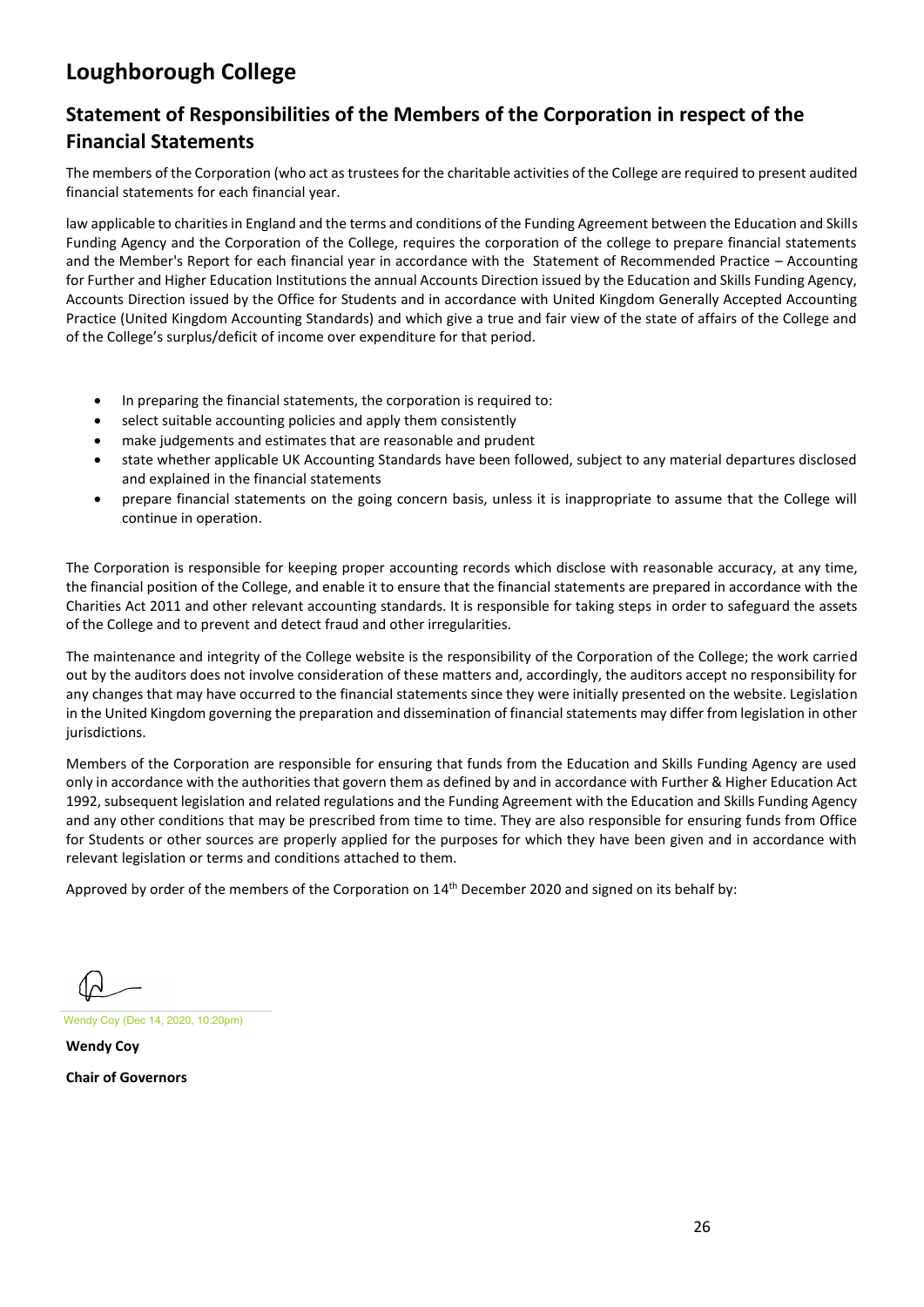# **Independent auditors' report to the Corporation of Loughborough College**

#### **Opinion**

We have audited the financial statements of Loughborough College (the 'College') and its subsidiary (the 'Group') for the year ended 31 July 2020 which comprise the consolidated and college statements of comprehensive income, the consolidated and college balance sheets, the consolidated and college statements of changes in reserves, the consolidated statement of cash flows and notes to the financial statements, including a summary of significant accounting policies. The financial reporting framework that has been applied in their preparation is United Kingdom Accounting Standards, including FRS 102 'The Financial Reporting Standard applicable in the UK and Republic of Ireland' (United Kingdom Generally Accepted Accounting Practice).

In our opinion, the financial statements:

- give a true and fair view of the state of the Group's and of the College's affairs as at 31 July 2020 and of the Group's and the College's deficit of income over expenditure for the year then ended; and
- have been properly prepared in accordance with United Kingdom Generally Accepted Accounting Practice.

#### **Basis for opinion**

We conducted our audit in accordance with International Standards on Auditing (UK) (ISAs (UK)) and applicable law. Our responsibilities under those standards are further described in the Auditor's responsibilities for the audit of the financial statements section of our report. We are independent of the group and college in accordance with the ethical requirements that are relevant to our audit of the financial statements in the UK, including the FRC's Ethical Standard and we have fulfilled our other ethical responsibilities in accordance with these requirements. We believe that the audit evidence we have obtained is sufficient and appropriate to provide a basis for our opinion.

#### **Conclusions relating to going concern**

We have nothing to report in respect of the following matters in relation to which the ISAs (UK) require us to report to you where:

- the governors' use of the going concern basis of accounting in the preparation of the financial statements is not appropriate; or
- the governors have not disclosed in the financial statements any identified material uncertainties that may cast significant doubt about the group's or the college's ability to continue to adopt the going concern basis of accounting for a period of at least twelve months from the date when the financial statements are authorised for issue.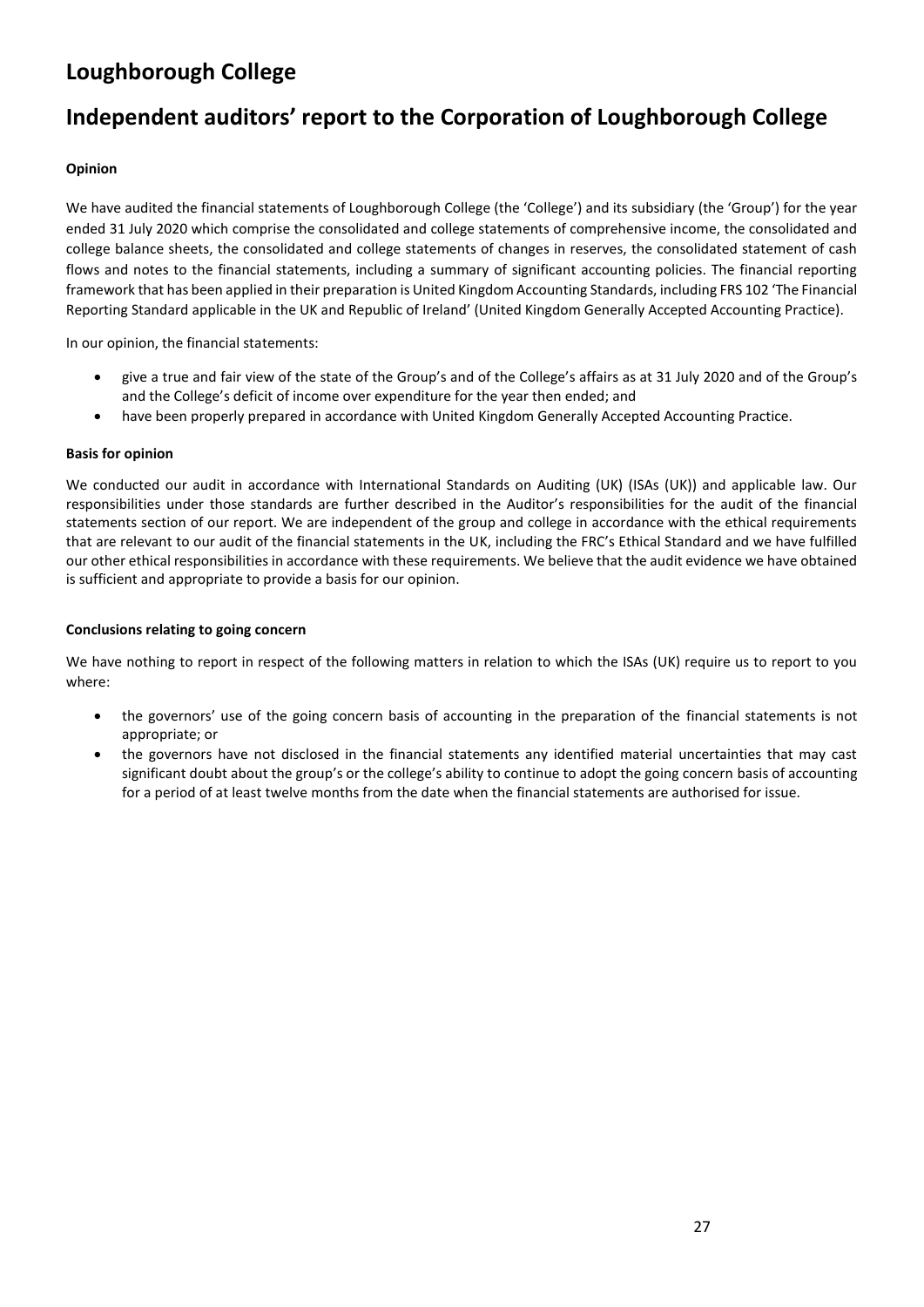# **Independent auditors' report (Continued)**

#### **Other information**

The other information comprises the information included in the Report and Financial Statements other than the financial statements and our auditor's report thereon. The governors are responsible for the other information. Our opinion on the financial statements does not cover the other information and we do not express any form of assurance conclusion thereon.

In connection with our audit of the financial statements, our responsibility is to read the other information and, in doing so, consider whether the other information is materially inconsistent with the financial statements or our knowledge obtained in the audit or otherwise appears to be materially misstated. If we identify such material inconsistencies or apparent material misstatements, we are required to determine whether there is a material misstatement in the financial statements or a material misstatement of the other information. If, based on the work we have performed, we conclude that there is a material misstatement of this other information, we are required to report that fact.

We have nothing to report in this regard.

#### **Opinion on other matters prescribed by the Office for Students' Accounts Direction**

In our opinion, in all material respects:

- funds from whatever source administered by the college for specific purposes have been properly applied to those purposes and managed in accordance with relevant legislation;
- funds provided by the Office for Students, UK Research and Innovation (including Reasearch England), the Education and Skills Funding Agency and Department for Education have been applied in accordance with the relevant terms and conditions; and
- the requirements of the Office for Students' accounts direction for the relevant year's financial statements have been met.

#### **Matters on which we are required to report by exception**

We have nothing to report in respect of the following matters where the Post-16 Audit Code of Practice 2019 to 2020 issued by the Education and Skills Funding Agency requires us to report to you if, in our opinion:

- adequate accounting records have not been kept:
- the financial statements are not in agreement with the accounting records; or
- we have not received all the information and explanations required for our audit.

We have nothing to report in respect of the following matters where the Office for Students' accounts direction requires us to report to you if:

- the College's grant and fee income, as disclosed in the note to the accounts, has been materially misstated.
- the College's expenditure on access and participation activities for the financial year has been materially misstated.

#### **Responsibilities of the Corporation of Loughborough College**

As explained more fully in the Statement of the Corporation's Responsibilities set out on page 26, the Corporation isresponsible for the preparation of financial statements and for being satisfied that they give a true and fair view, and for such internal control as the Corporation determine is necessary to enable the preparation of financial statements that are free from material misstatement, whether due to fraud or error.

In preparing the financial statements, the Corporation is responsible for assessing the Group's and the College's ability to continue as a going concern, disclosing, as applicable, matters related to going concern and using the going concern basis of accounting unless the Corporation either intend to liquidate the Group or the College or to cease operations, or have no realistic alternative but to do so.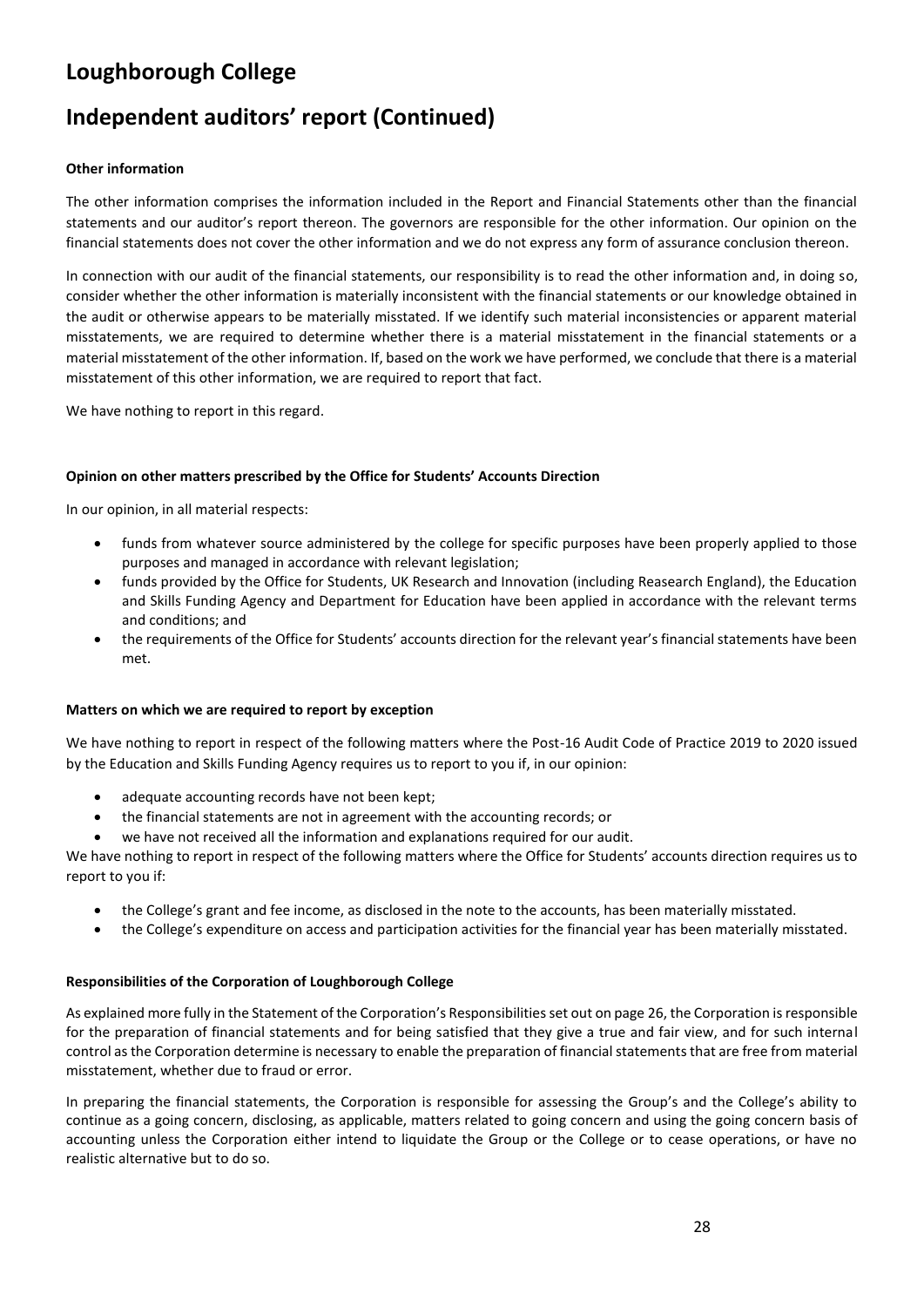# **Independent auditors' report (Continued)**

#### **Auditors' responsibilities for the audit of the financial statements**

Our objectives are to obtain reasonable assurance about whether the financial statements as a whole are free from material misstatement, whether due to fraud or error, and to issue an auditor's report that includes our opinion. Reasonable assurance is a high level of assurance, but is not a guarantee that an audit conducted in accordance with ISAs (UK) will always detect a material misstatement when it exists. Misstatements can arise from fraud or error and are considered material if, individually or in the aggregate, they could reasonably be expected to influence the economic decisions of users taken on the basis of these financial statements.

A further description of our responsibilities for the audit of the financial statements is located on the Financial Reporting Council's website at: http://www.frc.org.uk/auditorsresponsibilities This description forms part of our auditor's report.

#### **Use of our report**

This report is made solely to the Corporation, as a body, in accordance with the Funding Agreement published by the Education and Skills Funding Agency and our engagement letter dated 8 July 2020. Our audit work has been undertaken so that we might state to the Corporation, as a body, those matters we are engaged to state to them in an auditor's report and for no other purpose. To the fullest extent permitted by law, we do not accept or assume responsibility to anyone other than the Corporation, as a body, for our audit work, for this report, or for the opinions we have formed.

low or lab and

Paul Oxtoby (Jan 13, 2021, 10:36am)

**RSM UK AUDIT LLP** Chartered Accountants St Philips Point Temple Row Birmingham B2 5AF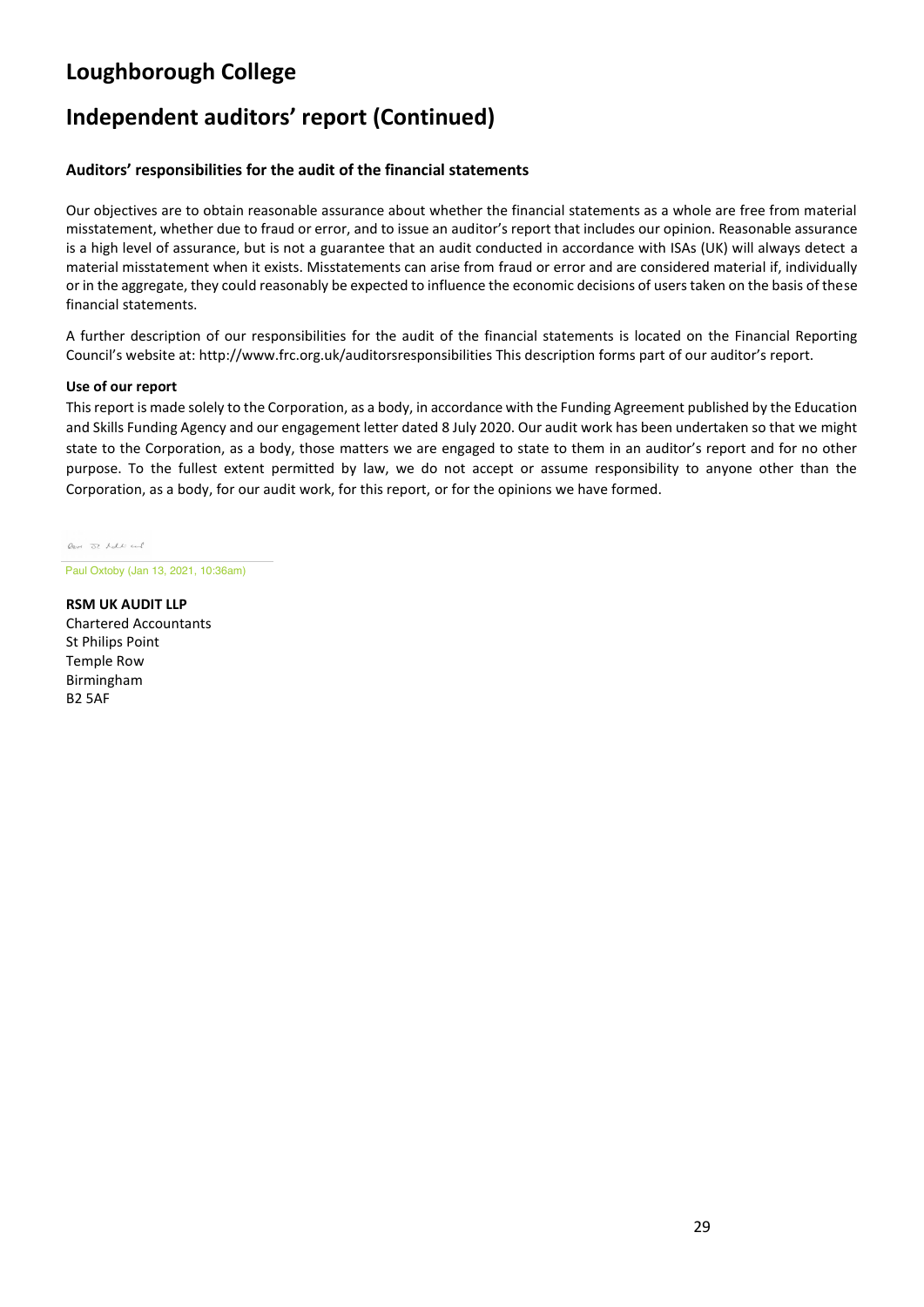# **Independent Reporting Accountant's Report on Regularity to The Corporation of Loughborough College and The Secretary of State for Education Acting Through Education and Skills Funding Agency**

#### **Conclusion**

We have carried out an engagement, in accordance with the terms of our engagement letter dated 8 July 2020 and further to the requirements of the grant funding agreements and contracts with the Education and Skills Funding Agency (the "ESFA"), to obtain limited assurance about whether the expenditure disbursed and income received by Loughborough College during the period 1 August 2019 to 31 July 2020 have been applied to the purposes identified by Parliament and the financial transactions conform to the authorities which govern them.

In the course of our work, nothing has come to our attention which suggests that in all material respects the expenditure disbursed and income received during the period 1 August 2019 to 31 July 2020 has not been applied to purposes intended by Parliament and the financial transactions do not conform to the authorities which govern them.

#### **Basis for conclusion**

The framework that has been applied is set out in the Post-16 Audit Code of Practice (the "ACoP") issued by the ESFA. In line with this framework, our work has specifically not considered income received from the main funding grants generated through the Individualised Learner Record (ILR) returns, for which the ESFA has other assurance arrangements in place.

We are independent of the Loughborough College in accordance with the ethical requirements that are applicable to this engagement and we have fulfilled our ethical requirements in accordance with these requirements. We believe the assurance evidence we have obtained is sufficient to provide a basis for our conclusion

#### **Responsibilities of Corporation of Loughborough College for regularity**

The Corporation of Loughborough College is responsible, under the grant funding agreements and contracts with the ESFA and the requirements of the Further & Higher Education Act 1992, subsequent legislation and related regulations and guidance, for ensuring that expenditure disbursed and income received is applied for the purposes intended by Parliament and the financial transactions conform to the authorities which govern them. The corporation of Loughborough College is also responsible for preparing the Governing Body's Statement of Regularity, Propriety and Compliance.

#### **Reporting accountant's responsibilities for reporting on regularity**

Our responsibilities for this engagement are established in the United Kingdom by our profession's ethical guidance and are to obtain limited assurance and report in accordance with our engagement letter and the requirements of the ACoP.

The objective of a limited assurance engagement is to perform such procedures as to obtain information and explanations in order to provide us with sufficient appropriate evidence to express a negative conclusion on regularity. A limited assurance engagement is more limited in scope than a reasonable assurance engagement and the procedures performed vary in nature and timing from, and are less in extent than for a reasonable assurance engagement; consequently a limited assurance engagement does not enable us to obtain assurance that we would become aware of all significant matters that might be identified in a reasonable assurance engagement. Accordingly, we do not express a positive opinion.

We report to you whether anything has come to our attention in carrying out our work which suggests that in all material respects, expenditure disbursed and income received during the period 1 August 2019 to 31 July 2020 have not been applied to purposes intended by Parliament or that the financial transactions do not conform to the authorities which govern them.

Our work included identification and assessment of the design and operational effectiveness of the controls, policies and procedures that have been implemented to ensure compliance with the framework of authorities including the specific requirements of the grant funding agreements and contracts with the ESFA and high level financial control areas where we identified a material irregularity is likely to arise. We undertook detailed testing, on a sample basis, on the identified areas where a material irregularity is likely to arise where such areas are in respect of controls, policies and procedures that apply to classes of transactions.

This work was integrated with our audit of the financial statements and evidence was also derived from the conduct of that audit to the extent it supports the regularity conclusion.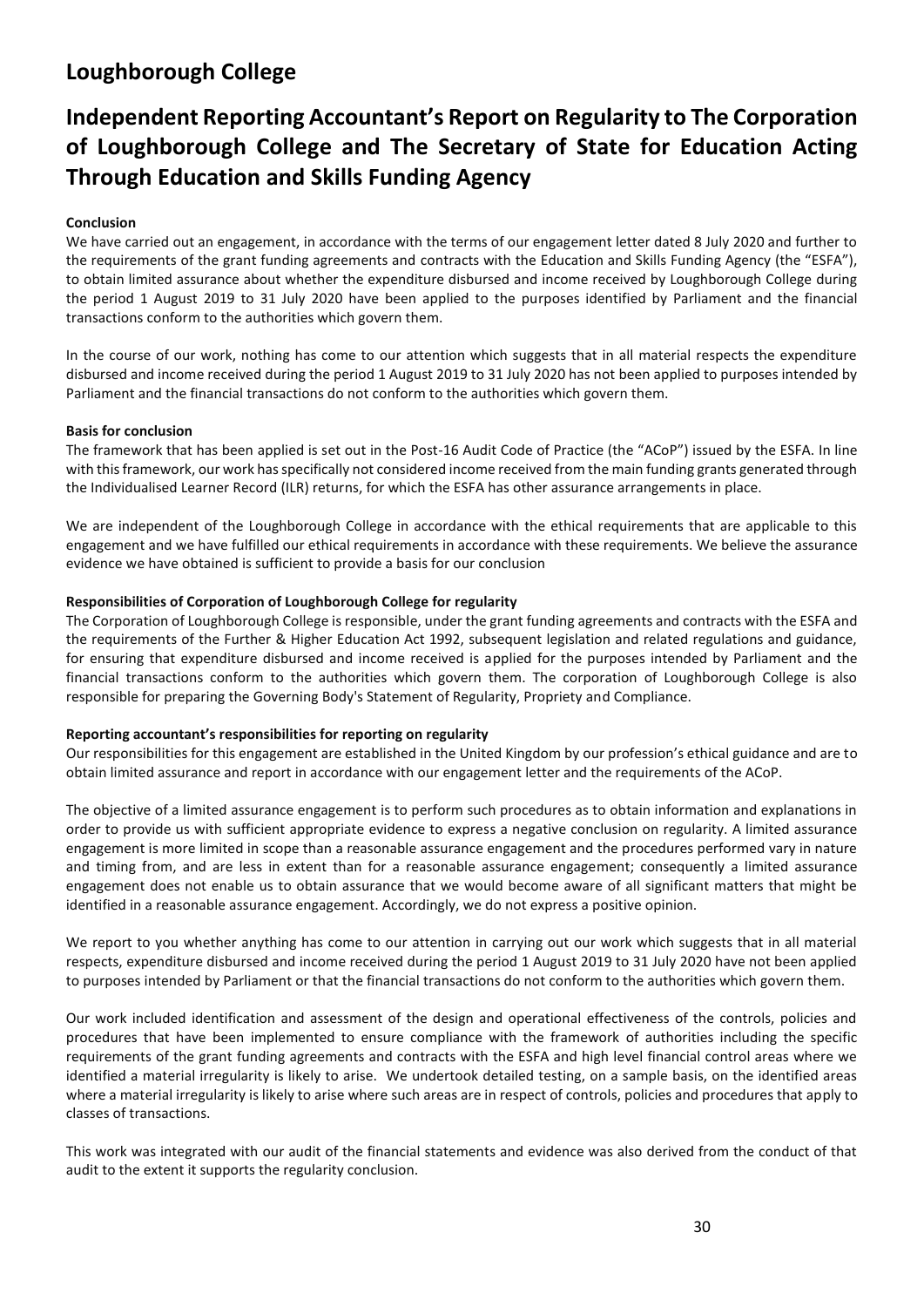# **Independent Reporting Accountant's Report (continued)**

#### **Use of our report**

This report is made solely to the Corporation of Loughborough College and the Secretary of State for Education acting through the ESFA in accordance with the terms of our engagement letter. Our work has been undertaken so that we might state to the Corporation of Loughborough College and the Secretary of State for Education acting through the ESFA those matters we are required to state in a report and for no other purpose. To the fullest extent permitted by law, we do not accept or assume responsibility to anyone other than the Corporation of Loughborough College and the Secretary of State for Education acting through the ESFA for our work, for this report, or for the conclusion we have formed.

love of holl and

Paul Oxtoby (Jan 13, 2021, 10:36am)

**RSM UK AUDIT LLP**  Chartered Accountants St Philips Point Temple Row Birmingham B2 5AF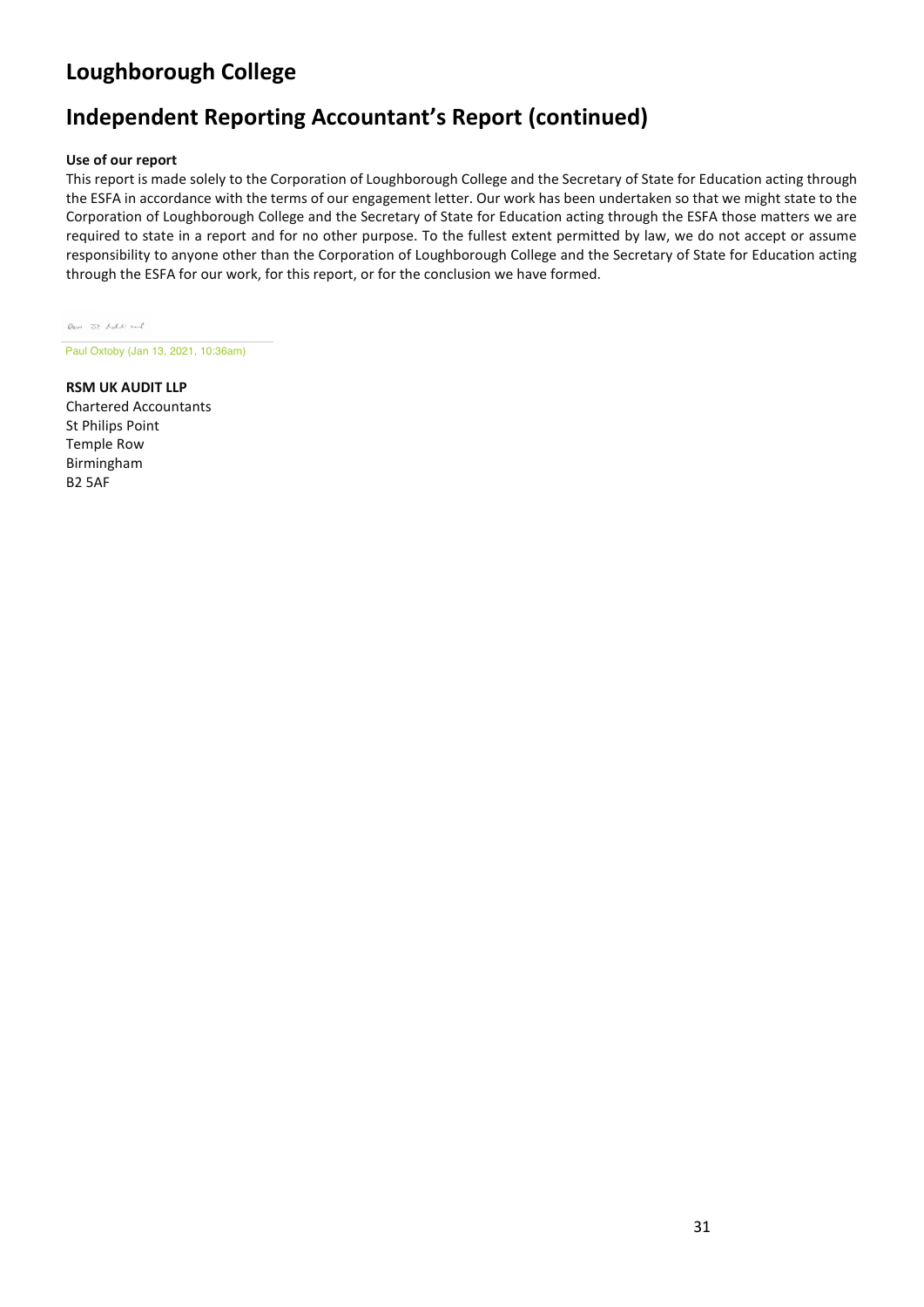### **Consolidated and College Statements of Comprehensive Income and Expenditure Year Ended 31 July 2020**

|                                                                | <b>Note</b><br>Year ended 31 July |              |                | Year ended 31 July |                |  |
|----------------------------------------------------------------|-----------------------------------|--------------|----------------|--------------------|----------------|--|
|                                                                |                                   | 2020         | 2020           | 2019               | 2019           |  |
|                                                                |                                   | Group        | <b>College</b> | Group              | <b>College</b> |  |
|                                                                |                                   | £'000        | £'000          | £'000              | £'000          |  |
| <b>Income</b>                                                  |                                   |              |                |                    |                |  |
| Funding body grants                                            | $\overline{2}$                    | 23,302       | 23,302         | 21,804             | 21,804         |  |
| Tuition fees and education contracts                           | 3                                 | 5,712        | 5,712          | 5,575              | 5,575          |  |
| Other grants and contracts                                     | 4                                 | 154          | 118            | 0                  | 0              |  |
| Other income                                                   | 5                                 | 3,436        | 3,504          | 4,338              | 4,360          |  |
| Investment Income                                              | 6                                 | 2            | 2              | 2                  | 2              |  |
| <b>Donations and Endowments</b>                                | $\overline{7}$                    | $\mathbf{0}$ | 0              | 0                  | 0              |  |
| <b>Total Income</b>                                            |                                   | 32,607       | 32,638         | 31,719             | 31,741         |  |
| <b>Expenditure</b>                                             |                                   |              |                |                    |                |  |
| Staff costs                                                    | 8                                 | 22,433       | 21,188         | 21,002             | 20,748         |  |
| Other operating expenses                                       | 9                                 | 9,477        | 10,847         | 9,999              | 10,279         |  |
| Depreciation                                                   | 12                                | 1,938        | 1,938          | 1,996              | 1,996          |  |
| Interest and other finance costs                               | 10                                | 858          | 858            | 386                | 386            |  |
| <b>Total Expenditure</b>                                       |                                   | 34,706       | 34,830         | 33,383             | 33,409         |  |
| Deficit before other gains and losses                          |                                   | (2,099)      | (2, 193)       | (1,664)            | (1,668)        |  |
| (Loss) on disposal of assets                                   | 12                                | (5)          | (5)            | (1)                | (1)            |  |
| Loss on investments                                            |                                   | (10)         | (10)           | (11)               | (11)           |  |
| Deficit for the year before tax                                |                                   | (2, 114)     | (2, 208)       | (1,676)            | (1,680)        |  |
| Taxation                                                       | 11                                | 0            | 0              | 0                  | 0              |  |
| Deficit for the year                                           |                                   | (2, 114)     | (2, 208)       | (1,676)            | (1,680)        |  |
| Unrealised surplus on revaluation of assets                    |                                   | $\pmb{0}$    | $\pmb{0}$      | $\pmb{0}$          | 0              |  |
| Actuarial (deficit)/ surplus in respect of<br>pensions schemes |                                   | (8,024)      | (8,024)        | (3, 773)           | (3, 773)       |  |
| <b>Total Comprehensive (Expense)/Income for</b><br>the year    |                                   | (10, 138)    | (10, 232)      | (5, 449)           | (5, 453)       |  |
| Represented by:                                                |                                   |              |                |                    |                |  |
| Unrestricted comprehensive (Expense)/Income                    |                                   | (10, 128)    | (10, 222)      | (5, 438)           | (5, 442)       |  |
| Restricted comprehensive income                                |                                   | (10)         | (10)           | (11)               | (11)           |  |
|                                                                |                                   | (10, 138)    | (10, 232)      | (5, 449)           | (5, 453)       |  |

All Income and Expenditure relates to continuing activities.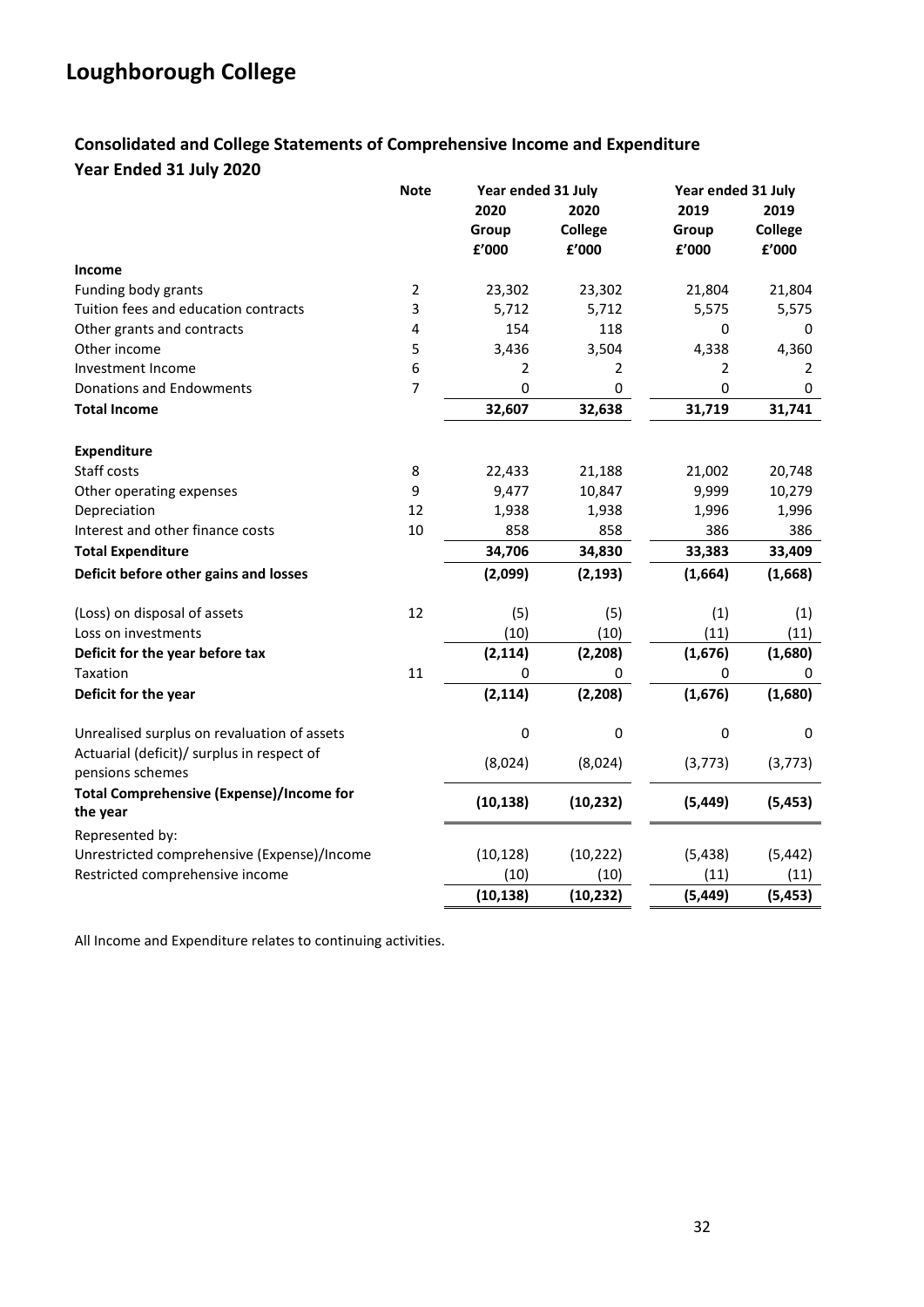### **Consolidated and College Statements of Changes in Reserves Year Ended 31 July 2020**

|                                                                      | Income and<br><b>Expenditure</b> | <b>Revaluation</b> | <b>Restricted</b><br>permanent | Total     |
|----------------------------------------------------------------------|----------------------------------|--------------------|--------------------------------|-----------|
|                                                                      | account                          | reserve            | endowment<br>reserve           | reserves  |
|                                                                      | £'000                            | f'000              | £'000                          | £'000     |
| Group                                                                |                                  |                    |                                |           |
| Balance at 31st July 2018                                            | 13,837                           | 5,219              | 299                            | 19,355    |
| Deficit for the year from the income and expenditure account         | (1,676)                          | 0                  | 0                              | (1,676)   |
| Other comprehensive expense                                          | (3, 773)                         | 0                  | 0                              | (3,773)   |
| <b>Endowment investments</b>                                         | 11                               | 0                  | (11)                           | 0         |
| Transfers between revaluation and income and expenditure<br>reserves | 51                               | (51)               | 0                              | 0         |
| Total Comprehensive Income/(Expense) for the year                    | (5, 387)                         | (51)               | (11)                           | (5, 449)  |
| Balance at 31st July 2019                                            | 8,450                            | 5,168              | 288                            | 13,906    |
| Deficit for the year from the income and expenditure account         | (2, 114)                         | 0                  | 0                              | (2, 114)  |
| Other comprehensive expense                                          | (8,024)                          | 0                  | 0                              | (8,024)   |
| <b>Endowment investments</b>                                         | 10                               | 0                  | (10)                           | 0         |
| Transfers between revaluation and income and expenditure<br>reserves | 51                               | (51)               | 0                              | 0         |
| Total Comprehensive Income/(Expense) for the year                    | (10,077)                         | (51)               | (10)                           | (10, 138) |
| <b>Balance at 31st July 2020</b>                                     | (1,628)                          | 5,117              | 277                            | 3,767     |
|                                                                      |                                  |                    |                                |           |
| <b>College</b><br><b>Balance at 31st July 2018</b>                   | 14,670                           | 5,219              | 299                            | 20,188    |
| Deficit for the year from the income and expenditure account         | (1,680)                          | 0                  | 0                              | (1,680)   |
| Other comprehensive expense                                          | (3,773)                          | 0                  | 0                              | (3,773)   |
| <b>Endowment investments</b>                                         | 11                               | 0                  | (11)                           | 0         |
| Transfers between revaluation and income and expenditure<br>reserves | 51                               | (51)               | 0                              | 0         |
| Total Comprehensive Expense for the year                             | (5, 391)                         | (51)               | (11)                           | (5, 453)  |
| <b>Balance at 31st July 2019</b>                                     | 9,279                            | 5,168              | 288                            | 14,735    |
| Deficit for the year from the income and expenditure account         | (2, 208)                         | 0                  | 0                              | (2, 208)  |
| Other comprehensive expense                                          | (8,024)                          | 0                  | 0                              | (8,024)   |
| <b>Endowment investments</b>                                         | 10                               | 0                  | (10)                           | 0         |
| Transfers between revaluation and income and expenditure<br>reserves | 51                               | (51)               | 0                              | 0         |
| Total Comprehensive Expense for the year                             | (10, 171)                        | (51)               | (10)                           | (10, 232) |
| <b>Balance at 31st July 2020</b>                                     | (891)                            | 5,117              | 278                            | 4,504     |

Restricted permanent endowment reserve are held with Loughborough College Educational Trust. Their object is to promote the education of persons who are under the age of 25 and are in need if financial assistance and are or have at any time been a student at Loughborough College or who are resident in the area of benefit.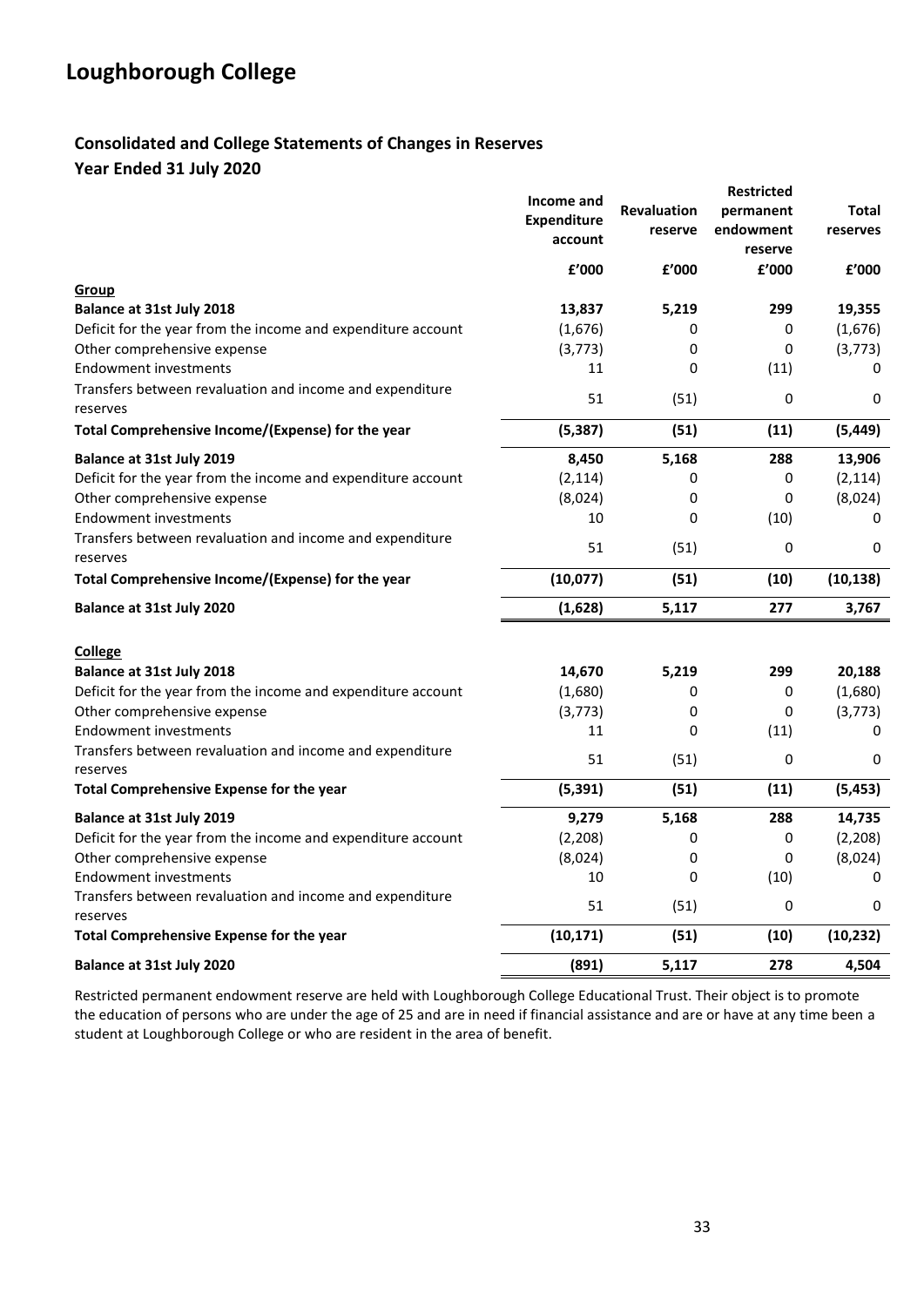### **Consolidated and College Balance Sheets as at 31 July 2020**

|                                                                                        | <b>Note</b> | Group<br>2020<br>£'000 | College<br>2020<br>£'000 | Group<br>2019<br>£'000 | <b>College</b><br>2019<br>£'000 |
|----------------------------------------------------------------------------------------|-------------|------------------------|--------------------------|------------------------|---------------------------------|
| <b>Non Current Assets</b>                                                              |             |                        |                          |                        |                                 |
| <b>Tangible Fixed Assets</b>                                                           | 12          | 45,565                 | 46,440                   | 46,918                 | 47,793                          |
| Investments                                                                            | 13          | 278                    | 278                      | 288                    | 288                             |
|                                                                                        |             | 45,843                 | 46,718                   | 47,206                 | 48,081                          |
| <b>Current Assets</b>                                                                  |             |                        |                          |                        |                                 |
| <b>Stocks</b>                                                                          |             | 9                      | 9                        | 8                      | 8                               |
| <b>Trade and Other Receivables</b>                                                     | 14          | 935                    | 1,165                    | 901                    | 901                             |
| Cash and Cash Equivalents                                                              | 20          | 3,765                  | 3,372                    | 3,196                  | 3,183                           |
|                                                                                        |             | 4,710                  | 4,546                    | 4,105                  | 4,092                           |
| Less: Creditors -<br>Amounts Falling Due Within One Year                               | 16          | (4, 218)               | (4, 192)                 | (4,460)                | (4, 493)                        |
| Net Current Assets/ (Liabilities)                                                      |             | 492                    | 354                      | (355)                  | (401)                           |
| <b>Total Assets less Current Liabilities</b>                                           |             | 46,336                 | 47,072                   | 46,850                 | 47,680                          |
| Less: Creditors -<br>Amounts Falling Due After More Than One Year<br><b>Provisions</b> | 17          | (18,500)               | (18,500)                 | (18, 676)              | (18, 676)                       |
| <b>Defined Benefit Obligations</b>                                                     | 19, 25      | (23, 550)              | (23, 550)                | (13, 758)              | (13, 758)                       |
| <b>Other Provisions</b>                                                                | 19          | (519)                  | (519)                    | (511)                  | (511)                           |
| <b>Total Net Assets</b>                                                                |             | 3,768                  | 4,504                    | 13,906                 | 14,735                          |
| <b>Restricted Reserves</b>                                                             |             |                        |                          |                        |                                 |
| Income & Expenditure Account -<br><b>Endowment Reserve</b>                             |             | 278                    | 278                      | 288                    | 288                             |
| <b>Total Restricted Reserves</b>                                                       |             | 278                    | 278                      | 288                    | 288                             |
| <b>Unrestricted Reserves</b>                                                           |             |                        |                          |                        |                                 |
| Income and Expenditure Account                                                         |             | (1,628)                | (891)                    | 8,450                  | 9,279                           |
| <b>Revaluation Reserve</b>                                                             |             | 5,118                  | 5,118                    | 5,168                  | 5,168                           |
| <b>Total Unrestricted Reserves</b>                                                     |             | 3,490                  | 4,225                    | 13,618                 | 14,447                          |
| <b>Total Reserves</b>                                                                  |             | 3,768                  | 4,504                    | 13,906                 | 14,735                          |

The financial statements on pages 32 to 65 were approved and authorised for issue by the Corporation on 14th December 2020 and were signed on its behalf on that date by:

᠕

Wendy Coy (Dec 14, 2020, 10:20pm) Jo Maher (Dec 14, 2020, 8:09pm)

**Wendy Coy Jo Maher**

**J.8\$** 

**Chair of Governors Chief Executive Officer**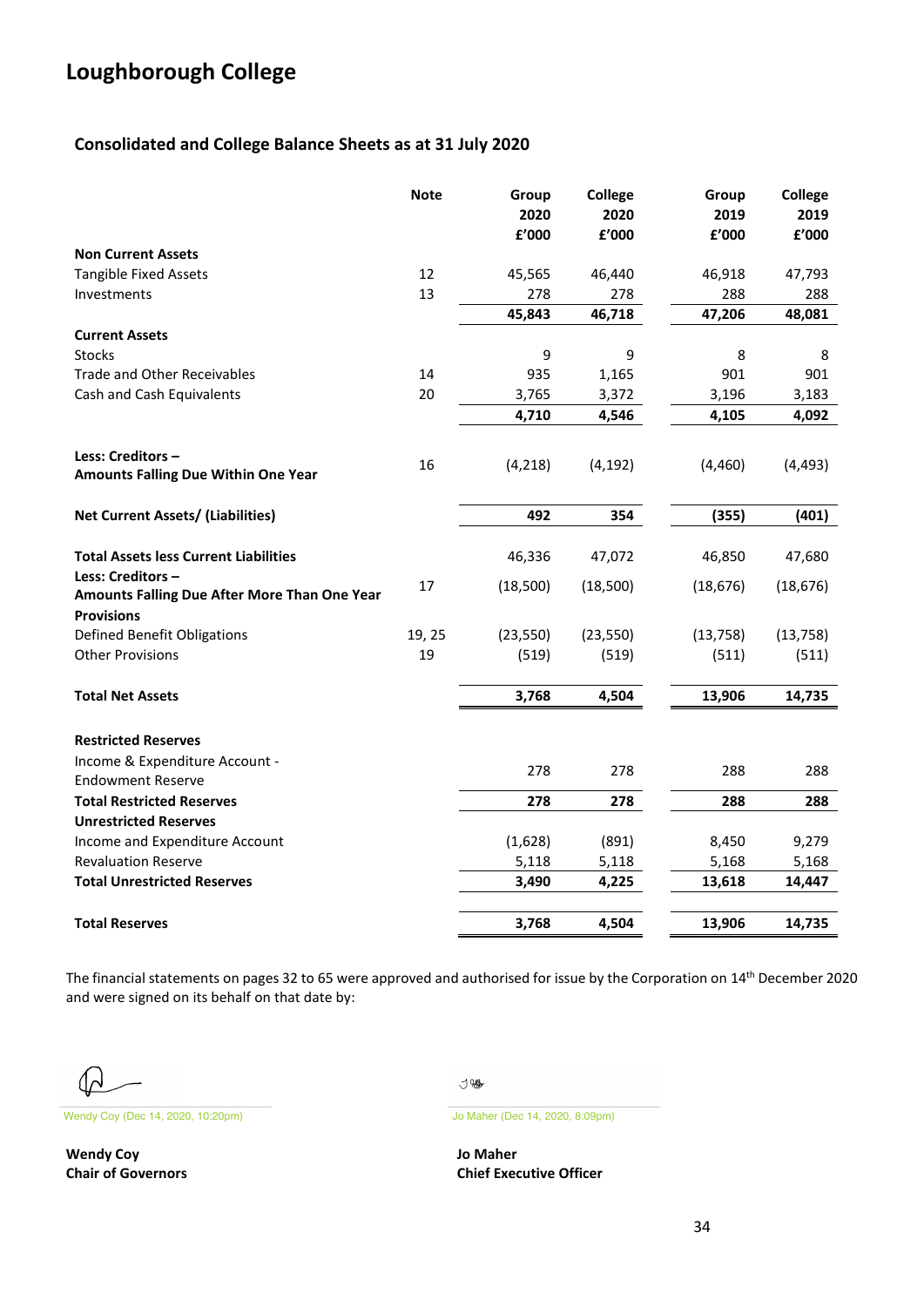### **Consolidated Statement of Cash Flows**

**Year ended 31 July 2020**

|                                                         | <b>Note</b> | 2020<br>£'000 | 2019<br>£'000 |
|---------------------------------------------------------|-------------|---------------|---------------|
|                                                         |             |               |               |
| Cash inflow from operating activities                   |             |               |               |
| Deficit for the Year                                    |             | (2, 114)      | (1,676)       |
| Adjustment for non-cash items                           |             |               |               |
| Depreciation                                            |             | 1,938         | 1,996         |
| <b>Increase in Stocks</b>                               |             | (2)           | (2)           |
| (Increase)/Decrease in Debtors                          |             | (34)          | 10            |
| (Decrease)/Increase in Creditors Due Within One Year    |             | (207)         | 350           |
| Decrease in Creditors Due After One Year                |             | (431)         | (404)         |
| Increase in Provisions                                  |             | 8             | 25            |
| Decrease in Endowments                                  |             | 9             | 11            |
| Pensions Costs less Contributions Payable               |             | 1,768         | 1,682         |
| Taxation                                                |             | 0             | 0             |
| <b>Adjustment for Investing or Financing Activities</b> |             |               |               |
| Investment Income                                       |             | (2)           | (2)           |
| Interest Payable                                        |             | 553           | 134           |
| <b>Taxation Paid</b>                                    |             | 0             | 0             |
| Loss on Sale of Fixed Assets                            |             | 5             | 1             |
| <b>Net Cash Flow from Operating Activities</b>          |             | 1,491         | 2,125         |
| <b>Cash Flows from Investing Activities</b>             |             |               |               |
| Proceeds from Sale of Fixed Assets                      |             | 0             | 0             |
| Disposal of Non-Current Asset Investments               |             | 0             | 0             |
| Investment Income                                       |             | 2             | 2             |
| <b>Withdrawal of Deposits</b>                           |             | 0             | 0             |
| <b>New Deposits</b>                                     |             | 0             | 0             |
| Payments Made to Acquire Fixed Assets                   |             | (590)         | (651)         |
| <b>Total Investing Activities</b>                       |             | (588)         | (649)         |
| <b>Cash Flows from Financing Activities</b>             |             |               |               |
| <b>Interest Paid</b>                                    |             | (551)         | (132)         |
| Interest Element of Finance Lease Rental Payments       |             | (2)           | (2)           |
| <b>New Secured Loans</b>                                |             | 6,000         | 0             |
| <b>Repayments of Amounts Borrowed</b>                   |             | (5, 749)      | (333)         |
| Capital Element of Finance Lease Rental Payments        |             | (31)          | (31)          |
| <b>Total Financing Activities</b>                       |             | (335)         | (498)         |
|                                                         |             |               |               |
| Increase in Cash and Cash Equivalents in the Year       |             | 569           | 978           |
| Cash and Cash Equivalents at Beginning of the Year      | 20          | 3,196         | 2,218         |
| Cash and Cash Equivalents at End of the Year            | 20          | 3,765         | 3,196         |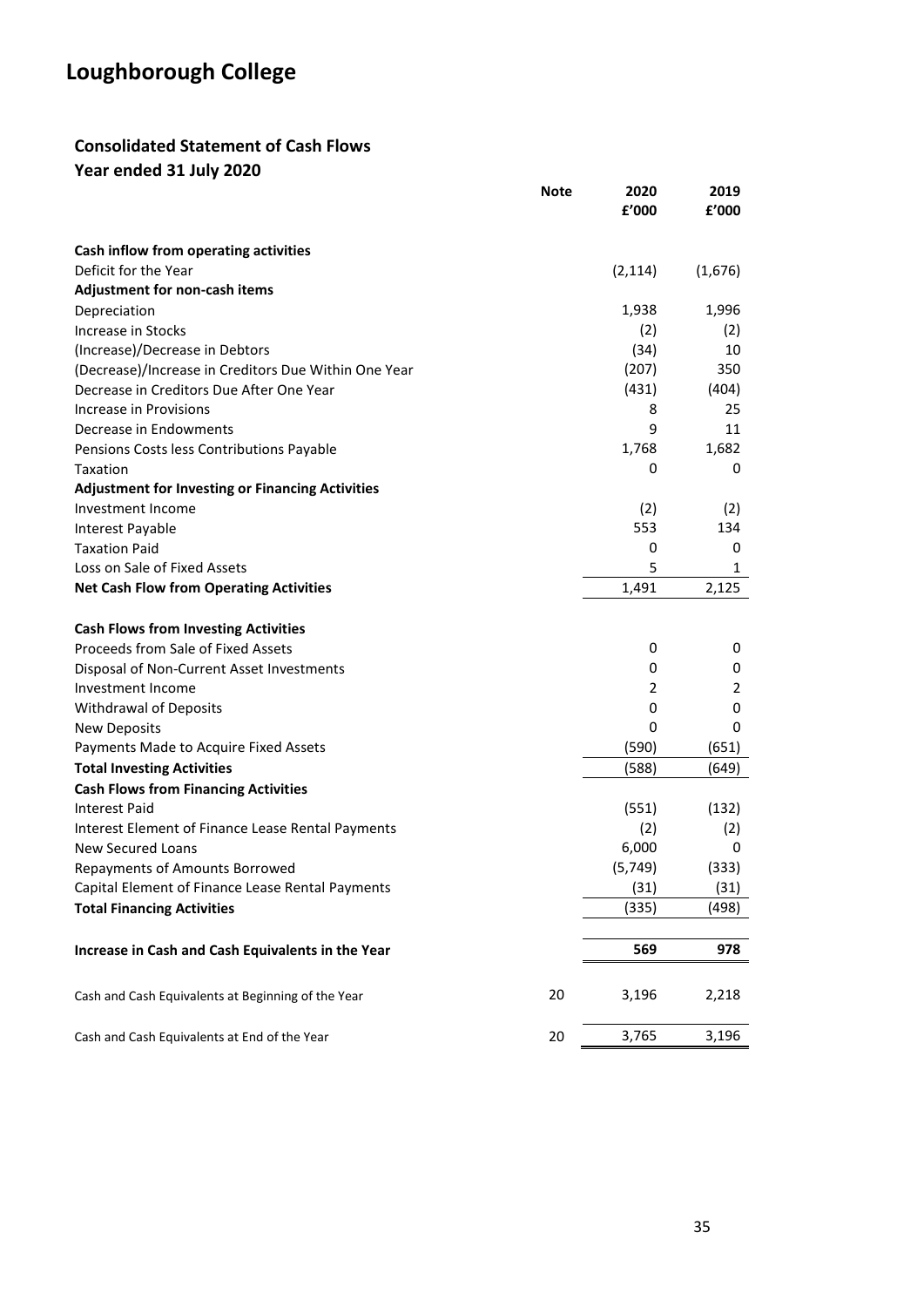### **Notes to the Statements**

### **1 Statement of accounting policies and estimation techniques**

The following accounting policies have been applied consistently in dealing with items which are considered material in relation to the financial statements.

#### **General information**

Loughborough College is a corporation established under the Further & Higher Education Act 1992 as an English general college of further education.

The address of the College's principal place of business is given on page 2. The nature of the College's operations is set out in the Member's Report.

#### **Basis of preparation**

These financial statements have been prepared in accordance with the *Statement of Recommended Practice: Accounting for Further and Higher Education 2019 (FE & HE SORP 2019)*, the *College Accounts Direction for 2019 to 2020, and Regulatory Advice 9: Accounts Directions issued by the Office for Students* and in accordance with Financial Reporting Standard 102 – *"The Financial Reporting Standard applicable in the United Kingdom and Republic of Ireland"* (FRS 102). The College is a public benefit entity and has therefore applied the relevant public benefit requirements of FRS 102.

The preparation of financial statements in compliance with FRS 102 requires the use of certain critical accounting estimates. It also requires management to exercise judgement in applying the College's accounting policies.

#### **Basis of accounting**

The financial statements are prepared in accordance with the historical cost convention as modified by the use of previous valuations as deemed cost at transition for certain non-current assets.

The principal accounting policies applied in the preparation of these consolidated and separate financial statements are set out below. These policies have been applied consistently to all the years presented, unless otherwise stated.

The consolidated financial statements are presented in sterling which is also the functional currency of the College.

Monetary amounts in these financial statements are rounded to the nearest whole £1,000, except where otherwise indicated.

#### **Basis of consolidation**

The consolidated financial statements include the College and its subsidiary, The Leicestershire College Limited, controlled by the Group. Control is achieved where the Group has the power to govern the financial and operating policies of an entity so as to obtain benefits from its activities. Intra-group sales and profits are eliminated fully on consolidation. In accordance with FRS 102, the activities of the student union have not been consolidated because the College does not control those activities. All financial statements are made up to 31 July 2020.

#### **Going concern**

At the time of approving the financial statements, the governors have a reasonable expectation that the college has adequate resources to continue in operational existence for the foreseeable future. Thus, the governors continue to adopt the going concern basis of accounting in preparing the financial statements. Following the uncertainty presented by Covid 19, management has reassessed the going concern assumption and confirm that it remains appropriate based on the strong cash and net asset position, excluding long term pension liabilities, which enables it to meet its liabilities as they fall due.

The College currently has £5.925m of unsecured loans outstanding with bankers on terms negotiated in 2020. The terms of the existing agreements are for 20 years. The College's forecasts and financial projections indicate that it will be able to operate within this existing facility and covenants for the foreseeable future.

The governors make this assessment in respect of a period of at least one year from the date of authorisation for issue of the financial statements and have concluded that the College has adequate resources to continue in operational existence for the foreseeable future and there are no material uncertainties about the college's ability to continue as a going concern. Thus, they continue to adopt the going concern basis of accounting in preparing the financial statements.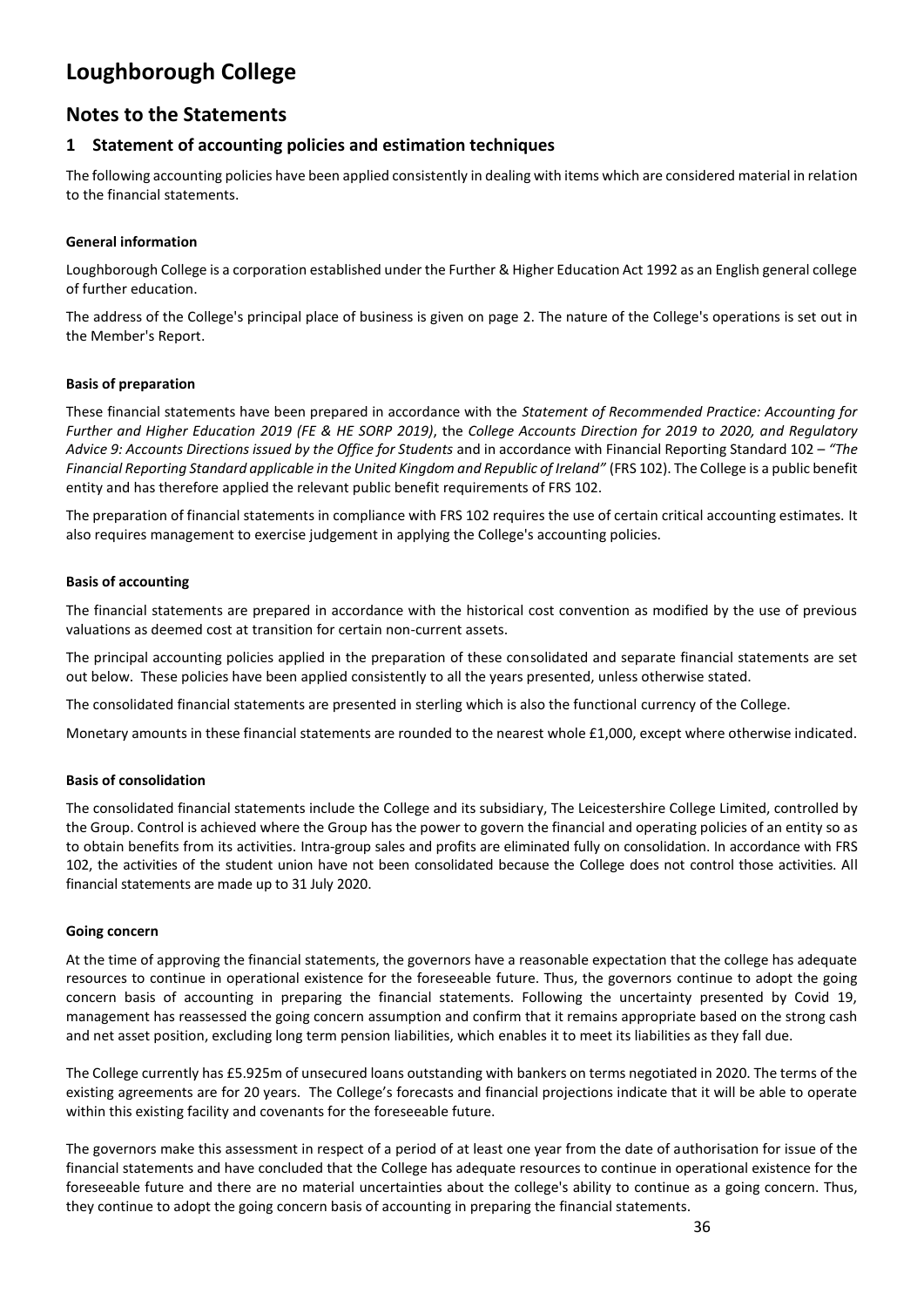### **Notes to the Statements (continued)**

### **1 Statement of accounting policies and estimation techniques (continued)**

#### **Recognition of income**

### *Revenue grant funding*

Government revenue grants include funding body recurrent grants and other grants and are accounted for under the accrual model as permitted by FRS 102. Funding body recurrent grants are measured in line with best estimates for the period of what is receivable and depend on the particular income stream involved. Any under achievement for the Adult Skills Budget is adjusted for and reflected in the level of recurrent grant recognised in the income and expenditure account. The final grant income is normally determined with the conclusion of the year end reconciliation process with the funding body following the year end, and the results of any funding audits. 16-18 learner-responsive funding is not normally subject to reconciliation and is therefore not subject to contract adjustments.

The recurrent grant from OfS represents the funding allocations attributable to the current financial year and is credited direct to the Statement of Comprehensive Income.

Where part of a government grant is deferred, the deferred element is recognised as deferred income within creditors and allocated between creditors due within one year and creditors due after more than one year as appropriate.

Grants (including research grants) from non-government sources are recognised in income when the College is entitled to the income and performance related conditions have been met. Income received in advance of performance related conditions being met is recognised as deferred income within creditors on the balance sheet and released to income as the conditions are met. Income received in advance of performance related conditions being met is recognised as deferred income within the creditors on the balance sheet and released to income as conditions are met.

#### *Capital grant funding*

Government capital grants are capitalised, held as deferred income and recognised in income over the expected useful life of the asset, under the accrual model as permitted by FRS 102. Other capital grants are recognised in income when the College is entitled to the funds subject to any performance related conditions being met.

#### *Fee income*

Income from tuition fees is stated gross of any expenditure which is not a discount and is recognised in the period for which it is received.

#### *Investment Income*

All income from short-term deposits is credited to the income and expenditure account in the period in which it is earned on a receivable basis.

#### *Agency Arrangements*

The College acts as an agent in the collection and payment of certain discretionary support funds. Related payments received from the funding bodies and subsequent disbursements to students are excluded from the income and expenditure of the College where the College is exposed to minimal risk or enjoys minimal economic benefit related to the transaction.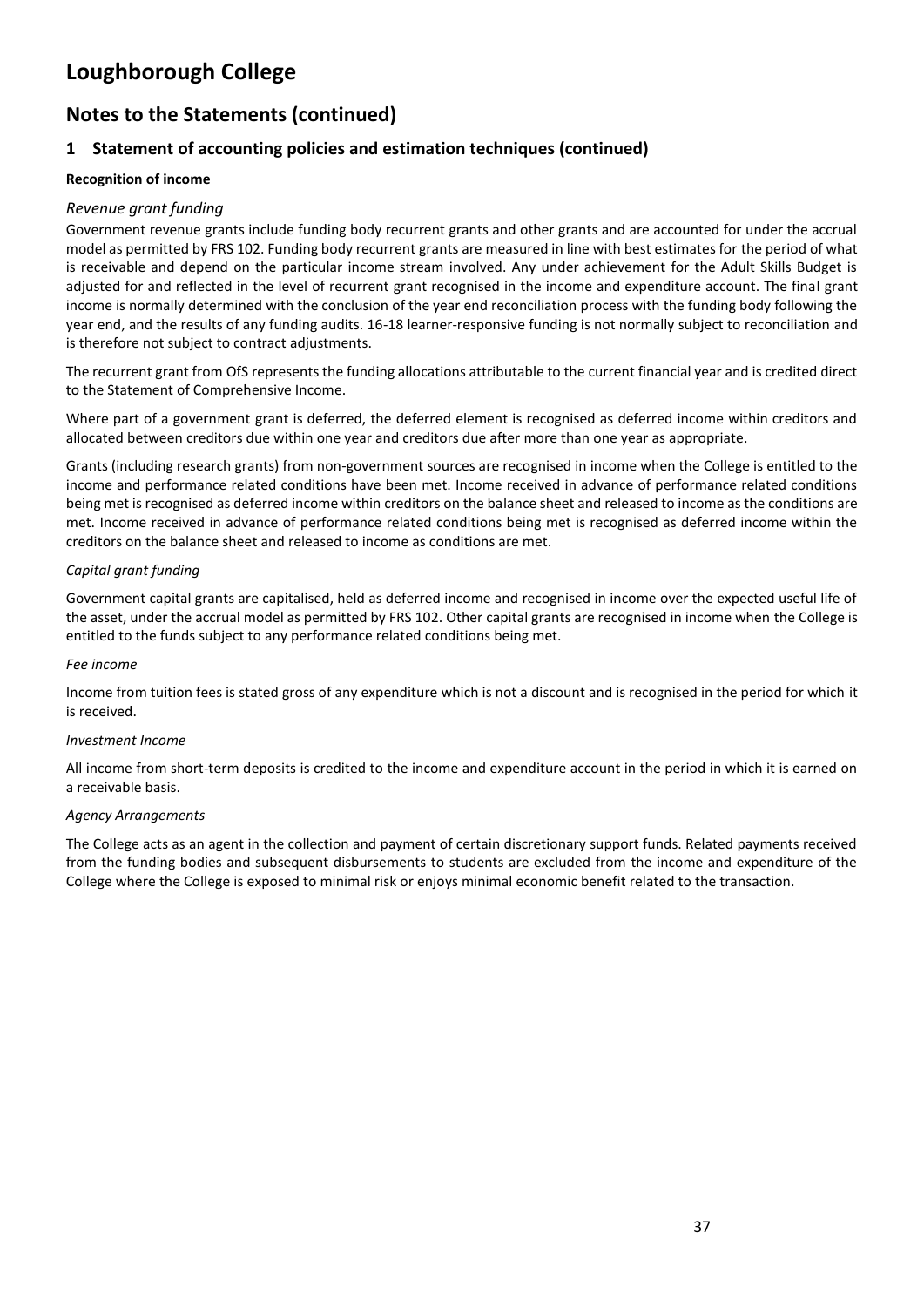### **Notes to the Statements (continued)**

### **1 Statement of accounting policies and estimation techniques (continued)**

#### **Accounting for post-employment benefits**

Post-employment benefits to employees of the College are principally provided by the Teachers' Pension Scheme (TPS) and the Local Government Pension Scheme (LGPS). These are defined benefit plans, which are externally funded and contracted out of the State Second Pension.

#### *Teachers' Pension Scheme (TPS)*

The TPS is an unfunded scheme. Contributions to the TPS are calculated so as to spread the cost of pensions over employees' working lives with the College in such a way that the pension cost is a substantially level percentage of current and future pensionable payroll. The contributions are determined by qualified actuaries on the basis of valuations using a prospective benefit method. The TPS is a multi-employer scheme and there is insufficient information available to use defined benefit accounting. The TPS is therefore treated as a defined contribution plan and the contributions recognised as an expense in the income statement in the periods during which services are rendered by employees.

#### *Leicestershire County Council Local Government Pension Scheme (LGPS)*

The LGPS is a funded scheme. The assets of the LGPS are measured using closing fair values. LGPS liabilities are measured using the projected unit credit method and discounted at the current rate of return on a high quality corporate bond of equivalent term and currency to the liabilities. The actuarial valuations are obtained at least triennially and are updated at each balance sheet date. The amounts charged to operating surplus are the current service costs and the costs of scheme introductions, benefit changes, settlements and curtailments. They are included as part of staff costs as incurred. Net interest on the net defined benefit liability/asset is also recognised in the Statement of Comprehensive Income and comprises the interest cost on the defined benefit obligation and interest income on the scheme assets, calculated by multiplying the fair value of the scheme assets at the beginning of the period by the rate used to discount the benefit obligations. The difference between the interest income on the scheme assets and the actual return on the scheme assets is recognised in interest and other finance costs.

Actuarial gains and losses are recognised immediately in actuarial gains and losses.

#### **Short Term Employment Benefits**

Short term employment benefits such as salaries and compensated absences (holiday pay) are recognised as an expense in the year in which the employees render service to the College. Any unused benefits are accrued and measured as the additional amount the College expects to pay as a result of the unused entitlement.

#### **Enhanced Pensions**

The actual cost of any enhanced ongoing pension to a former member of staff is paid by the College annually. An estimate of the expected future cost of any enhancement to the ongoing pension of a former member of staff is charged in full to the College's income in the year that the member of staff retires. In subsequent years a charge is made to provisions in the balance sheet using the enhanced pension spreadsheet provided by the funding bodies.

#### **Subsidiary Pension Scheme**

The company operates a defined contribution pension scheme. The assets of the scheme are held separately from those of the company in an independently administered fund. The pensions cost charge represents contributions payable by the company to the existing scheme.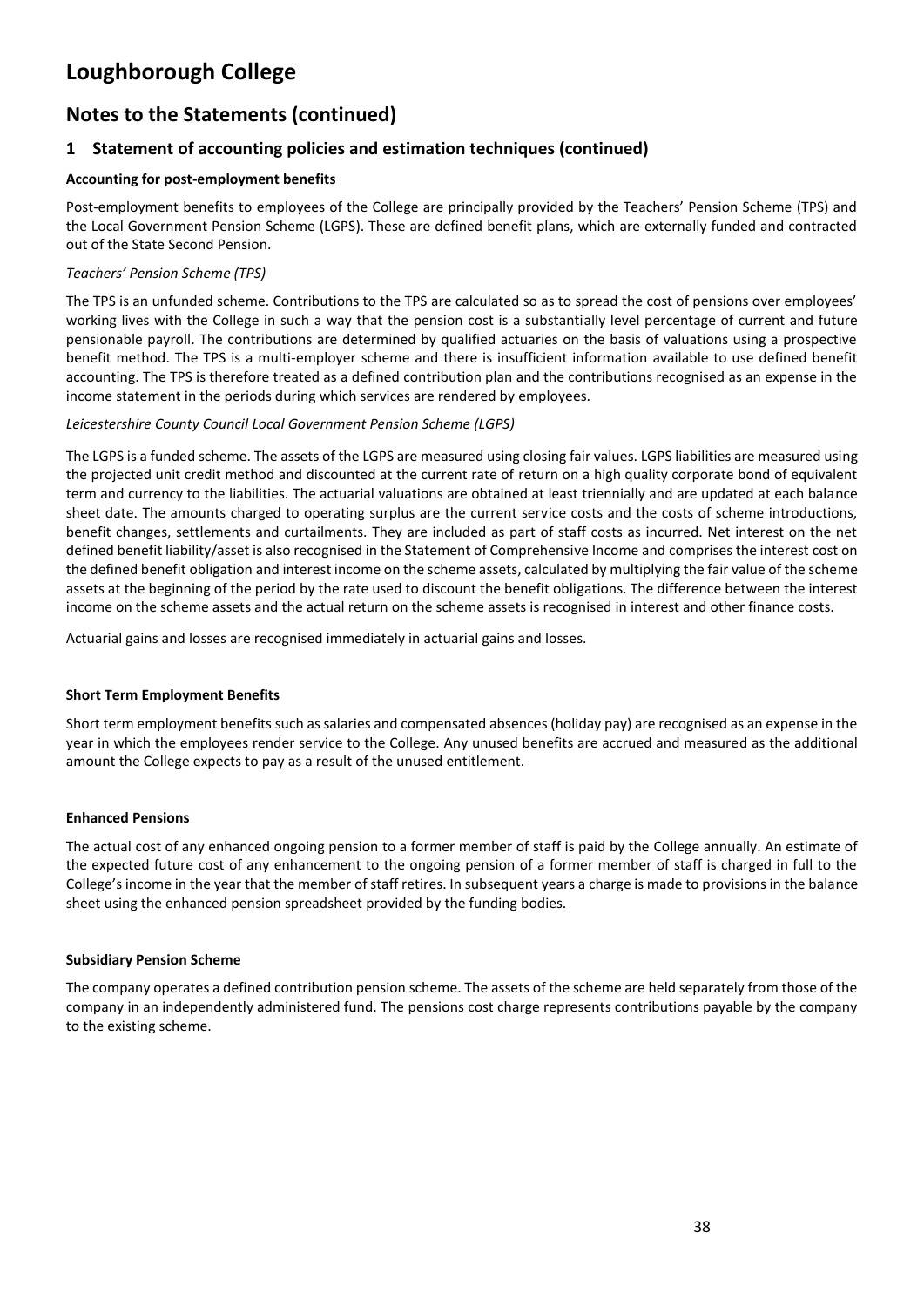### **Notes to the Statements (continued)**

### **1 Statement of accounting policies and estimation techniques (continued)**

#### **Non-current Assets - Tangible fixed assets**

Tangible fixed assets are stated at cost / deemed cost less accumulated depreciation and accumulated impairment losses. Certain items of fixed assets that had been revalued to fair value on or prior to the date of transition to the 2015 FE HE SORP, are measured on the basis of deemed cost, being the revalued amount at the date of that revaluation.

Where parts of a fixed asset have different useful lives, they are accounted for as separate items of fixed assets.

#### *Land and buildings*

Freehold buildings are depreciated on a straight line basis over their expected useful lives as follows:

- New buildings 45 to 50 years
- Major refurbishments 10 to 30 years

Freehold land is not depreciated as it is considered to have an infinite useful life.

Freehold buildings are depreciated over their expected useful economic life to the College of between 45 to 50 years. The College has a policy of depreciating major adaptations to buildings over the period of their useful economic life of between 10 and 30 years.

A review for impairment of a fixed asset is carried out if events or changes in circumstances indicate that the carrying amount of any fixed asset may not be recoverable.

On adoption of FRS 102, the College followed the transitional provision to retain the book value of land and buildings, which were revalued in 1996, as deemed cost but not to adopt a policy of revaluations of these properties in the future.

#### *Assets under construction*

Assets under construction are accounted for at cost, based on the value of architects' certificates and other direct costs, incurred to 31 July. They are not depreciated until they are brought into use.

#### *Subsequent expenditure on existing fixed assets*

Where significant expenditure is incurred on tangible fixed assets after initial purchase it is charged to income in the period it is incurred, unless it increases the future benefits to the College, in which case it is capitalised and depreciated on the relevant basis.

#### *Equipment*

Equipment costing less than £1,000 per individual item is recognised as expenditure in the period of acquisition. All other equipment is capitalised at cost.

Capitalised equipment is depreciated on a straight-line basis over its remaining useful economic life as follows:

| technical equipment | 2 to 10 years |
|---------------------|---------------|

- motor vehicles 5 years
- computer equipment 3 years
- furniture, fixtures and fittings 2 to 10 years

A review for impairment of a fixed asset is carried out if events or changes in circumstances indicate that the carrying value of any fixed asset may not be recoverable. Shortfalls between carrying value of fixed assets and their recoverable amounts are recognised as impairments. Impairment losses are recognised in the Statement of Comprehensive Income and Expenditure.

#### **Borrowing costs**

Borrowing costs are recognised as expenditure in the period in which they are incurred.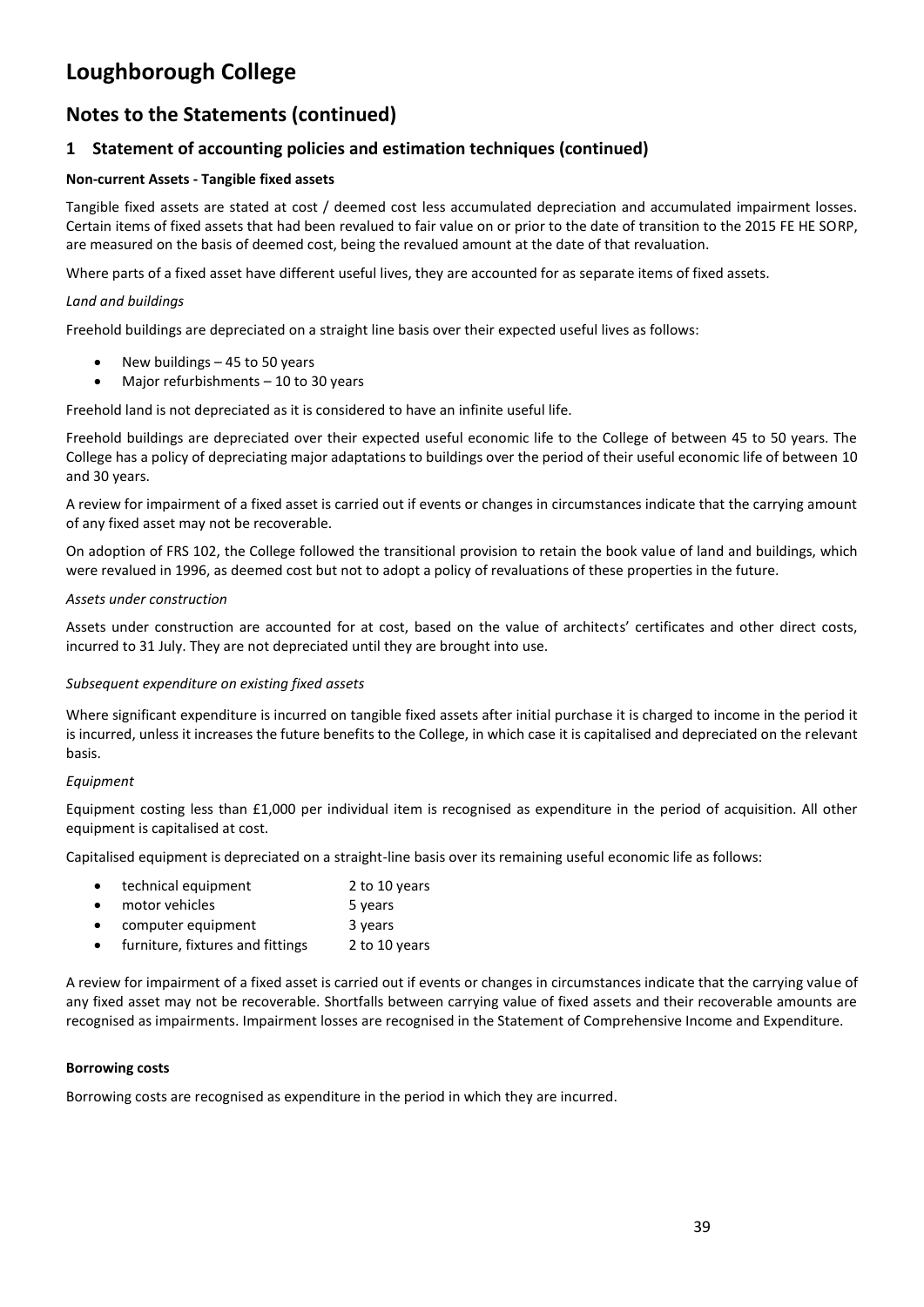### **Notes to the Statements (continued)**

### **1 Statement of accounting policies and estimation techniques (continued)**

#### **Leased assets**

Costs in respect of operating leases are charged on a straight-line basis over the lease term to the Statement of Comprehensive Income and Expenditure. Any lease premiums or incentives relating to leases signed after  $1<sup>st</sup>$  August 2014 are spread over the minimum lease term. The College has taken advantage of the transitional exemptions in FRS 102 and has retained the policy of spreading lease premiums and incentives to the date of the first market rent review for leases signed before 1<sup>st</sup> August 2014.

Leasing agreements which transfer to the College substantially all the benefits and risks of ownership of an asset are treated as finance leases.

Assets held under finance leases are recognised initially at the fair value of the leased asset (or, if lower, the present value of minimum lease payments) at the inception of the lease. The corresponding liability to the lessor is included in the balance sheet as an obligation under finance leases. Assets held under finance leases are included in tangible fixed assets and depreciated and assessed for impairment losses in the same way as owned assets.

Minimum lease payments are apportioned between the finance charge and the reduction of the outstanding liability. The finance charges are allocated over the period of the lease in proportion to the capital element outstanding.

#### **Investments**

#### *Investments in subsidiaries*

Investments in subsidiaries are accounted for at cost less impairment in the individual financial statements.

#### *Other investments*

Listed investments held as non-current assets and current asset investments, which may include listed investments, are stated at fair value, with movements recognised in Comprehensive Income. Investments comprising unquoted equity instruments are measured at fair value, estimated using a valuation technique.

#### **Inventories**

Inventories are stated at the lower of their cost and net realisable value, being selling price less costs to complete and sell. Where necessary, provision is made for obsolete, slow-moving and defective items.

#### **Cash and cash equivalents**

Cash includes cash in hand, deposits repayable on demand and overdrafts. Deposits are repayable on demand if they are in practice available within 24 hours without penalty.

Cash equivalents are short term, highly liquid investments that are readily convertible to known amounts of cash with insignificant risk of change in value. An investment qualifies as a cash equivalent when it has maturity of 3 months or less from the date of acquisition.

#### **Financial liabilities and equity**

Financial liabilities and equity are classified according to the substance of the financial instrument's contractual obligations, rather than the financial instrument's legal form.

All loans, investments and short term deposits held by the Group are classified as basic financial instruments in accordance with FRS 102. These instruments are initially recorded at the transaction price less any transaction costs (historical cost). FRS 102 requires that basic financial instruments are subsequently measured at amortised cost, however the Group has calculated that the difference between the historical cost and amortised cost basis is not material and so these financial instruments are stated on the balance sheet at historical cost. Loans and investments that are payable or receivable within one year are not discounted.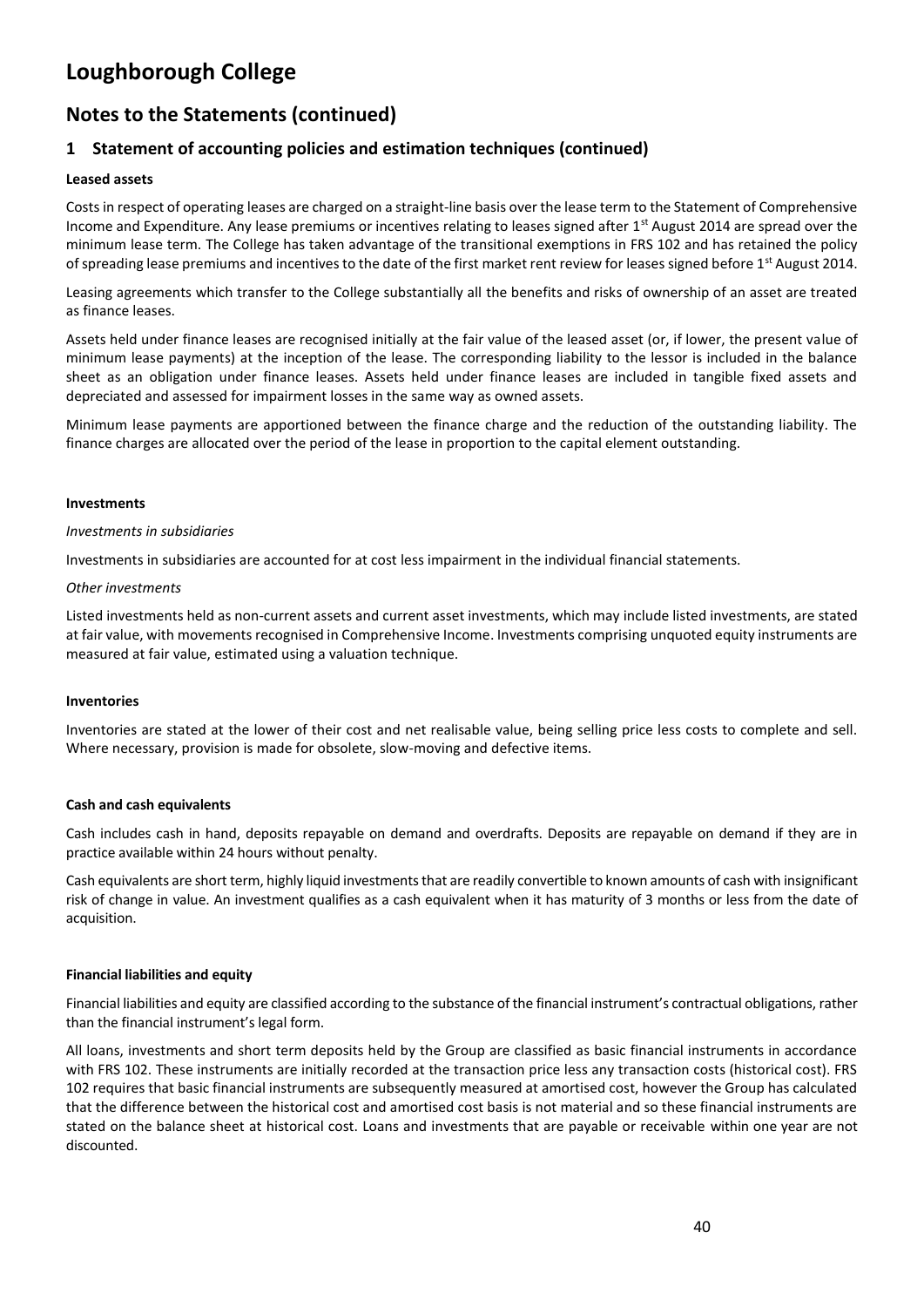### **Notes to the Statements (continued)**

### **1 Statement of accounting policies and estimation techniques (continued)**

#### **Foreign currency translation**

Transactions denominated in foreign currencies are recorded using the rate of exchange ruling at the date of the transaction. Monetary assets and liabilities denominated in foreign currencies are translated at the rates of exchange ruling at the end of the financial period with all resulting exchange differences being taken to income in the period in which they arise.

#### **Taxation**

The College is considered to pass the tests set out in Paragraph 1 Schedule 6 Finance Act 2010 and therefore it meets the definition of a charitable company for UK corporation tax purposes. Accordingly, the College is potentially exempt from taxation in respect of income or capital gains received within categories covered by sections 478-488 of the Corporation Tax Act 2010 or Section 256 of the Taxation of Chargeable Gains Act 1992, to the extent that such income or gains are applied exclusively to charitable purposes.

The College is partially exempt in respect of Value Added Tax, so that it can only recover 3.89% of the VAT charged on its inputs. Irrecoverable VAT on inputs is included in the costs of such inputs and added to the cost of tangible fixed assets as appropriate, where the inputs themselves are tangible fixed assets by nature.

The College's subsidiary companies are subject to corporation tax and VAT in the same way as any commercial organisation.

#### **Provisions and contingent liabilities**

Provisions are recognised when:

- the College has a present legal or constructive obligation as a result of a past event;
- it is probable that a transfer of economic benefit will be required to settle the obligation; and
- a reliable estimate can be made of the amount of the obligation.

Where the effect of the time value of money is material, the amount expected to be required to settle the obligation is recognised at present value using a pre-tax discount rate. The unwinding of the discount is recognised as a finance cost in the statement of comprehensive income in the period it arises.

A contingent liability arises from a past event that gives the College a possible obligation whose existence will only be confirmed by the occurrence or otherwise of uncertain future events not wholly within the control of the College. Contingent liabilities also arise in circumstances where a provision would otherwise be made but either it is not probable that an outflow of resources will be required or the amount of the obligation cannot be measured reliably.

Contingent liabilities are not recognised in the balance sheet but are disclosed in the notes to the financial statements.

#### **Agency arrangements**

The College acts as an agent in the collection and payment of discretionary support funds. Related payments received from the funding bodies and subsequent disbursements to students are excluded from the income and expenditure of the College where the College is exposed to minimal risk or enjoys minimal economic benefit related to the transaction.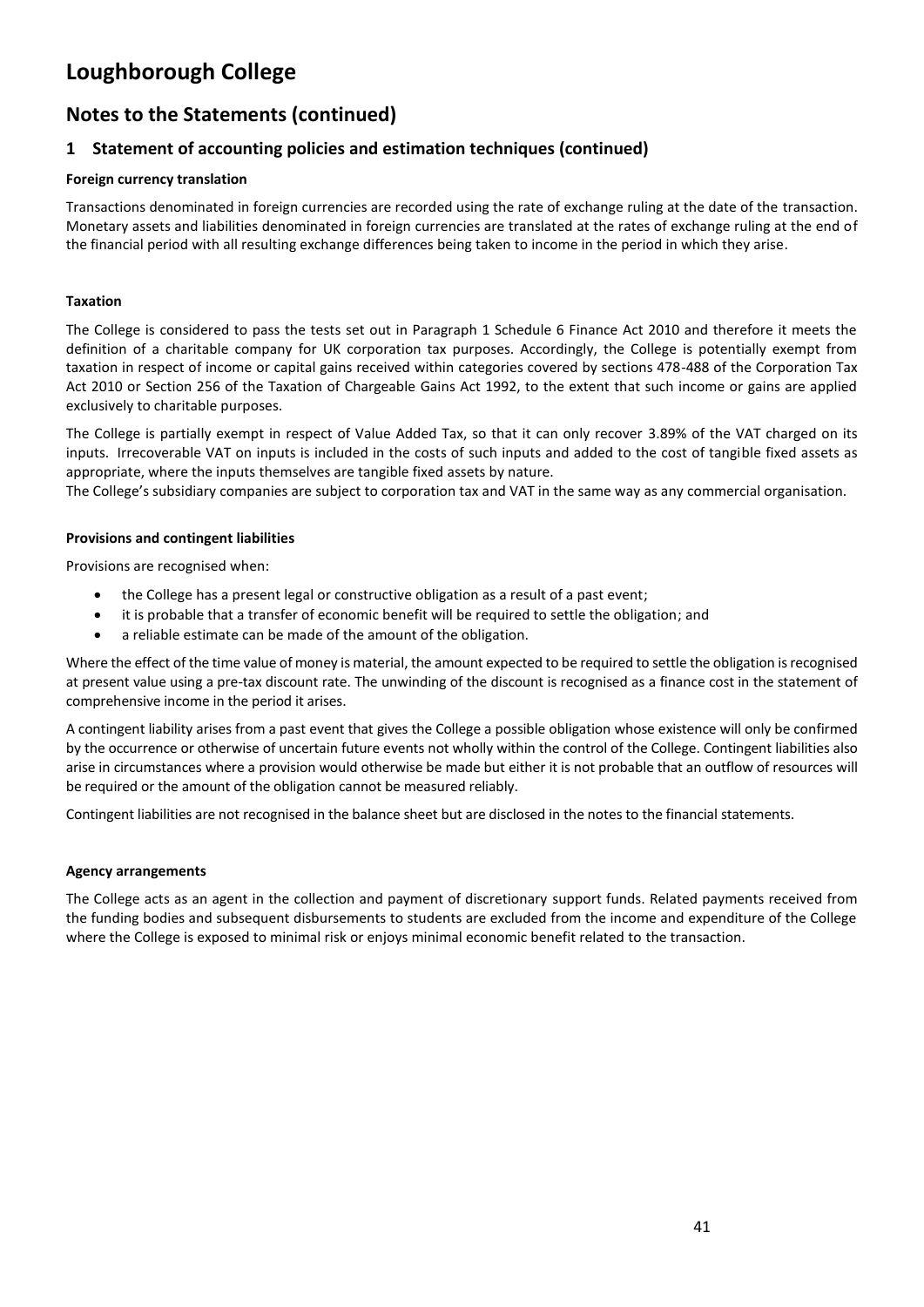### **Notes to the Statements (continued)**

### **1 Statement of accounting policies and estimation techniques (continued)**

#### **Judgements in applying accounting policies and key sources of estimation uncertainty**

In preparing these financial statements, management have made the following judgements:

- Determine whether leases entered into by the College either as a lessor or a lessee are operating or finance leases. These decisions depend on an assessment of whether the risks and rewards of ownership have been transferred from the lessor to the lessee on a lease by lease basis.
- Determine whether there are indicators of impairment of the College's tangible assets, including goodwill. Factors taken into consideration in reaching such a decision include the economic viability and expected future financial performance of the asset and where it is a component of a larger cash-generating unit, the viability and expected future performance of that unit.

*Other key sources of estimation uncertainty*

• *Tangible fixed assets*

Tangible fixed assets, other than investment properties, are depreciated over their useful lives taking into account residual values, where appropriate. The actual lives of the assets and residual values are assessed annually and may vary depending on a number of factors. In re-assessing asset lives, factors such as technological innovation and maintenance programmes are taken into account. Residual value assessments consider issues such as future market conditions, the remaining life of the asset and projected disposal values.

• *Local Government Pension Scheme*

The present value of the Local Government Pension Scheme defined benefit liability depends on a number of factors that are determined on an actuarial basis using a variety of assumptions. The assumptions used in determining the net cost (income) for pensions include the discount rate. Any changes in these assumptions, which are disclosed in note 25, will impact the carrying amount of the pension liability. Furthermore, a roll forward approach which projects results from the latest full actuarial valuation performed at 31 March 2019 has been used by the actuary in valuing the pensions liability at 31 July 2020. Any differences between the figures derived from the roll forward approach and a full actuarial valuation would impact on the carrying amount of the pension liability.

#### **Impairment of Fixed Assets**

A review for impairment of a fixed asset is carried out if events or changes in circumstances indicate that the carrying amount of any fixed asset may not be recoverable.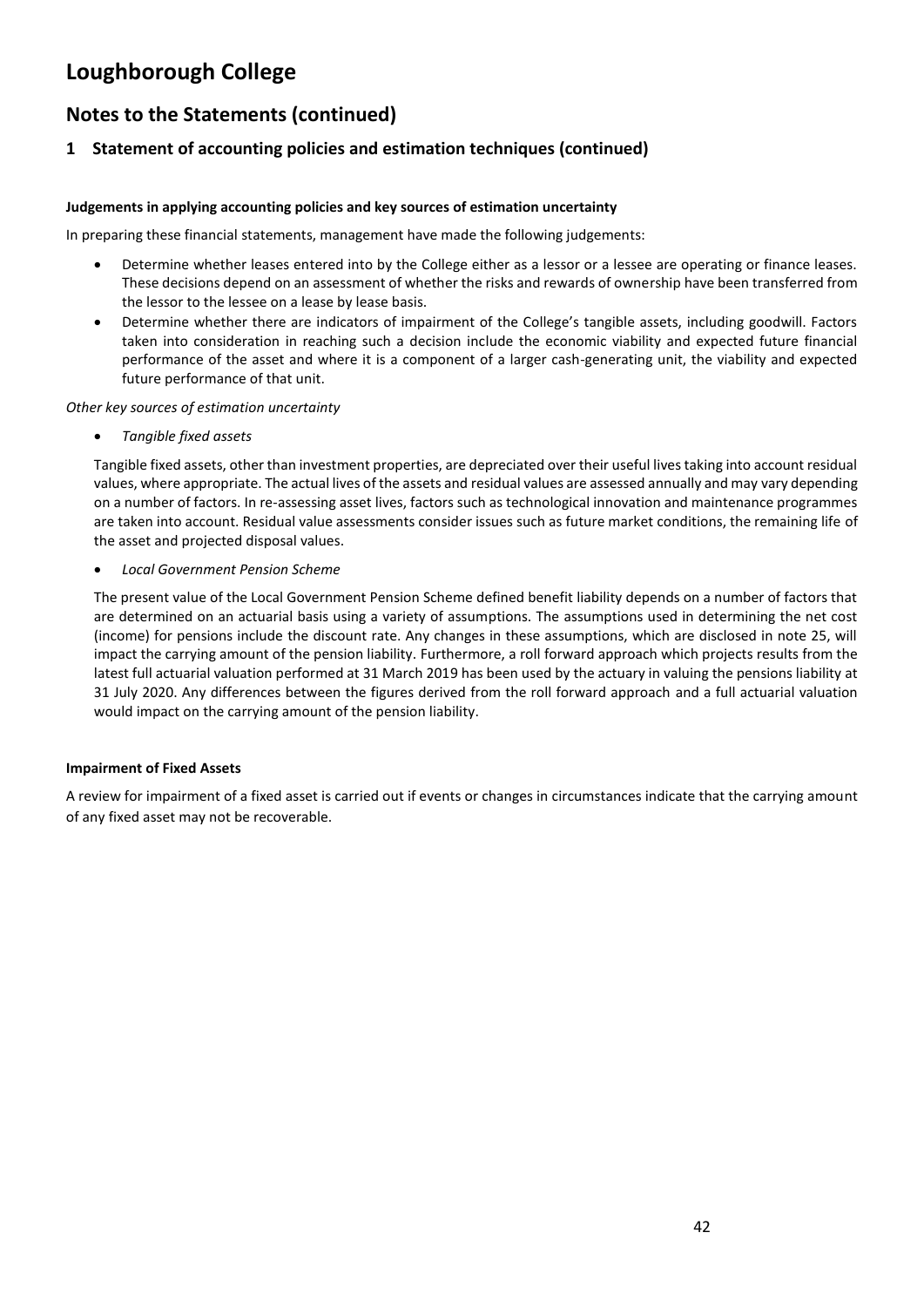### **Notes to the Statements (continued)**

### **1 Statement of accounting policies and estimation techniques (continued)**

#### **Financial instruments**

The Group has chosen to adopt Sections 11 and 12 of FRS 102 in respect of financial instruments.

• *Financial assets*

Basic financial assets, including trade and other receivables, cash and bank, are initially recognised at transaction price, unless the arrangement constitutes a financing transaction, where the transaction is measured at the present value of the future receipts discounted at a market rate of interest. Such assets are subsequently carried at amortised cost using the effective interest method.

At the end of each reporting period financial assets measured at amortised cost are assessed for objective evidence of impairment. If an asset is impaired the impairment loss is the difference between the carrying amount and the present value of the estimated cash flows discounted at the asset's original effective interest rate. The impairment loss is recognised in the Statements of Comprehensive Income and Expenditure.

If there is a decrease in the impairment loss arising from an event occurring after the impairment was recognised, the impairment is reversed. The reversal is such that the current carrying amount does not exceed what the carrying amount would have been had the impairment not previously been recognised. The impairment reversal is recognised in the Statements of Comprehensive Income and Expenditure.

Other financial assets, including investments in equity instruments which are not subsidiaries, associates or joint ventures, are initially measured at fair value, which is normally the transaction price. Such assets are subsequently carried at fair value and the changes in fair value are recognised in the Statements of Comprehensive Income and Expenditure, except that investments in equity instruments that are not publicly traded and whose fair values cannot be measured reliably are measured at cost less impairment.

Financial assets are derecognised when (a) the contractual rights to the cash flows from the asset expire or are settled, or (b) substantially all the risks and rewards of the ownership of the asset are transferred to another party or (c) despite having retained some significant risks and rewards of ownership, control of the asset has been transferred to another party who has the practical ability to unilaterally sell the asset to an unrelated third party without imposing additional restrictions.

#### • *Financial liabilities*

Basic financial liabilities, including trade and other payables, bank loans, loans from fellow Group companies and preference shares that are classified as debt, are initially recognised at transaction price, unless the arrangement constitutes a financing transaction, where the debt instrument is measured at the present value of the future receipts discounted at a market rate of interest. Debt instruments are subsequently carried at amortised cost, using the effective interest rate method.

Fees paid on the establishment of loan facilities are recognised as transaction costs of the loan to the extent that it is probable that some or all of the facility will be drawn down. In this case, the fee is deferred until the draw-down occurs. To the extent there is no evidence that it is probable that some or all of the facility will be drawn down, the fee is capitalised as a pre-payment for liquidity services and amortised over the period of the facility to which it relates.

Trade payables are obligations to pay for goods or services that have been acquired in the ordinary course of business from suppliers. Accounts payable are classified as current liabilities if payment is due within one year or less. If not, they are presented as non-current liabilities. Trade payables are recognised initially at transaction price and subsequently measured at amortised cost using the effective interest method.

Financial liabilities are derecognised when the liability is extinguished, that is when the contractual obligation is discharged, cancelled or expires.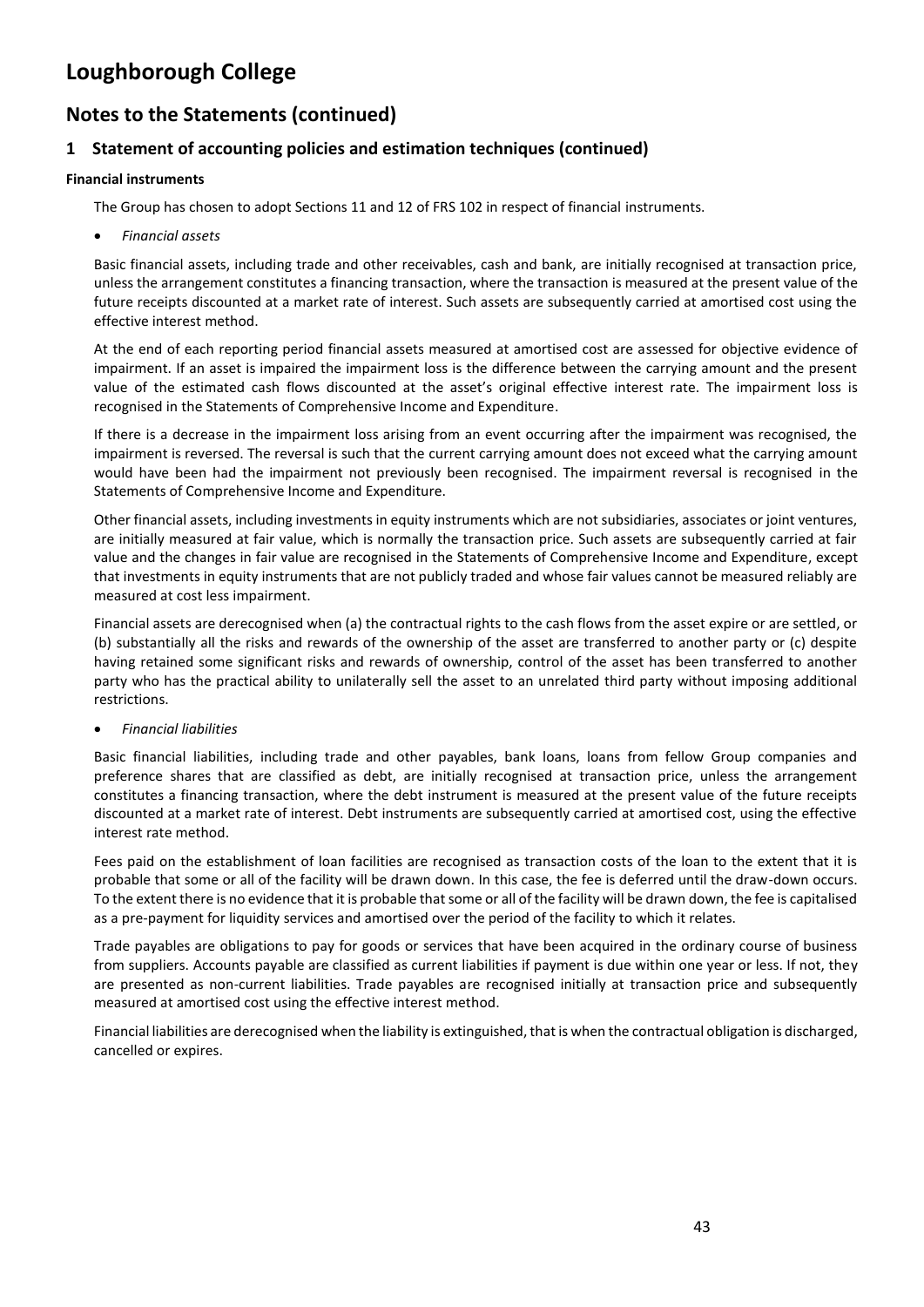### **Notes to the Statements (continued)**

#### **2 Funding Body Grants**

|                                                         | <b>Year Ended 31 July</b> |                |        | <b>Year Ended 31 July</b> |
|---------------------------------------------------------|---------------------------|----------------|--------|---------------------------|
|                                                         | 2020                      | 2020           | 2019   | 2019                      |
|                                                         | Group                     | <b>College</b> | Group  | College                   |
|                                                         | f'000                     | £'000          | f'000  | f'000                     |
| <b>Recurrent Grants</b>                                 |                           |                |        |                           |
| Education and Skills Funding Agency - Adult             | 1,282                     | 1,282          | 1,214  | 1,214                     |
| Education and Skills Funding Agency - 16-18             | 18,150                    | 18,150         | 17,430 | 17,430                    |
| Education and Skills Funding Agency - Apprenticeships   | 2,212                     | 2,212          | 1,897  | 1,897                     |
| Office for Students                                     | 390                       | 390            | 491    | 491                       |
| <b>Specific Grants</b>                                  |                           |                |        |                           |
| Education and Skills Funding Agency - Loans to Learners | 297                       | 297            | 346    | 346                       |
| <b>Releases of Government Capital Grants</b>            | 481                       | 481            | 426    | 426                       |
| Provider Relief Scheme*                                 | 37                        | 37             | 0      | 0                         |
| Teacher Pension Scheme grant                            | 453                       | 453            | 0      | 0                         |
| Total                                                   | 23,302                    | 23,302         | 21,804 | 21.804                    |

\* Under the provider relief scheme, the corporation received funding of £36,506 from the ESFA. This amount was fully spent in the year.

#### **3 Tuition Fees and Education Contracts**

|                                    | Year Ended 31 July |                | Year Ended 31 July |         |
|------------------------------------|--------------------|----------------|--------------------|---------|
|                                    | 2020               | 2020           | 2019               | 2019    |
|                                    | Group              | <b>College</b> | Group              | College |
|                                    | £'000              | f'000          | f'000              | £'000   |
| <b>Adult Education Fees</b>        | 0                  | 0              | 0                  | 0       |
| Apprenticeship Fees and Contracts  | 37                 | 37             | 43                 | 43      |
| Fees for FE Loan Supported Courses | 79                 | 79             | 76                 | 76      |
| Fees for HE Loan Supported Courses | 5,031              | 5,031          | 4,823              | 4,823   |
| International Students Fees        | 565                | 565            | 633                | 633     |
| <b>Total Tuition Fees</b>          | 5,712              | 5,712          | 5,575              | 5,575   |
| <b>Education Contracts</b>         | 0                  | 0              | 0                  | 0       |
| <b>Total</b>                       | 5,712              | 5,712          | 5,575              | 5,575   |

#### **4a) Other Grants and Contracts**

|                                          | Year Ended 31 July |                | Year Ended 31 July |                |  |
|------------------------------------------|--------------------|----------------|--------------------|----------------|--|
|                                          | 2020<br>2020       |                | 2019               | 2019           |  |
|                                          | Group              | <b>College</b> | Group              | <b>College</b> |  |
|                                          | £'000              | f'000          | f'000              | £'000          |  |
| Erasmus                                  | 0                  | 0              | 0                  | 0              |  |
| <b>UK-Based Charities</b>                | 0                  | 0              | 0                  | 0              |  |
| European Commission                      | 0                  | 0              | 0                  | 0              |  |
| <b>Other Grants and Contracts</b>        | 0                  | 0              | 0                  | 0              |  |
| Coronavirus Job Retention Scheme grant** | 154                | 118            | Ω                  | 0              |  |
| <b>Total</b>                             | 154                | 118            |                    | 0              |  |

\*\* The corporation furloughed some staff under the government's Coronavirus Job Retention Scheme, from Catering; International administration; Commercial Nursery; Commercial Gym and Spa. The funding received of £153,714 relates to staff costs which are included within the staff costs note as appropriate.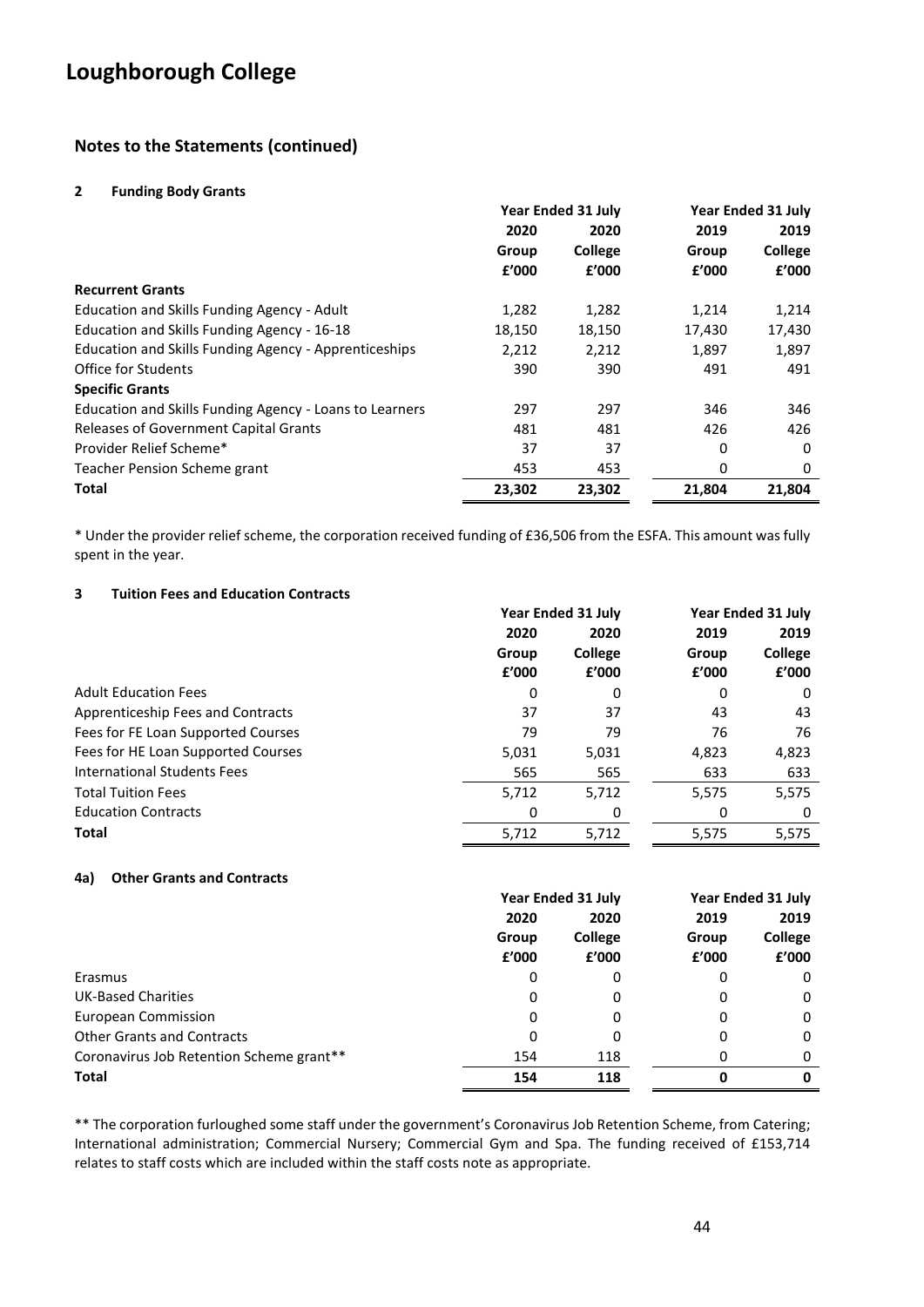### **Notes to the Statements (continued)**

#### **4b) Total Grant and Fee Income**

|                                                           | Year Ended 31 July |                | Year Ended 31 July |         |
|-----------------------------------------------------------|--------------------|----------------|--------------------|---------|
|                                                           | 2020               | 2020           | 2019               | 2019    |
|                                                           | Group              | <b>College</b> | Group              | College |
|                                                           | f'000              | £'000          | £'000              | f'000   |
| Grant Income from OfS                                     | 390                | 390            | 491                | 491     |
| <b>Grant Income from Other Bodies</b>                     | 22,912             | 22,912         | 21,313             | 21,313  |
| <b>Total Grants</b>                                       | 23,302             | 23,302         | 21,804             | 21,804  |
| Fee Income from Non-Qualifying Courses (exclusive of VAT) | 5,712              | 5,712          | 5,575              | 5,575   |
| <b>Total Tuition Fees and Education Contracts</b>         | 5,712              | 5,712          | 5.575              | 5,575   |
| <b>Total Grant and Fee Income</b>                         | 29.014             | 29.014         | 27.379             | 27.379  |

#### **5 Other Income**

|                                                       | <b>Year Ended 31 July</b> |                | Year Ended 31 July |                |
|-------------------------------------------------------|---------------------------|----------------|--------------------|----------------|
|                                                       | 2020                      | 2020           | 2019               | 2019           |
|                                                       | Group                     | <b>College</b> | Group              | <b>College</b> |
|                                                       | £'000                     | £'000          | f'000              | £'000          |
| Catering and Residences                               | 978                       | 978            | 1,484              | 1,484          |
| Other Income Generating Activities*                   | 1,629                     | 1,700          | 2,242              | 2,265          |
| Other Grant Income                                    | 0                         | 0              | 100                | 100            |
| Non Government Capital Grants                         | 16                        | 16             | 13                 | 13             |
| Miscellaneous Income                                  | 813                       | 809            | 499                | 498            |
| Total                                                 | 3,436                     | 3.504          | 4,338              | 4,360          |
| * College figure includes Subsidiary Undertakings of: |                           | 71             |                    | 23             |

#### **6 Investment Income**

|                                  |           | <b>Year Ended 31 July</b> |                         |                | Year Ended 31 July |
|----------------------------------|-----------|---------------------------|-------------------------|----------------|--------------------|
|                                  |           | 2020                      | 2020                    | 2019           | 2019               |
|                                  |           | Group<br>£'000            | <b>College</b><br>f'000 | Group<br>f'000 | College<br>f'000   |
| Other Investment Income          |           |                           |                         |                |                    |
| <b>Other Interest Receivable</b> |           | 0                         | 0                       | 0              | 0                  |
|                                  |           |                           |                         |                |                    |
| Net Return on Pension Scheme     | (note 25) | 0                         |                         |                | 0                  |
| <b>Total</b>                     |           |                           |                         |                |                    |

#### **7 Donations and Endowments**

|                        |       | Year Ended 31 July |       | Year Ended 31 July |
|------------------------|-------|--------------------|-------|--------------------|
|                        | 2020  | 2020               | 2019  | 2019               |
|                        | Group | College            | Group | College            |
|                        | £'000 | £'000              | f'000 | £'000              |
| Unrestricted Donations | O     |                    |       |                    |
| Total                  |       | 0                  |       |                    |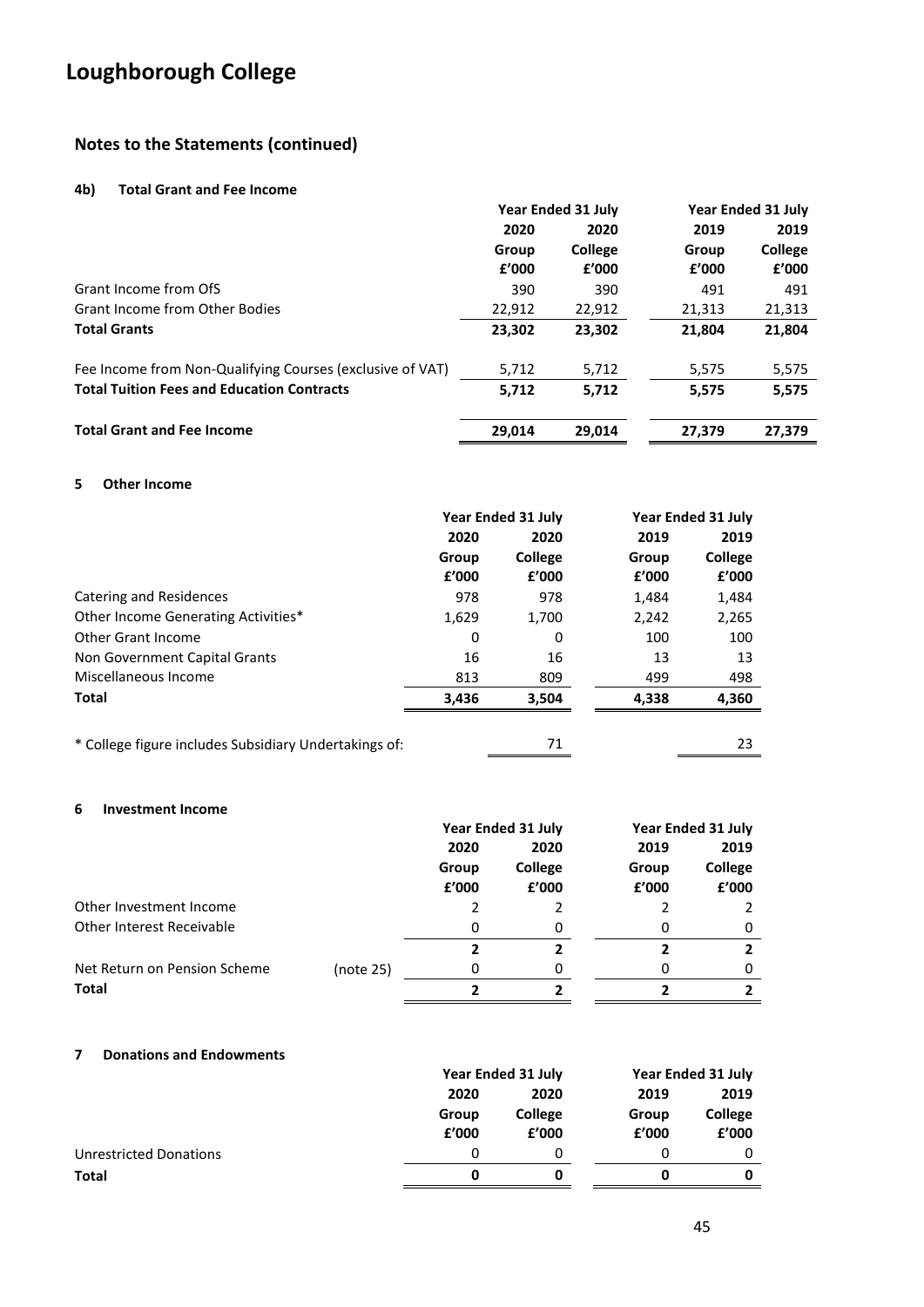### **Notes to the Statements (continued)**

#### **8 Staff Costs**

The average number of persons (including key management personnel) employed by the College during the year, expressed as average headcount and calculated on a monthly basis, was:

|                                          | <b>Year Ended 31 July</b> |                           | <b>Year Ended 31 July</b> |                           |
|------------------------------------------|---------------------------|---------------------------|---------------------------|---------------------------|
|                                          | 2020                      | 2020                      | 2019                      | 2019                      |
|                                          | Group                     | College                   | Group                     | College                   |
|                                          | No.                       | No.                       | No.                       | No.                       |
| <b>Teaching Staff</b>                    | 427                       | 426                       | 448                       | 447                       |
| Non Teaching Staff                       | 328                       | 249                       | 305                       | 292                       |
|                                          | 755                       | 675                       | 754                       | 738                       |
| <b>Staff Costs for the Above Persons</b> |                           |                           |                           |                           |
|                                          |                           | <b>Year Ended 31 July</b> |                           | <b>Year Ended 31 July</b> |
|                                          | 2020                      | 2020                      | 2019                      | 2019                      |
|                                          | Group                     | College                   | Group                     | College                   |
|                                          | £'000                     | £'000                     | £'000                     | f'000                     |
| Wages and Salaries                       | 15,873                    | 14,728                    | 15,482                    | 15,247                    |
| Social Security Costs                    | 1,414                     | 1,343                     | 1,297                     | 1,283                     |
| <b>Other Pension Costs</b>               | 4,527                     | 4,497                     | 3,834                     | 3,829                     |
| <b>Payroll Sub Total</b>                 | 21,814                    | 20,568                    | 20,613                    | 20,359                    |
| <b>Contracted out Staffing Services</b>  | 620                       | 620                       | 389                       | 389                       |
|                                          | 22,433                    | 21,188                    | 21,002                    | 20,748                    |

There were no fundamental restructuring costs, contractual or non contractual, during the year. (2019 zero)

#### **Salary Sacrifice**

The Corporation has the following salary sacrifice arrangements in place: Child Care Vouchers, Cycle Scheme, Holiday Plus, Scottish Widows Pension Scheme

#### **Key Management Personnel**

Key management personnel are those persons having authority and responsibility for planning, directing and controlling the activities of the College and are represented by the College Executive Team which comprises the Principal and Chief Executive, Vice Principals and Assistant Principals. Staff costs include compensation paid to key management personnel for loss of office.

#### **Emoluments of Key Management Personnel, Accounting Officer and other Higher Paid Staff**

|                                                                         | 31 July | 31 July        |
|-------------------------------------------------------------------------|---------|----------------|
|                                                                         | 2020    | 2019           |
|                                                                         | No.     | No.            |
| The Number of Key Management Personnel Including the Accounting Officer |         | $\overline{a}$ |
| was:                                                                    |         |                |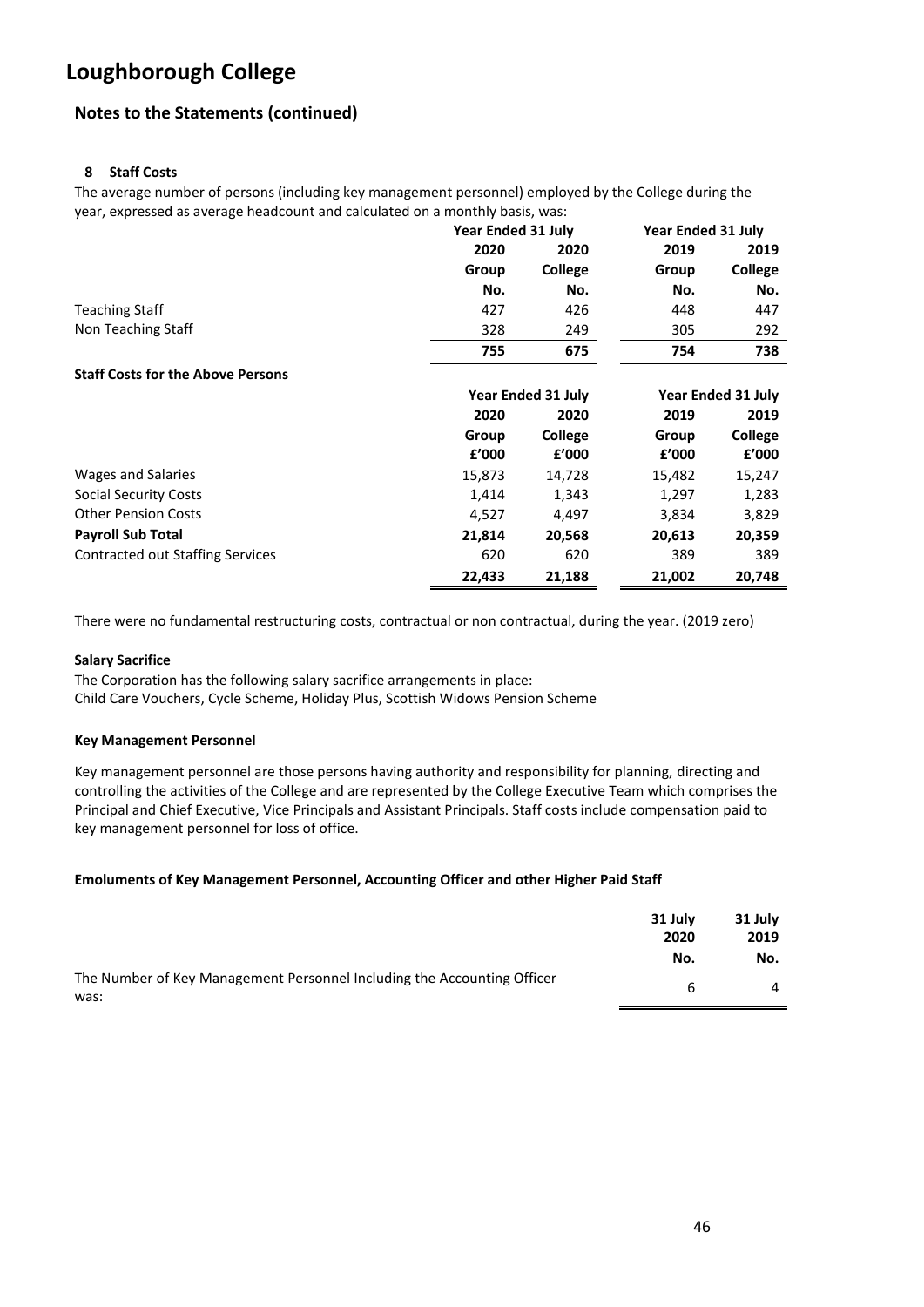### **Notes to the Statements (continued)**

#### **8 Staff Costs (continued)**

The number of key management personnel and other staff who received annual emoluments, excluding pension contributions and employer's national insurance but including benefits in kind, in the following ranges was:

|                           | Key management personnel |                   | <b>Other staff</b> |                   |
|---------------------------|--------------------------|-------------------|--------------------|-------------------|
|                           |                          | <b>Year Ended</b> |                    | <b>Year Ended</b> |
|                           | 31 July<br>2020          | 31 July<br>2019   | 31 July<br>2020    | 31 July<br>2019   |
|                           | No.                      | No.               | No.                | No.               |
| £60,000 to £65,000 p.a.   |                          |                   |                    | 0                 |
| £65,001 to £70,000 p.a.   |                          |                   |                    | 0                 |
| £70,001 to £75,000 p.a.   | 0                        |                   |                    | 0                 |
| £75,001 to £80,000 p.a.   |                          |                   | n                  | 0                 |
| £80,001 to £85,000 p.a.   |                          |                   |                    | 0                 |
| £85,001 to £90,000 p.a.   |                          |                   |                    | 0                 |
| £90,001 to £145,000 p.a.  |                          |                   |                    | 0                 |
| £145,001 to £150,000 p.a. |                          |                   |                    | Ω                 |
|                           | 6                        |                   |                    | 0                 |

*Where bandings have zero staff, they have been consolidated.*

| Key Management Personnel Emoluments are made up as follows: |         | <b>Year Ended</b> |
|-------------------------------------------------------------|---------|-------------------|
|                                                             | 31 July | 31 July           |
|                                                             | 2020    | 2019              |
|                                                             | f'000   | f'000             |
| Salaries- Gross of Salary Sacrifice and Waived              | 455     | 396               |
| <b>Social Security Costs</b>                                | 57      | 50                |
| Benefits in Kind                                            | 0       | 0                 |
|                                                             | 512     | 446               |
| <b>Pension Contributions</b>                                | 98      | 79                |
| <b>Total Emoluments</b>                                     | 610     | 525               |

There were no amounts due to key management personnel that were waived in the year.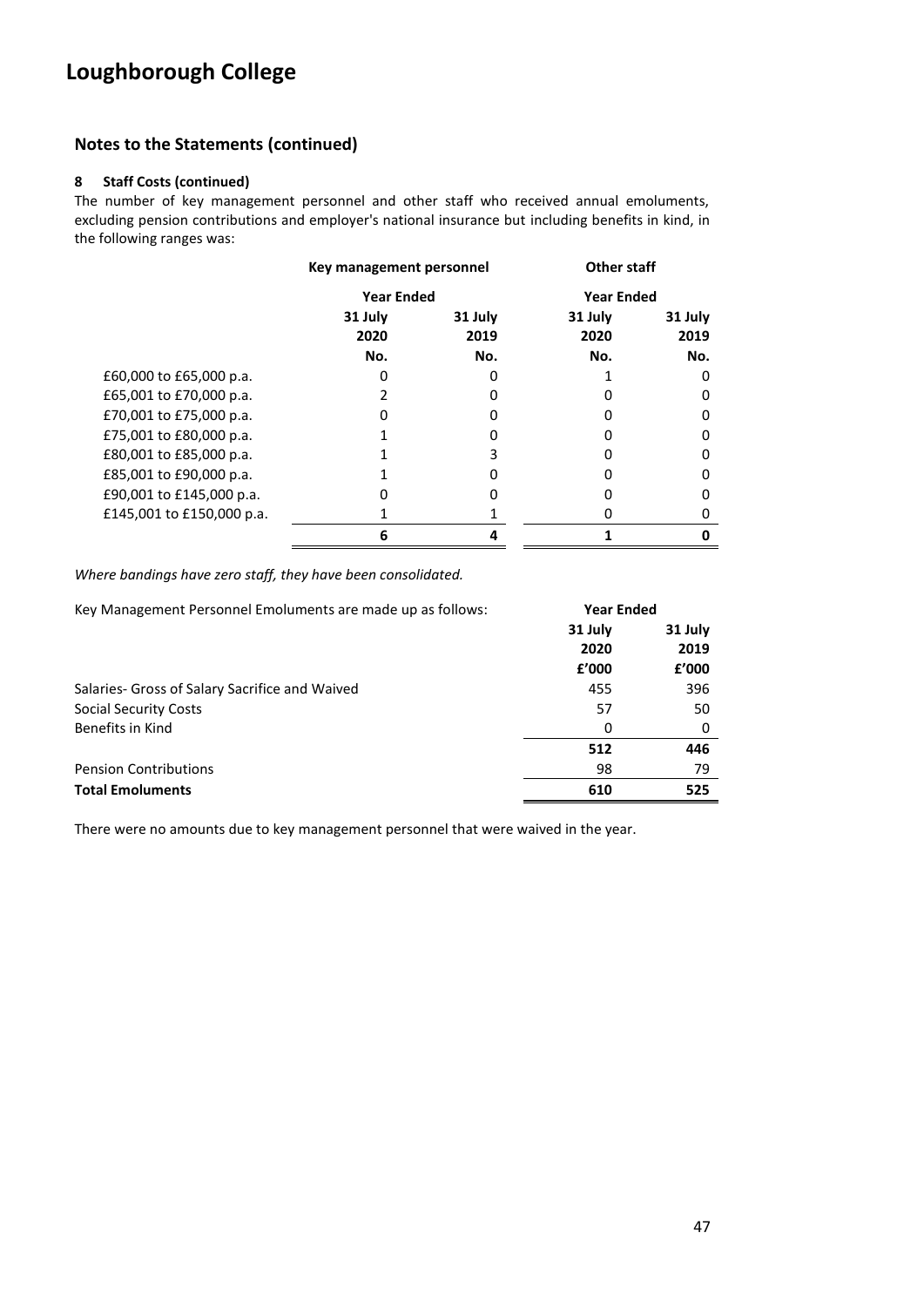### **Notes to the Statements (continued)**

#### **8 Staff Costs (continued)**

The emoluments on page 46 include amounts payable to the Accounting Officer (who is also the highest paid officer) of:

|                          |                                                |                                |                                                          | <b>Year Ended</b><br>31 July<br>2020 | <b>Year Ended</b><br>31 July<br>2019                     |
|--------------------------|------------------------------------------------|--------------------------------|----------------------------------------------------------|--------------------------------------|----------------------------------------------------------|
|                          | <b>Principal and</b><br><b>Chief Executive</b> | <b>Acting Principal</b>        | <b>Principal and</b><br><b>Chief</b><br><b>Executive</b> | <b>Total</b>                         | <b>Principal and</b><br><b>Chief</b><br><b>Executive</b> |
|                          | (1 Aug 2019 to<br>7 Feb 2020)                  | (8 Feb 2020 to<br>19 Apr 2020) | (From<br>20 April 2020)                                  |                                      |                                                          |
|                          | £'000                                          | £'000                          | £'000                                                    | £'000                                | £'000                                                    |
| <b>Salaries</b>          | 80                                             | 25                             | 42                                                       | 147                                  | 150                                                      |
| Benefits in Kind         | 0                                              | 0                              | 0                                                        | 0                                    | 0                                                        |
|                          | 80                                             | 25                             | 42                                                       | 147                                  | 150                                                      |
| Social Security<br>Costs | 10                                             | 3                              | 5                                                        | 19                                   | 20                                                       |
| Pension<br>Contributions | 17                                             | 4                              | 10                                                       | 31                                   | 31                                                       |

In February 2020 The College appointed an Acting Principal who replaced the Principal and Chief Executive. In April 2020 The College appointed a new Principal and Chief Executive who replaced the Acting Principal.

The governing body adopted the HE Remuneration Code in June 2018, and assesses senior pay in line with the principles of the Code. The subsequent AoC Senior Staff Remuneration Code is based on the HE Remuneration Code, and the two Codes are broadly equivalent.

The remuneration package of key management staff, including the Chief Executive, is subject to annual review by the Remuneration Committee of the governing body who use benchmarking information to provide objective guidance.

The Chief Executive reports to the Chair of Governing Body who undertakes an annual review of their performance against the College's overall objectives using both qualitative and quantitative measures of performance.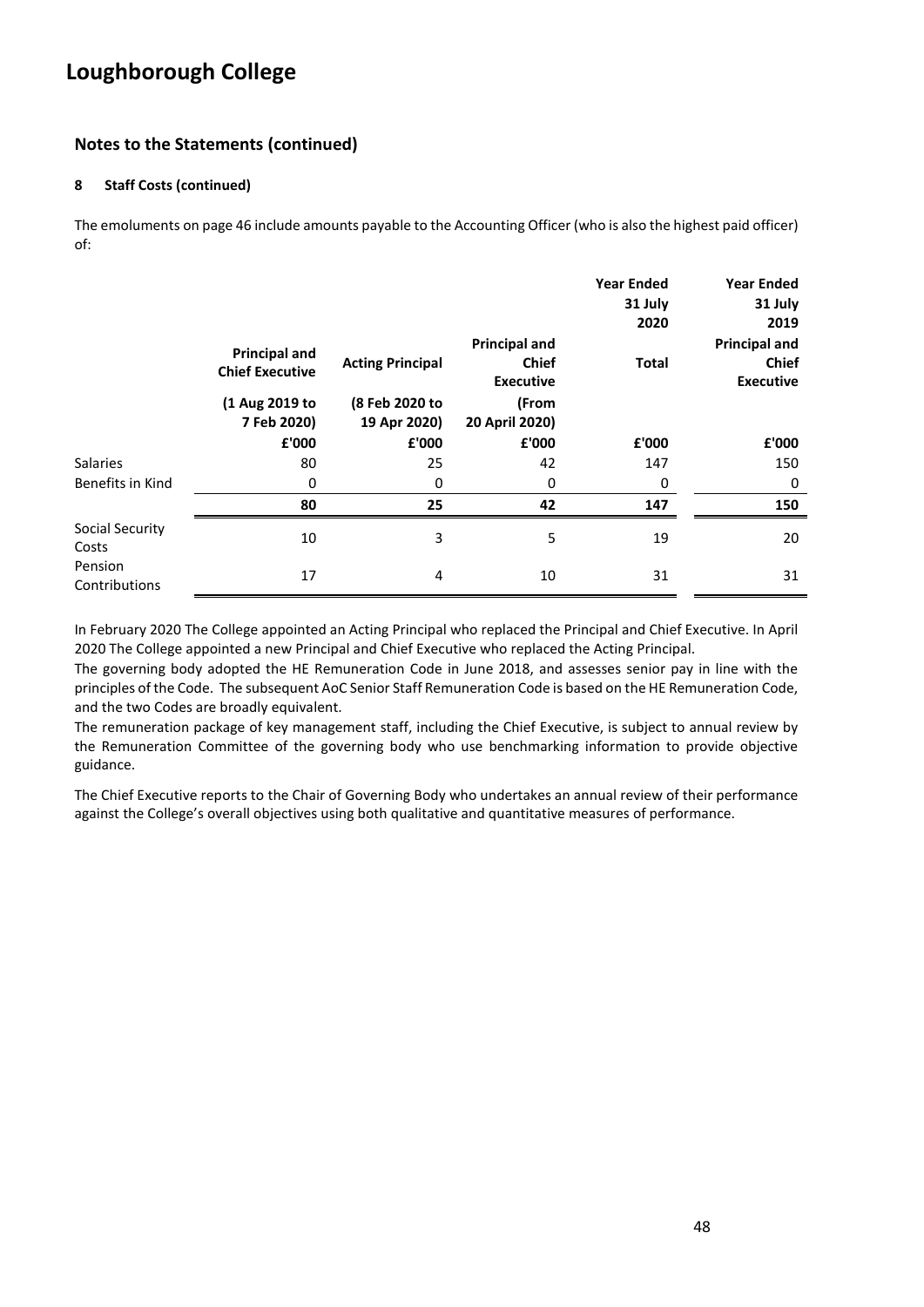### **Notes to the Statements (continued)**

#### **8 Staff Costs (continued)**

Relationship of Principal/Chief Executive pay and remuneration expressed as a multiple

|                                                                                              | <b>Year Ended</b> |                 |
|----------------------------------------------------------------------------------------------|-------------------|-----------------|
|                                                                                              | 31 July<br>2020   | 31 July<br>2019 |
| Principal and Chief Executive (1 Aug 2019 to 7 Feb 2020)                                     |                   |                 |
| Principal's basic salary (annualised) as a multiple of the median of all staff               | 6.3               |                 |
| Principal and CEO's total remuneration (annualised) as a multiple of the median of all staff | 6.3               |                 |
| Acting Principal (8 Feb 2020 to 19 Apr 2020)                                                 |                   |                 |
| Principal's basic salary (annualised) as a multiple of the median of all staff               | 5.2               |                 |
| Principal and CEO's total remuneration (annualised) as a multiple of the median of all staff | 5.2               |                 |
| <b>Principal and Chief Executive (From 20 April 2020)</b>                                    |                   |                 |
| Principal's basic salary (annualised) as a multiple of the median of all staff               | 6.1               |                 |
| Principal and CEO's total remuneration (annualised) as a multiple of the median of all staff | 6.1               |                 |
| Total                                                                                        |                   |                 |
| Principal's basic salary as a multiple of the median of all staff                            | 6.0               | 6.5             |
| Principal and CEO's total remuneration as a multiple of the median of all staff              | 6.0               | 6.5             |

#### **Compensation for Loss of Office Paid to Former Key Management Personnel**

The severance payments are approved by the College's remuneration committee. There was one payment for £10,000 in the current financial year (2018 Nil).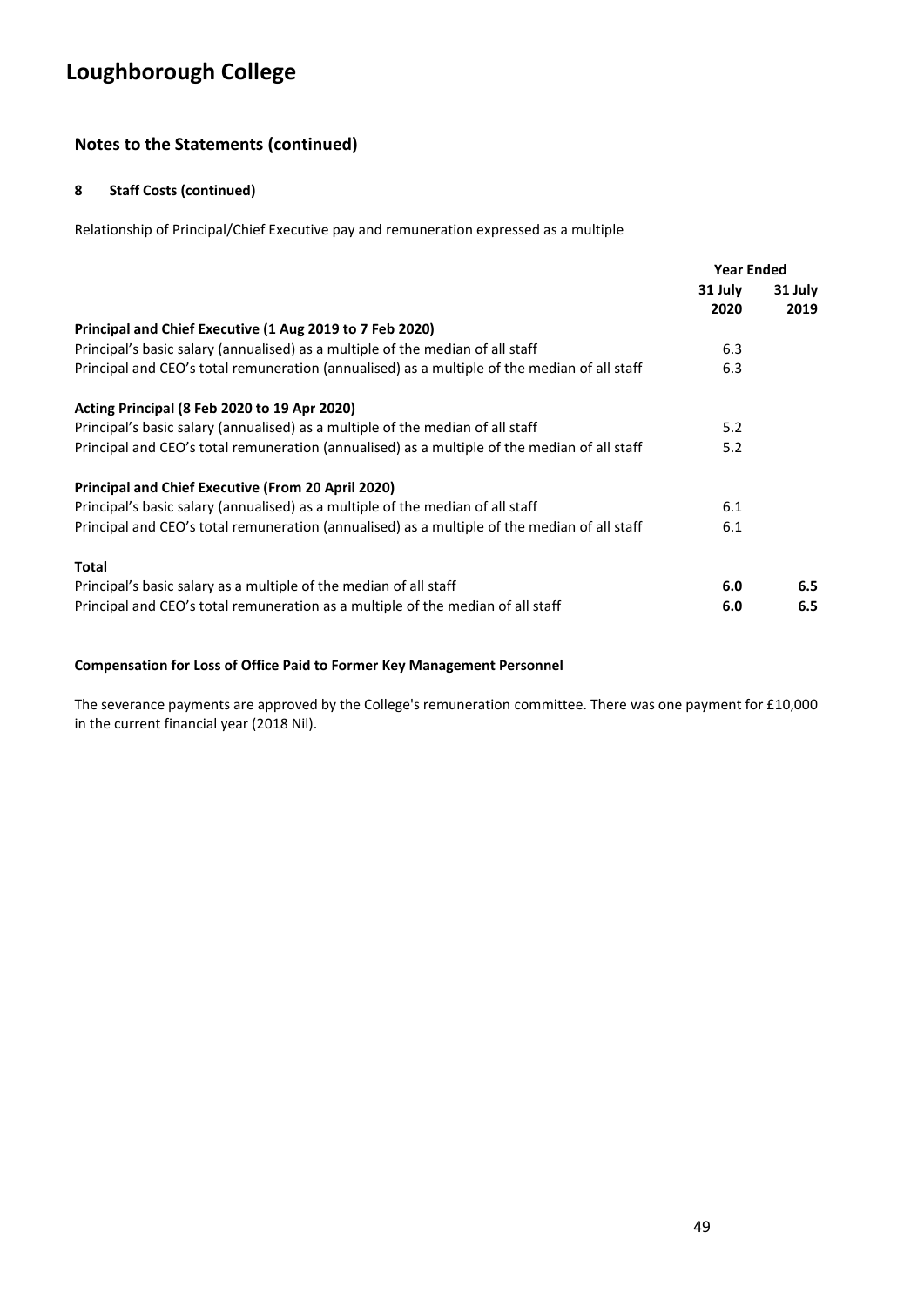### **Notes to the Statements (continued)**

#### **9 Other Operating Expenses**

|                       |         | <b>Year Ended</b> |         | <b>Year Ended</b> |
|-----------------------|---------|-------------------|---------|-------------------|
|                       | 31 July | 31 July           | 31 July | 31 July           |
|                       | 2020    | 2020              | 2019    | 2019              |
|                       | Group   | <b>College</b>    | Group   | College           |
|                       | £'000   | £'000             | £'000   | f'000             |
| <b>Teaching Costs</b> | 3,234   | 3,234             | 3,523   | 3,523             |
| Non Teaching Costs *  | 4,364   | 5,740             | 4,630   | 4,912             |
| <b>Premises Costs</b> | 1,879   | 1,874             | 1,846   | 1,844             |
| Total                 | 9,477   | 10,847            | 9,999   | 10,279            |
|                       |         |                   |         |                   |

| * College figure includes Subsidiary Undertakings of: | 1,402 | 298 |
|-------------------------------------------------------|-------|-----|
|                                                       |       |     |

| <b>Other Operating Expenses Include:</b>                               | <b>Year Ended</b> |                         |                 | <b>Year Ended</b> |  |
|------------------------------------------------------------------------|-------------------|-------------------------|-----------------|-------------------|--|
|                                                                        | 31 July<br>2020   | 31 July<br>2020         | 31 July<br>2019 | 31 July<br>2019   |  |
|                                                                        | Group<br>f'000    | <b>College</b><br>f'000 | Group<br>f'000  | College<br>f'000  |  |
| Auditors' Remuneration:                                                |                   |                         |                 |                   |  |
| Financial Statements Audit**                                           | 39                | 31                      | 76              | 68                |  |
| Independent Assurance                                                  | 46                | 46                      | 17              | 17                |  |
| Other Services Provided by the Financial Statements<br><b>Auditors</b> | 0                 | 0                       | 3               | 2                 |  |
| Other Services Provided by the Internal Auditors                       | 0                 | 0                       | $\Omega$        | 0                 |  |
| Losses on Disposal of Tangible Fixed Assets (where not<br>material)    | 0                 | 0                       | 0               | 0                 |  |
| Depreciation                                                           | 1,938             | 1,938                   | 1,996           | 1,996             |  |
| Hire of Assets Under Operating Leases                                  | 0                 | 0                       | 0               | 0                 |  |
| Payments to Subcontractors and Partners                                | 3,234             | 3,234                   | 3,523           | 3,523             |  |

\*\* College 2019 figure includes £30,000 in respect to 2018 and £38,000 in respect to 2019

### **9a Office for Students, Access and Participation - College only**

|                               | <b>Year Ended</b> |         |  |
|-------------------------------|-------------------|---------|--|
|                               | 31 July           | 31 July |  |
|                               | 2020              | 2020    |  |
|                               | Group             | College |  |
|                               | £'000             | £'000   |  |
| Access investment             | 34                | 34      |  |
| Financial support to students | 80                | 80      |  |
| <b>Disability Support</b>     | 0                 | 0       |  |
| Research and evaluation       | 0                 | 0       |  |
|                               | 114               | 114     |  |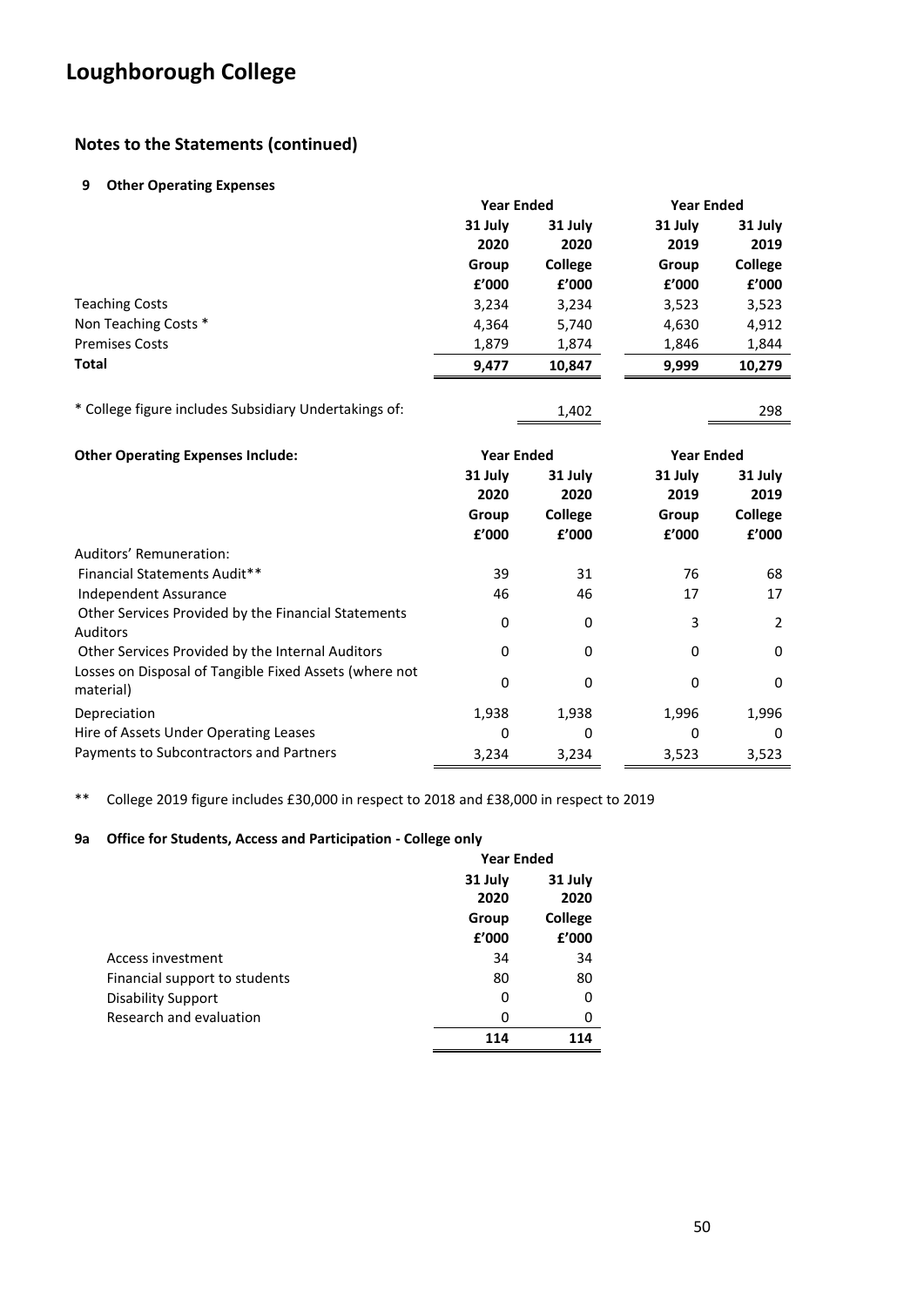### **Notes to the Statements (continued)**

#### **10 Interest and Other Finance Costs - Group Only**

|                                                     | <b>Year Ended</b> |         |
|-----------------------------------------------------|-------------------|---------|
|                                                     | 31 July           | 31 July |
|                                                     | 2020              | 2019    |
|                                                     | f'000             | f'000   |
| On Bank Loans, Overdrafts and Other Loans*          | 551               | 132     |
|                                                     | 551               | 132     |
| On Finance Leases                                   | 2                 |         |
| Net Interest on Defined Pension Liability (note 25) | 305               | 252     |
| <b>Total</b>                                        | 858               | 386     |

\*2020 figure includes £389,552 in relation to the legal, professional and break costs moving loan facilities from Lloyds and Barclays to Santander

#### **11 Taxation - Group Only**

|                                                                                  | <b>Year Ended</b> |         |
|----------------------------------------------------------------------------------|-------------------|---------|
|                                                                                  | 31 July           | 31 July |
|                                                                                  | 2020              | 2019    |
|                                                                                  | £'000             | f'000   |
| United Kingdom Corporation Tax                                                   | 0                 |         |
| Provision for Deferred Corporation Tax in the Accounts of the Subsidiary Company | 0                 |         |
| <b>Total</b>                                                                     | 0                 |         |

The members do not believe that the College was liable for any corporation tax arising out of its activities during either year.

#### **12 Tangible Fixed Assets - (Group)**

|                                     | <b>Land and Buildings</b> |                   | Equipment | <b>Assets</b><br>Under | <b>Total</b> |
|-------------------------------------|---------------------------|-------------------|-----------|------------------------|--------------|
|                                     |                           |                   |           | Construction           |              |
|                                     | Freehold                  | Long<br>Leasehold |           |                        |              |
|                                     | £'000                     | £'000             | £'000     | £'000                  | £'000        |
| <b>Cost or Valuation</b>            |                           |                   |           |                        |              |
| At 1 August 2019                    | 64,071                    | 0                 | 3,078     | 0                      | 67,149       |
| <b>Additions</b>                    | 297                       | 0                 | 293       | 0                      | 590          |
| Transfers                           | 0                         | 0                 | 0         | 0                      | 0            |
| <b>Disposals</b>                    | (144)                     | 0                 | (611)     | 0                      | (755)        |
| At 31 July 2020                     | 64,224                    | 0                 | 2,761     | 0                      | 66,984       |
| <b>Accumulated Depreciation</b>     |                           |                   |           |                        |              |
| At 1 August 2019                    | 18,165                    | 0                 | 2,066     | 0                      | 20,231       |
| Charge for the Year                 | 1,478                     | 0                 | 460       | 0                      | 1,938        |
| <b>Transfers</b>                    | 0                         | 0                 | 0         | 0                      | 0            |
| Elimination in Respect of Disposals | (141)                     | 0                 | (609)     | 0                      | (750)        |
| At 31 July 2020                     | 19,502                    | 0                 | 1,917     | 0                      | 21,419       |
| Net Book Value at 31 July 2020      | 44,722                    | 0                 | 844       | 0                      | 45,565       |
| Net Book Value at 31 July 2019      | 45,906                    | 0                 | 1,012     | 0                      | 46,918       |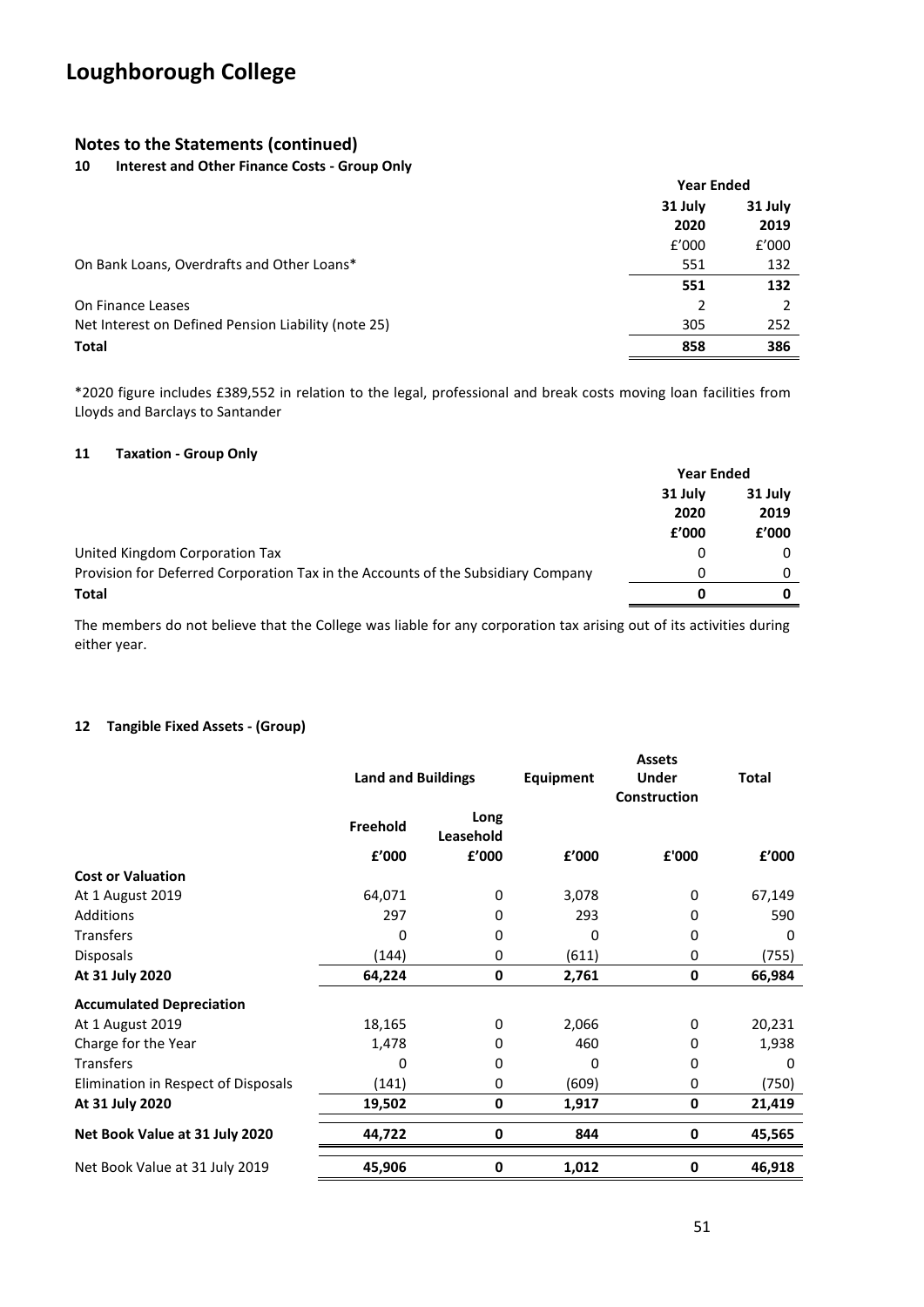### **Notes to the Statements (continued)**

#### **12 Tangible Fixed Assets (continued) - (College only)**

|                                 | <b>Land and Buildings</b> |                   | Equipment | <b>Assets</b><br>under<br>Construction | <b>Total</b> |
|---------------------------------|---------------------------|-------------------|-----------|----------------------------------------|--------------|
|                                 | Freehold                  | Long<br>Leasehold |           |                                        |              |
|                                 | £'000                     | £'000             | £'000     | £'000                                  | £'000        |
| <b>Cost or Valuation</b>        |                           |                   |           |                                        |              |
| At 1 August 2019                | 64,610                    | 0                 | 3,061     | 0                                      | 67,671       |
| Additions                       | 297                       | 0                 | 293       | 0                                      | 590          |
| <b>Transfers</b>                | 0                         | 0                 | 0         | 0                                      | 0            |
| <b>Disposals</b>                | (144)                     | 0                 | (611)     | 0                                      | (755)        |
| At 31 July 2020                 | 64,763                    | 0                 | 2,743     | 0                                      | 67,506       |
| <b>Accumulated Depreciation</b> |                           |                   |           |                                        |              |
| At 1 August 2019                | 17,827                    | 0                 | 2,051     | 0                                      | 19,878       |
| Charge for the Year             | 1,478                     | 0                 | 460       | 0                                      | 1,938        |
| <b>Transfers</b>                | 0                         | 0                 | 0         | 0                                      | 0            |
| Elimination in Respect of       |                           | 0                 |           | 0                                      |              |
| <b>Disposals</b>                | (141)                     |                   | (609)     |                                        | (750)        |
| At 31 July 2020                 | 19,164                    | 0                 | 1,902     | $\bf{0}$                               | 21,066       |
| Net Book Value at 31 July 2020  | 45,599                    | 0                 | 841       | 0                                      | 46,440       |
| Net Book Value at 31 July 2019  | 46,783                    | 0                 | 1,010     | $\bf{0}$                               | 47,793       |

The cost and net book value of the College's land and buildings is higher than that of the Group because in 2016, certain property owned by a previous subsidiary undertaking (that was subsequently liquidated), was transferred to the College at a cost that reflected fair value at that date. The amounts in the Group continue to reflect the original cost to the Group.

The net book value of equipment includes an amount of £114,300 (2018/19 – £151,448) in respect of assets held under finance leases. The depreciation charge on these assets for the year was £37,147 (2018/19 – £34,290).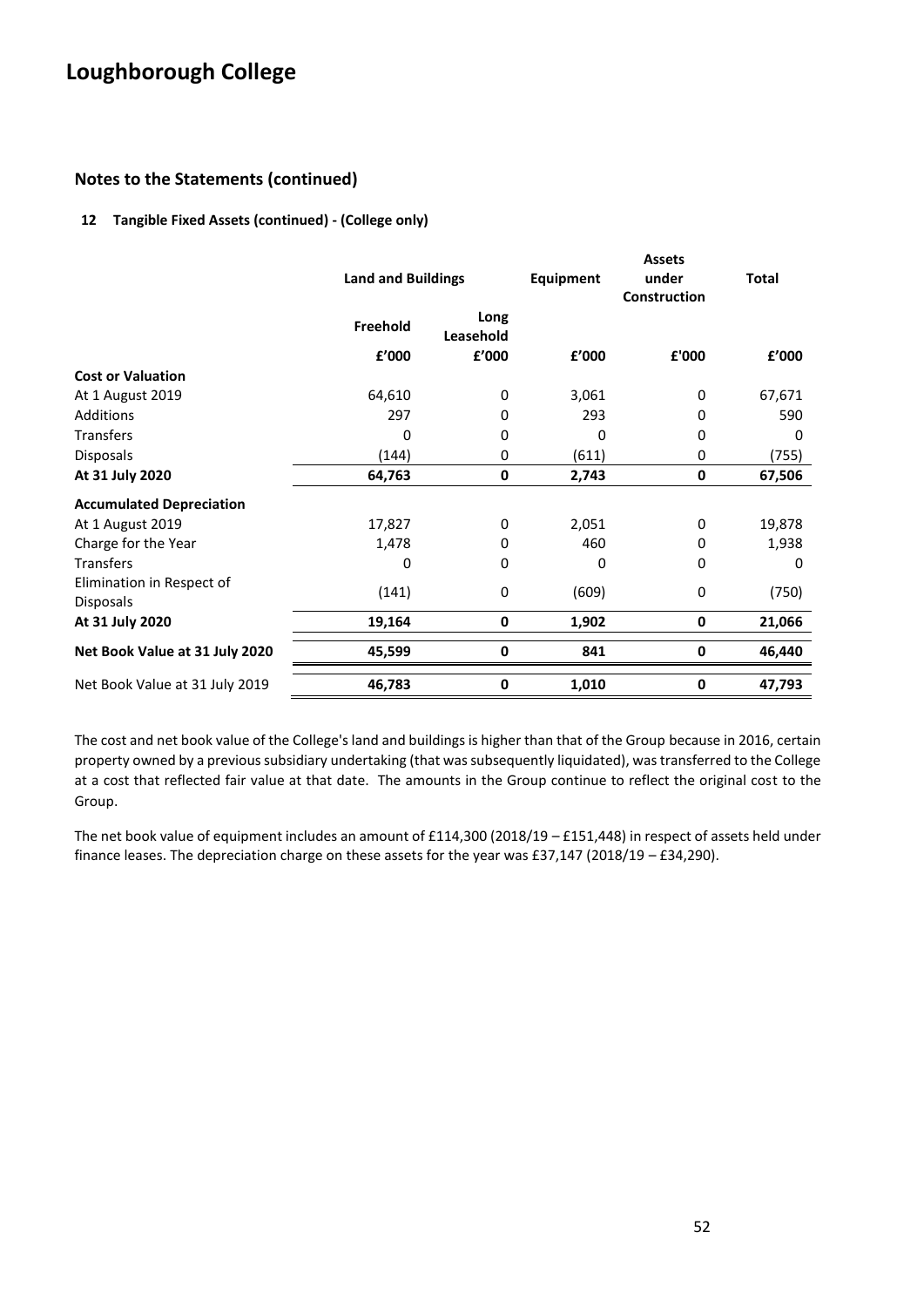### **Notes to the Statements (continued)**

#### **13 Non Current Investments - Group & College**

|                                     | 2020  | 2019  |
|-------------------------------------|-------|-------|
|                                     | f'000 | £'000 |
| Investments in Subsidiary Companies | 0     |       |
| Other Non Current Investments       | 278   | 288   |
| <b>Total</b>                        | 278   | 288   |

The Leicestershire College Limited was set up in 2016/17 and is incorporated in England and Wales. Loughborough College holds 100% of the ordinary share capital. The registered office address is Loughborough College, Radmoor Road, Loughborough, LE11 3BT.

#### **14 Trade and Other Receivables**

|                                      | 2020  | 2020    | 2019  | 2019           |
|--------------------------------------|-------|---------|-------|----------------|
|                                      | Group | College | Group | <b>College</b> |
|                                      | £'000 | f'000   | £'000 | £'000          |
| Amounts Falling Due Within One Year: |       |         |       |                |
| <b>Trade Receivables</b>             | 163   | 163     | 222   | 222            |
| Amounts Owed by Group Undertakings:  |       |         |       |                |
| <b>Subsidiary Undertakings</b>       | 0     | 232     | 0     | 0              |
| Prepayments and Accrued Income       | 772   | 770     | 679   | 679            |
| Amounts Owed by the ESFA             | 0     | 0       | 0     | 0              |
| <b>Total</b>                         | 935   | 1,165   | 901   | 901            |

Amounts owed by group undertakings are trading balances repayable on demand and are non-interest bearing.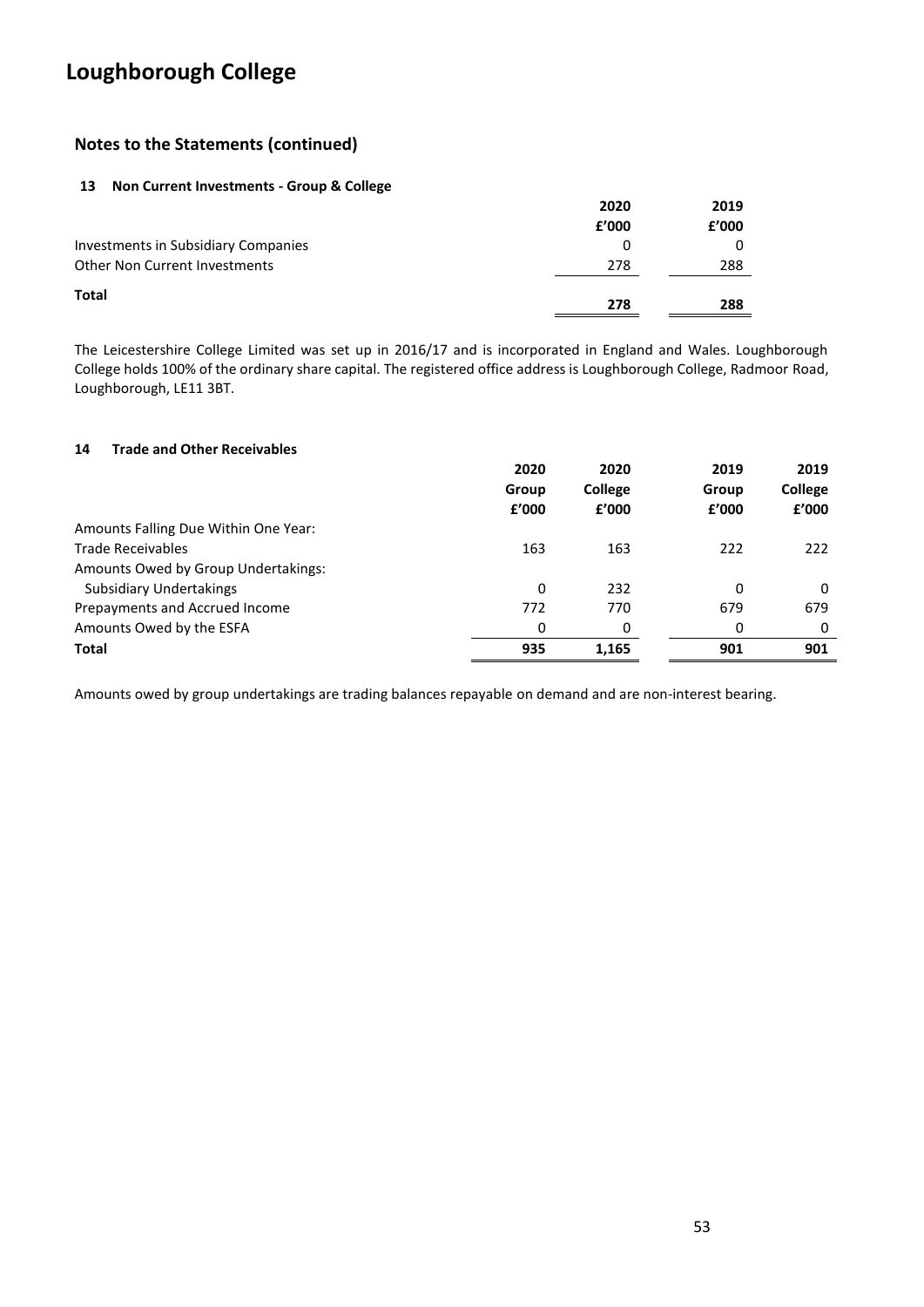### **Notes to the Statements (continued)**

#### **15 Current Investments**

|                            | 31 July | 31 July        | 31 July | 31 July        |
|----------------------------|---------|----------------|---------|----------------|
|                            | 2020    | 2020           | 2019    | 2019           |
|                            | Group   | <b>College</b> | Group   | <b>College</b> |
|                            | £'000   | £'000          | £'000   | £'000          |
| <b>Short Term Deposits</b> | 0       |                | 0       | 0              |
| <b>Total</b>               | 0       | 0              |         | 0              |

Deposits are held with banks operating in the London market and licensed by the Financial Conduct Authority with more than three months maturity at the balance sheet date. The interest rates for these deposits are fixed for the duration of the deposit at time of placement.

#### **16 Creditors - Amounts Falling Due Within One Year**

|                                         | 31 July<br>2020 | 31 July<br>2020 | 31 July<br>2019 | 31 July<br>2019 |
|-----------------------------------------|-----------------|-----------------|-----------------|-----------------|
|                                         | Group           | College         | Group           | College         |
|                                         | £'000           | £'000           | £'000           | £'000           |
| <b>Bank Loans and Overdrafts</b>        | 300             | 300             | 335             | 335             |
| <b>Obligations Under Finance Leases</b> | 31              | 31              | 31              | 31              |
| <b>Trade Payables</b>                   | 481             | 474             | 682             | 681             |
| Amounts Owed to Group Undertakings:     |                 |                 |                 |                 |
| <b>Subsidiary Undertakings</b>          | 0               | 0               | $\Omega$        | 35              |
| Corporation Tax                         | 0               | 0               | O               | 0               |
| Other Taxation and Social Security      | 677             | 647             | 609             | 598             |
| <b>Accruals and Deferred Income</b>     | 2,284           | 2,299           | 2,349           | 2,362           |
| <b>Holiday Accrual</b>                  | 21              | 16              | 33              | 30              |
| Deferred Income - Capital Grants        | 424             | 424             | 422             | 422             |
| Amounts Owed to the ESFA                | 0               | 0               | 0               | 0               |
| Total                                   | 4,218           | 4,192           | 4,460           | 4,493           |

Amounts owed by group undertakings are trading balances repayable on demand and are non-interest bearing.

#### **17 Creditors - Amounts Falling Due After More Than One Year**

|                                         | 31 July<br>2020 | 31 July<br>2020         | 31 July<br>2019 | 31 July<br>2019         |
|-----------------------------------------|-----------------|-------------------------|-----------------|-------------------------|
|                                         | Group<br>£'000  | <b>College</b><br>f'000 | Group<br>£'000  | <b>College</b><br>f'000 |
| <b>Bank Loans</b>                       | 5,625           | 5,625                   | 5,339           | 5,339                   |
| <b>Obligations Under Finance Leases</b> | 62              | 62                      | 93              | 93                      |
| Deferred Income - Capital Grants        | 12,813          | 12,813                  | 13.244          | 13,244                  |
| <b>Total</b>                            | 18,500          | 18,500                  | 18,676          | 18,676                  |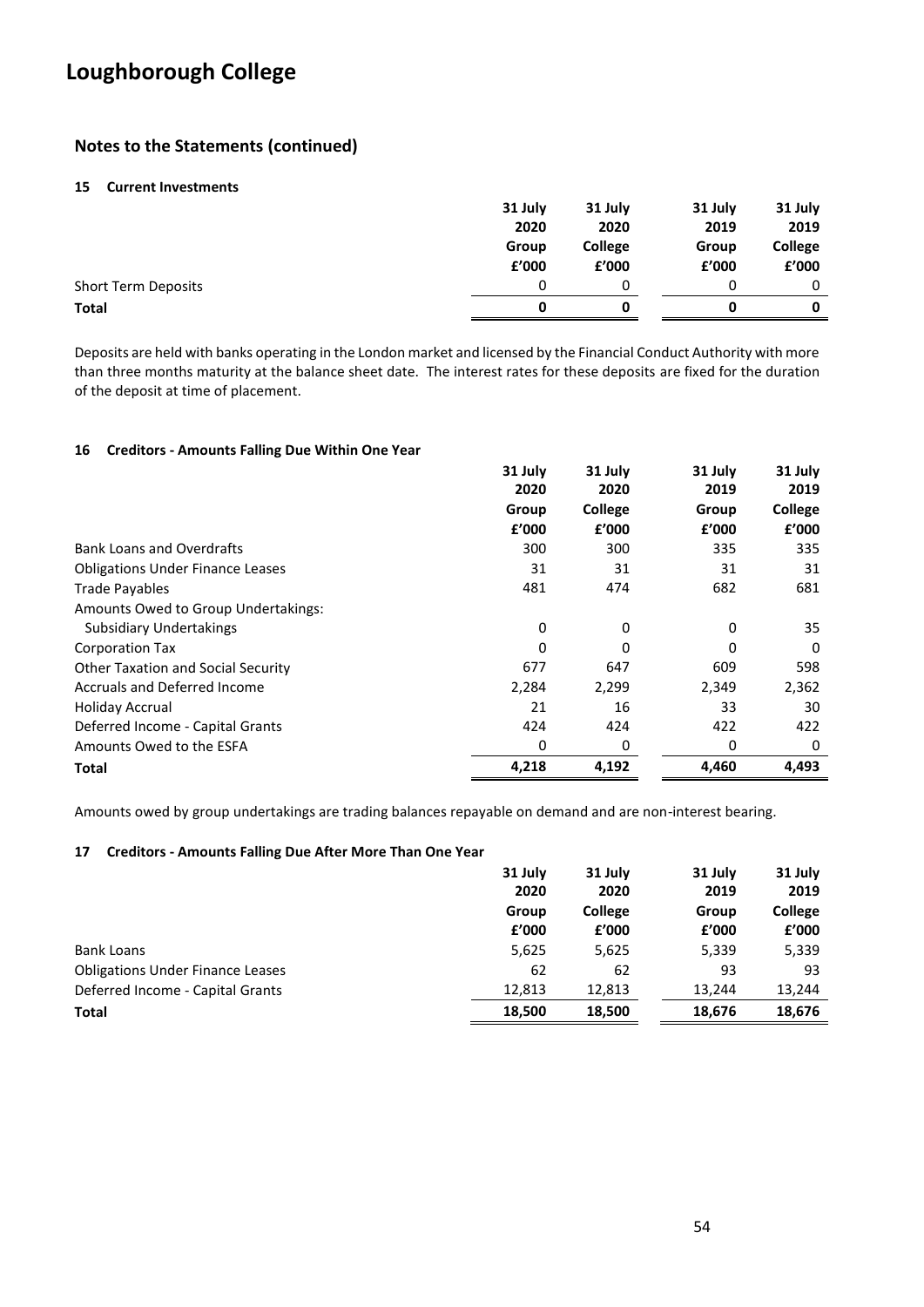### **Notes to the Statements (continued)**

#### **18 Maturity of Debt**

#### **(a) Bank Loans and Overdrafts**

Bank Loans and Overdrafts are Repayable as Follows:

|                            | 31 July | 31 July        | 31 July | 31 July        |
|----------------------------|---------|----------------|---------|----------------|
|                            | 2020    | 2020           | 2019    | 2019           |
|                            | Group   | <b>College</b> | Group   | <b>College</b> |
|                            | f'000   | f'000          | £'000   | £'000          |
| In One Year or Less        | 300     | 300            | 335     | 335            |
| Between One and Two Years  | 300     | 300            | 335     | 335            |
| Between Two and Five Years | 900     | 900            | 1,005   | 1,005          |
| In Five Years or More      | 4,425   | 4,425          | 3,999   | 3,999          |
| <b>Total</b>               | 5,925   | 5,925          | 5,674   | 5,674          |

The current bank loan was used to refinance the indebtness of the previous borrowers. Previously there were 2 loans: Loan 1 was for £1m and repayable over 25 years at 5.62% interest; Loan 2 was for £6m and repayable over 20 years at base +1.65% interest. The previous loans were used to fund capital building replacement and refurbishment projects. The loan is for £6m and repayable over 20 years at 3 month LIBOR + 2.95% interest.

#### **(b) Finance leases**

The net finance lease obligations to which the institution is committed are:

|                            | 31 July | 31 July        | 31 July | 31 July |
|----------------------------|---------|----------------|---------|---------|
|                            | 2020    | 2020           | 2019    | 2019    |
|                            | Group   | <b>College</b> | Group   | College |
|                            | f'000   | f'000          | £'000   | f'000   |
| In One Year or Less        | 31      | 31             | 31      | 31      |
| Between Two and Five Years | 62      | 62             | 93      | 93      |
| In Five Years or More      | 0       | 0              | 0       | 0       |
| <b>Total</b>               | 93      | 93             | 124     | 124     |

Finance lease obligations are secured on the assets to which they relate. The carrying value is £151,000 There are no contingent rents or subleasing arrangements.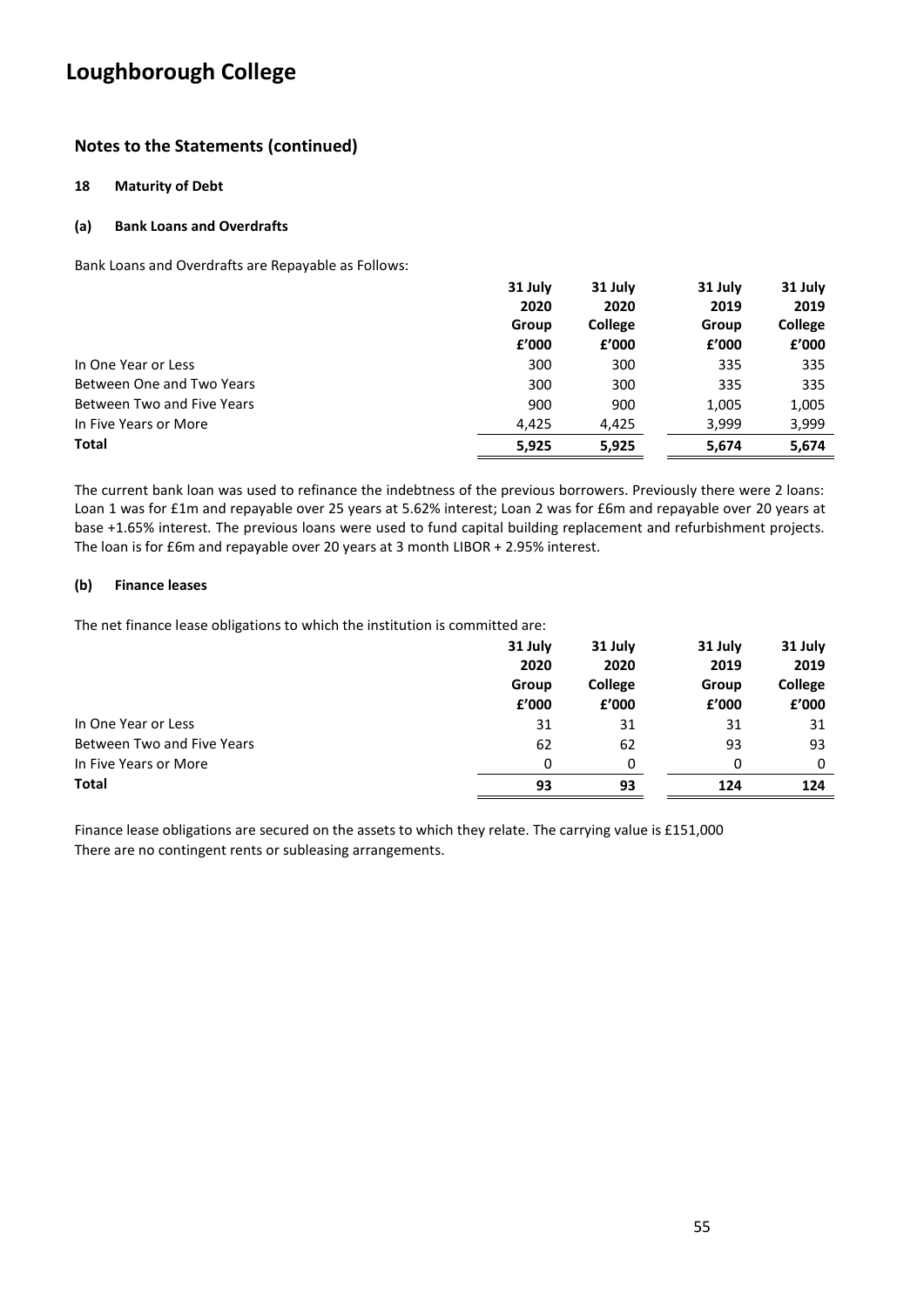### **Notes to the Statements (continued)**

#### **19 Provisions**

|                                                    | <b>Group and College</b>                                                       |                                    |       |              |        |
|----------------------------------------------------|--------------------------------------------------------------------------------|------------------------------------|-------|--------------|--------|
|                                                    | <b>Defined</b><br><b>Benefit</b><br><b>Restructuring</b><br><b>Obligations</b> | <b>Enhanced</b><br><b>Pensions</b> | Other | <b>Total</b> |        |
|                                                    | f'000                                                                          | £'000                              | f'000 | f'000        | f'000  |
| At 1 August 2019                                   | 13,758                                                                         | 0                                  | 511   | 0            | 14,269 |
| Expenditure in the Period                          | 0                                                                              | 0                                  | 8     | 0            | 8      |
| Transferred from Income and Expenditure<br>Account | 9,792                                                                          | 0                                  | 0     | 0            | 9,792  |
| At 31 July 2020                                    | 23,550                                                                         | 0                                  | 519   | 0            | 24,069 |

#### **20 Notes to Cash Flow Statement**

#### **Analysis of Change in Net funds**

|                           | At 1 August | Cash         | Other          | At 31 July |
|---------------------------|-------------|--------------|----------------|------------|
| Group                     | 2019        | <b>Flows</b> | <b>Changes</b> | 2020       |
|                           | £'000       | £'000        | £'000          | £'000      |
| Cash and Cash Equivalents | 3,196       | 569          | 0              | 3,765      |
| Overdrafts                | 0           | 0            | 0              | 0          |
|                           | 3,196       | 569          | 0              | 3,765      |
| <b>Bank Loans</b>         | (5,674)     | (251)        | 0              | (5, 925)   |
| <b>Finance Leases</b>     | (124)       | 31           | 0              | (93)       |
| <b>Net Debt</b>           | (2,602)     | 349          | 0              | (2, 253)   |
| <b>College</b>            | At 1 August | Cash         | <b>Other</b>   | At 31 July |
|                           | 2019        | <b>Flows</b> | <b>Changes</b> | 2020       |
|                           | £'000       | £'000        | £'000          | £'000      |
| Cash and Cash Equivalents | 3,183       | 187          | 0              | 3,372      |
| Overdrafts                | 0           | 0            | 0              | 0          |
|                           | 3,183       | 187          | 0              | 3,372      |
| <b>Bank Loans</b>         | (5,674)     | (251)        | 0              | (5,925)    |
| <b>Finance Leases</b>     | (124)       | 31           | 0              | (93)       |
| <b>Net Debt</b>           | (2,615)     | (33)         | 0              | (2,646)    |

#### **21 Capital Commitments**

|                                       | <b>Group and College</b> |       |
|---------------------------------------|--------------------------|-------|
|                                       | 2019                     | 2019  |
|                                       | £'000                    | £'000 |
| Commitments Contracted for at 31 July |                          |       |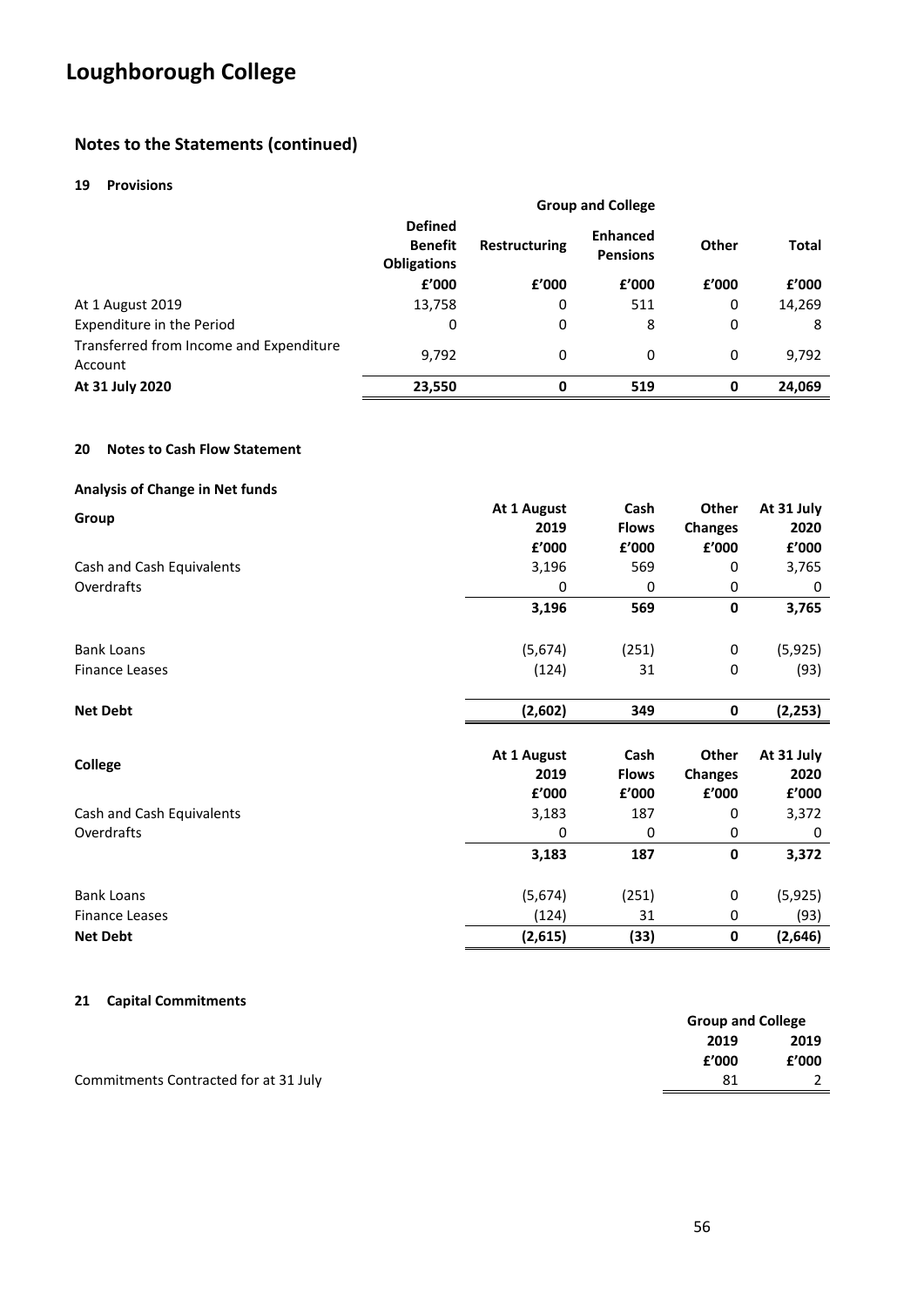### **Notes to the Statements (continued)**

#### **22 Lease Obligations - Group and College**

At 31 July the Group and College had minimum lease payments under non-cancellable operating leases as follows:

|                                                   | 31 July<br>2020 | 31 July<br>2019 |
|---------------------------------------------------|-----------------|-----------------|
|                                                   | £'000           | £'000           |
| <b>Future Minimum Lease Payments Due</b>          |                 |                 |
| <b>Land and Buildings</b>                         |                 |                 |
| Not Later Than One Year                           | 0               | 0               |
| Later Than One Year and Not Later Than Five Years | 0               | 0               |
| Later than Five Years                             | 0               | 0               |
|                                                   | 0               | 0               |
| Other                                             |                 |                 |
| Not Later Than One Year                           | 57              | 66              |
| Later Than One Year and Not Later Than Five Years | 7               | 63              |
| Later than Five Years                             | 0               | 0               |
|                                                   | 63              | 129             |
| <b>Total Lease Payments Due</b>                   | 63              | 129             |

The impact of these lease payments on the Income and Expenditure account was £66,000

#### **23 Contingent Liabilities - Group and College**

There are no events during the reporting period (2019 Nil).

#### **24 Events after the balance sheet date - Group and College**

There are no adjusting/ non-adjusting events after the reporting period.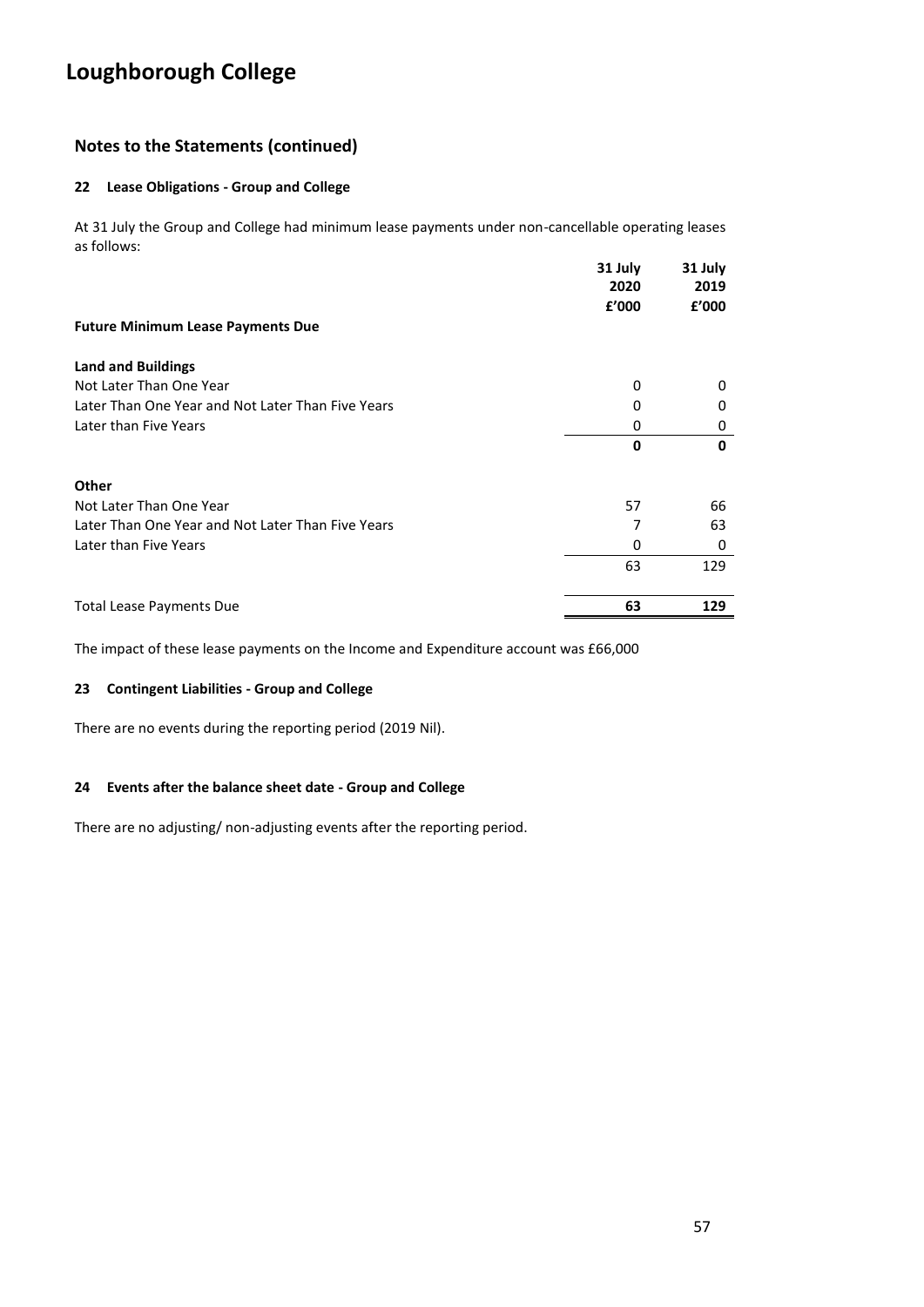### **Notes to the Statements (continued)**

### **25 Defined benefit obligations - Group and College**

| <b>Total Pension Cost for the Year</b>                          |       | Year<br><b>Ended 31</b><br><b>July 2020</b><br>£'000 |       | Year<br>Ended 31<br><b>July 2019</b><br>£'000 |
|-----------------------------------------------------------------|-------|------------------------------------------------------|-------|-----------------------------------------------|
| Teachers' Pension Scheme: Contributions Paid                    |       | 1,698                                                |       | 1,085                                         |
| Scottish Widows Pension Scheme: Contributions Paid              |       | 70                                                   |       | 12                                            |
| Local Government Pension Scheme:                                |       |                                                      |       |                                               |
| <b>Contributions Paid</b>                                       | 1,329 |                                                      | 1,341 |                                               |
| FRS 102 (28) Charge                                             | 1,463 |                                                      | 1,430 |                                               |
| Charge to the Statement of Comprehensive Income                 |       | 2,792                                                |       | 2,771                                         |
| Enhanced Pension Charge to Statement of Comprehensive<br>Income |       | (8)                                                  |       | (25)                                          |
| <b>Total Pension Cost for the Year</b>                          |       | 4,552                                                |       | 3,843                                         |

All items relate to the college other than the Scottish Widows Pension Scheme.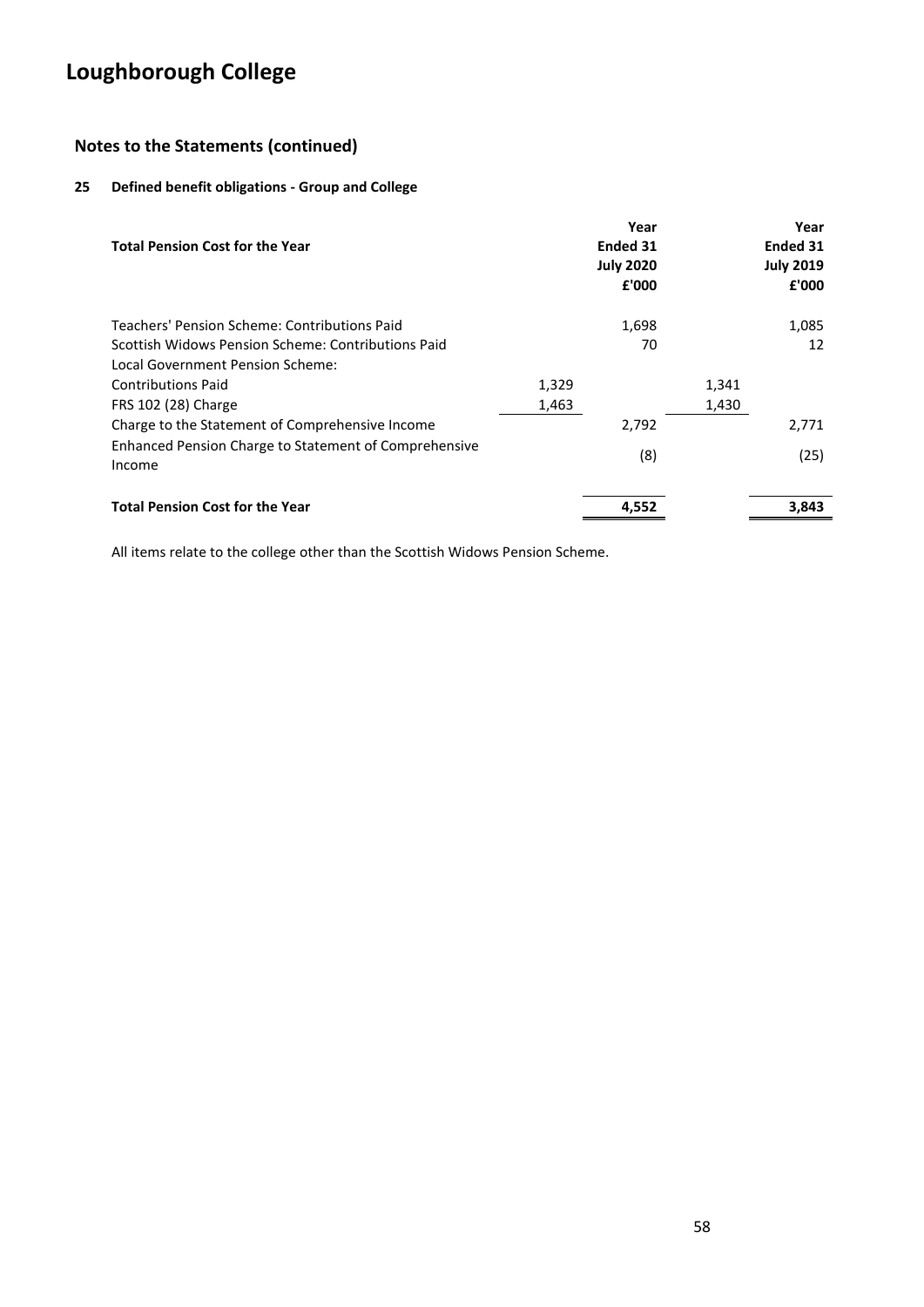### **Notes to the Statements (continued)**

#### **25 Defined Benefit Obligations - Group and College (continued)**

#### *FRS 102 (28)*

Under the definitions set out in FRS 102 (28.11), the TPS is a multi-employer pension scheme. The College is unable to identify its share of the underlying assets and liabilities of the scheme.

Accordingly, the College has taken advantage of the exemption in FRS 102 and has accounted for its contributions to the scheme as if it were a defined-contribution plan. The College has set out above the information available on the plan and the implications for the College in terms of the anticipated contribution rates.

#### **Local Government Pension Scheme**

The LGPS is a funded defined-benefit plan, with the assets held in separate funds administered by Leicestershire County Council. The total contribution made for the year ended 31 July 2020 was £1,722,000, of which employer's contributions totalled £1,329,000 and employees' contributions totalled £393,000.

The agreed contribution rates for future years are 22.0% Y/E 31 March 2020, 22.3% Y/E 31 March 2021 for employers and range from 5.5% to 12.5% for employees, depending on salary.

#### **Principal Actuarial Assumptions**

The following information is based upon a full actuarial valuation of the fund at 31 March 2019 updated to 31 July 2020 by a qualified independent actuary:

|                                      |                 | Year ended      |  |
|--------------------------------------|-----------------|-----------------|--|
|                                      | 31 July<br>2020 | 31 July<br>2019 |  |
| Rate of Increase in Salaries         | 2.60%           | 3.40%           |  |
| <b>Future Pensions Increases</b>     | 2.10%           | 2.40%           |  |
| Discount Rate for Scheme Liabilities | 1.40%           | 2.10%           |  |
| Inflation Assumption (CPI)           | 2.10%           | 2.40%           |  |
| Commutation of Pensions to Lump Sums | 75%             | 75%             |  |

The current mortality assumptions include sufficient allowance for future improvements in mortality rates. The assumed life expectations on retirement age 65 are:

|                       | Year ended      |                 |
|-----------------------|-----------------|-----------------|
|                       | 31 July<br>2020 | 31 July<br>2019 |
|                       | years           | years           |
| <b>Retiring Today</b> |                 |                 |
| Males                 | 21.50           | 21.20           |
| Females               | 23.80           | 23.40           |
| Retiring in 20 Years  |                 |                 |
| Males                 | 22.20           | 22.20           |
| Females               | 25.70           | 24.70           |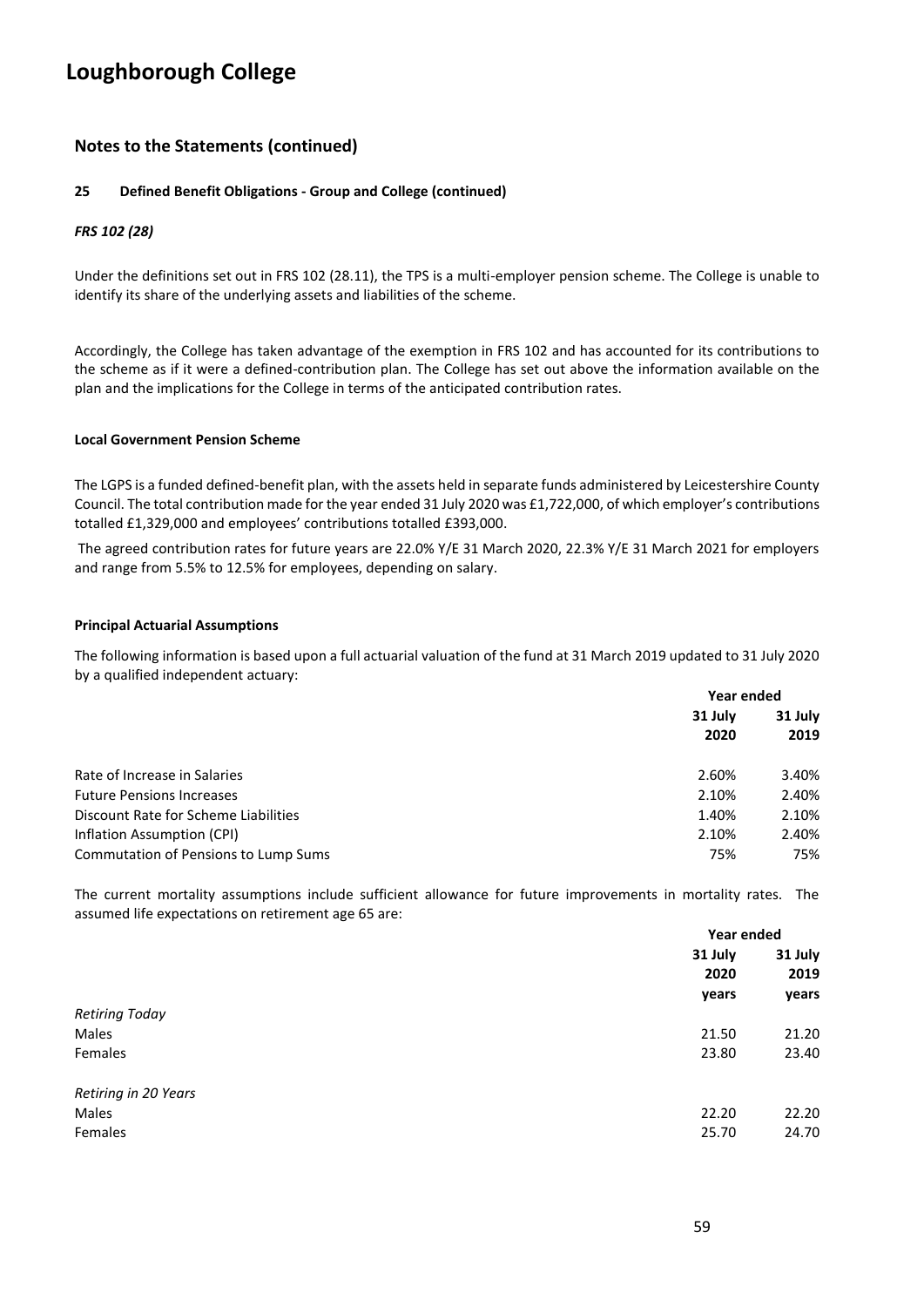### **Notes to the Statements (continued)**

#### **25 Defined Benefit Obligations - Group and College (continued)**

**Local Government Pension Scheme (Continued)**

**The amount included in the balance sheet in respect of the defined benefit pension plan and enhanced pensions benefits is as follows:**

|                                         | 31 July   | 31 July   |
|-----------------------------------------|-----------|-----------|
|                                         | 2020      | 2019      |
|                                         | f'000     | £'000     |
| Fair Value of Plan Assets               | 33.448    | 35,532    |
| Present Value of Plan Liabilities       | (56.998)  | (49, 290) |
| <b>Net Pensions Liability (Note 19)</b> | (23, 550) | (13,758)  |

**Amounts recognised in the Statement of Comprehensive Income in respect of the plan are as follows:**

|                                                                         | 31 July<br>2020 | 31 July<br>2019 |
|-------------------------------------------------------------------------|-----------------|-----------------|
|                                                                         | f'000           | £'000           |
| <b>Amounts Included in Staff Costs</b>                                  |                 |                 |
| <b>Current Service Cost</b>                                             | 2,791           | 2,357           |
| Past Service Cost                                                       | 1               | 414             |
| <b>Total</b>                                                            | 2,792           | 2,771           |
| Amounts Included in Investment Income                                   |                 |                 |
| Net Interest Cost                                                       | 305             | 252             |
|                                                                         | 305             | 252             |
| <b>Amounts Recognised in Other Comprehensive Income</b>                 |                 |                 |
| <b>Return on Pension Plan Assets</b>                                    | (3,763)         | 1,710           |
| <b>Experience Gains Arising on Defined Benefit Obligations</b>          | 1,481           | 0               |
| Changes in Assumptions Underlying the Present Value of Plan Liabilities | (5, 742)        | (5,483)         |
| Amount Recognised in Other Comprehensive Income                         | (8,024)         | (3,773)         |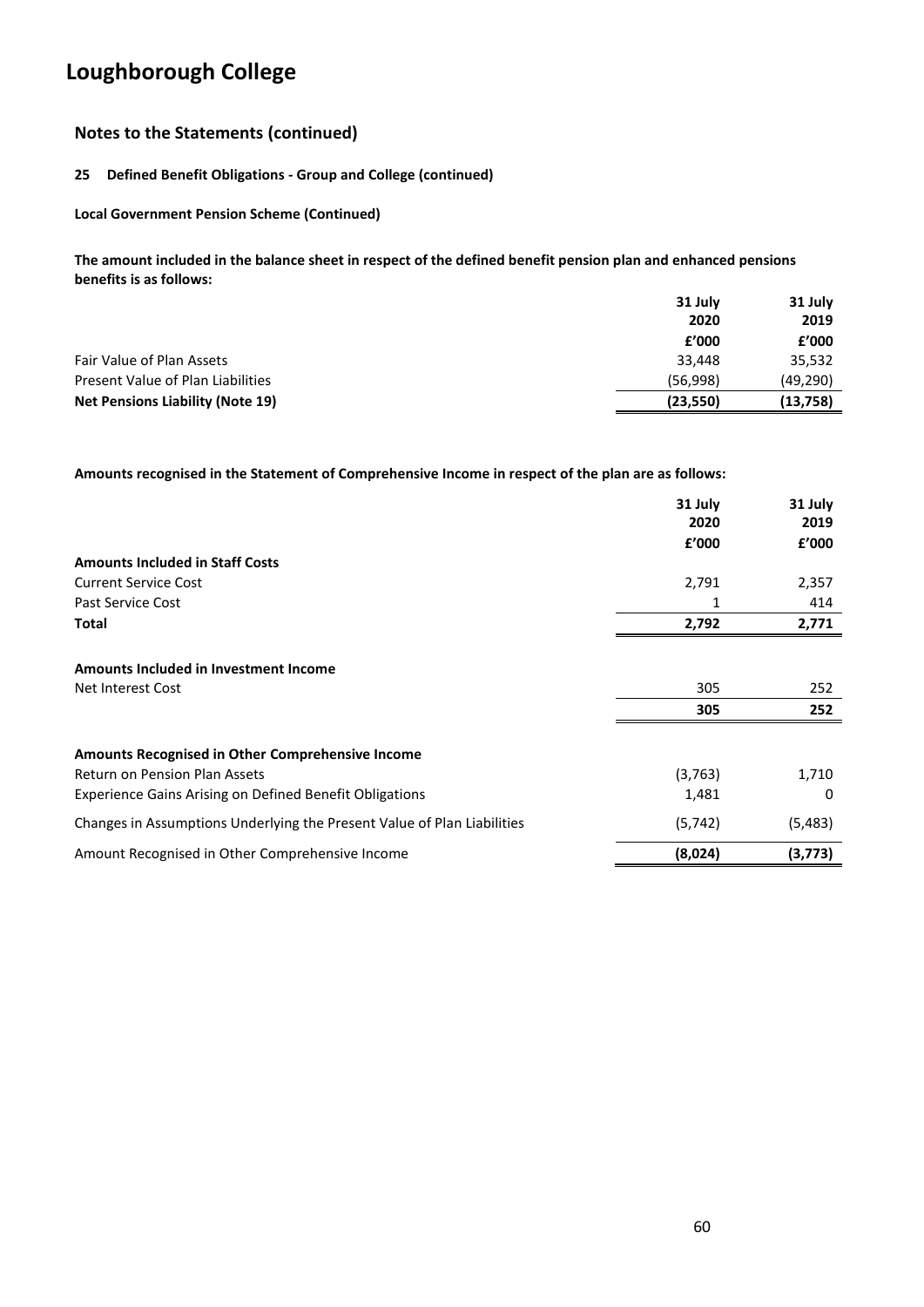### **Notes to the Statements (continued)**

#### **25 Defined Benefit Obligations - Group and College (continued) Local Government Pension Scheme (Continued)**

#### **Movement in Net Defined Benefit Liability During the Year**

|                                          | <b>Year Ended</b> |           |
|------------------------------------------|-------------------|-----------|
|                                          | 31 July           | 31 July   |
|                                          | 2020              | 2019      |
|                                          | £'000             | f'000     |
| Deficit in Scheme at 1 August            | (13, 758)         | (8, 303)  |
| Movement in Year:                        |                   |           |
| <b>Current Service Cost</b>              | (2,791)           | (2, 357)  |
| Past Service Cost                        | (1)               | (414)     |
| Net Interest on the Defined Liability    | (305)             | (252)     |
| <b>Employer Contributions</b>            | 1,329             | 1,341     |
| Actuarial (Loss)/ Gain                   | (8,024)           | (3,773)   |
| Net Defined Benefit Liability at 31 July | (23, 550)         | (13, 758) |
|                                          |                   |           |

#### **Asset and Liability Reconciliation**

|                                                                    | <b>Year Ended</b> |         |
|--------------------------------------------------------------------|-------------------|---------|
|                                                                    | 31 July           | 31 July |
|                                                                    | 2020              | 2019    |
|                                                                    | f'000             | f'000   |
| <b>Changes in the Present Value of Defined Benefit Obligations</b> |                   |         |
| <b>Defined Benefit Obligations at Start of Period</b>              | 49.290            | 40,157  |
| <b>Current Service Cost</b>                                        | 2.791             | 2,357   |
| Past Service Cost                                                  |                   | 414     |
| Interest Cost                                                      | 1,062             | 1,158   |
| Contributions by Scheme Participants                               | 393               | 403     |
| <b>Estimated Benefits Paid</b>                                     | (800)             | (682)   |
| <b>Changes in Financial Assumptions</b>                            | 5,742             | 5,483   |
| <b>Experience Gains on Defined Benefit Obligations</b>             | (1,481)           | 0       |
| <b>Curtailments and Settlements</b>                                | 0                 | 0       |
| Defined Benefit Obligations at End of Period                       | 56,998            | 49,290  |

| <b>Reconciliation of Assets</b>                     |         |        |
|-----------------------------------------------------|---------|--------|
| <b>Fair Value of Plan Assets at Start of Period</b> | 35.532  | 31.854 |
| Interest on Plan Assets                             | 757     | 906    |
| <b>Contributions by Scheme Participants</b>         | 393     | 403    |
| <b>Employer Contributions</b>                       | 1.329   | 1,341  |
| <b>Estimated Benefits Paid</b>                      | (800)   | (682)  |
| Return on Plan Assets                               | (3,763) | 1,710  |
| <b>Fair Value of Plan Assets at End of Period</b>   | 33.448  | 35,532 |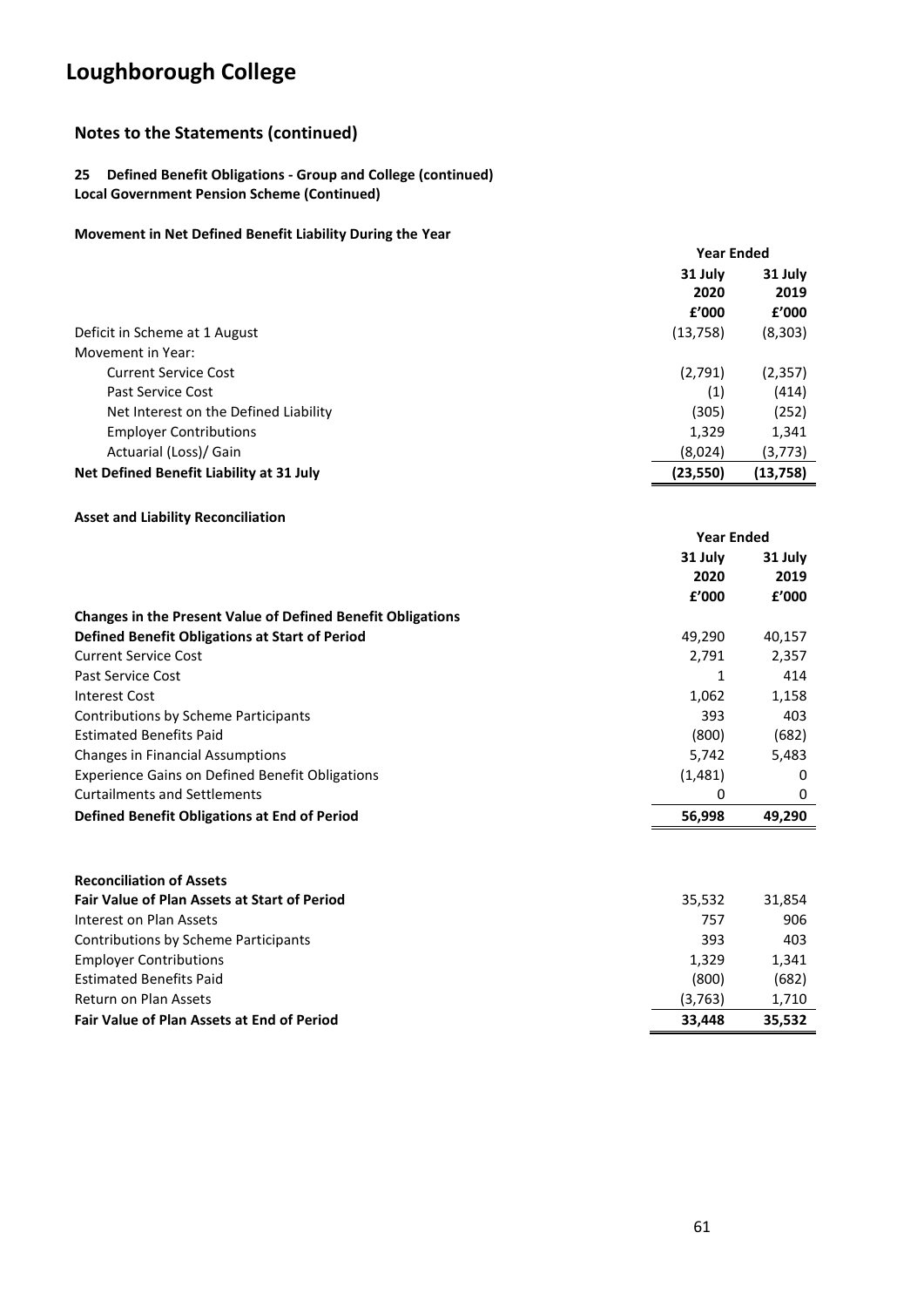### **Notes to the Statements (continued)**

#### **25 Defined Benefit Obligations - Group and College (continued) Local Government Pension Scheme (Continued)**

These financial statements show a past service cost of £1,000 (2019: £414,000) in respect of the McCloud / Sergeant judgement which ruled that the transitional protection for some members of public service schemes implemented when they were reformed constituted age discrimination.

This provision is just under 1% of the total scheme liability as at 31 July 2020. The calculation of adjustment to past service costs, £7 billion, arising from the outcome of the Court of Appeal judgement is based on a number of key assumptions including:

- the form of remedy adopted
- how the remedy will be implemented
- which members will be affected by the remedy
- the earning assumptions
- the withdrawal assumption

The other financial and demographic assumptions adopted to calculate the past service cost are the same as those used to calculate the overall scheme liability. Adopting different assumptions, or making other adjustments to reflect behavioural changes stemming from the judgement, would be expected to change the disclosed past service cost. Similarly, allowing for variations in individual members' future service or salary progression is expected to produce higher costs. The past service cost is particularly sensitive to the difference between assumed long term general pay growth and the CPI. If the long term salary growth assumptions were 0.5% pa lower, then the past service cost disclosed here would be expected to reduce by 50% and conversely a 0.5% pay increase would increase the estimated cost by 65%.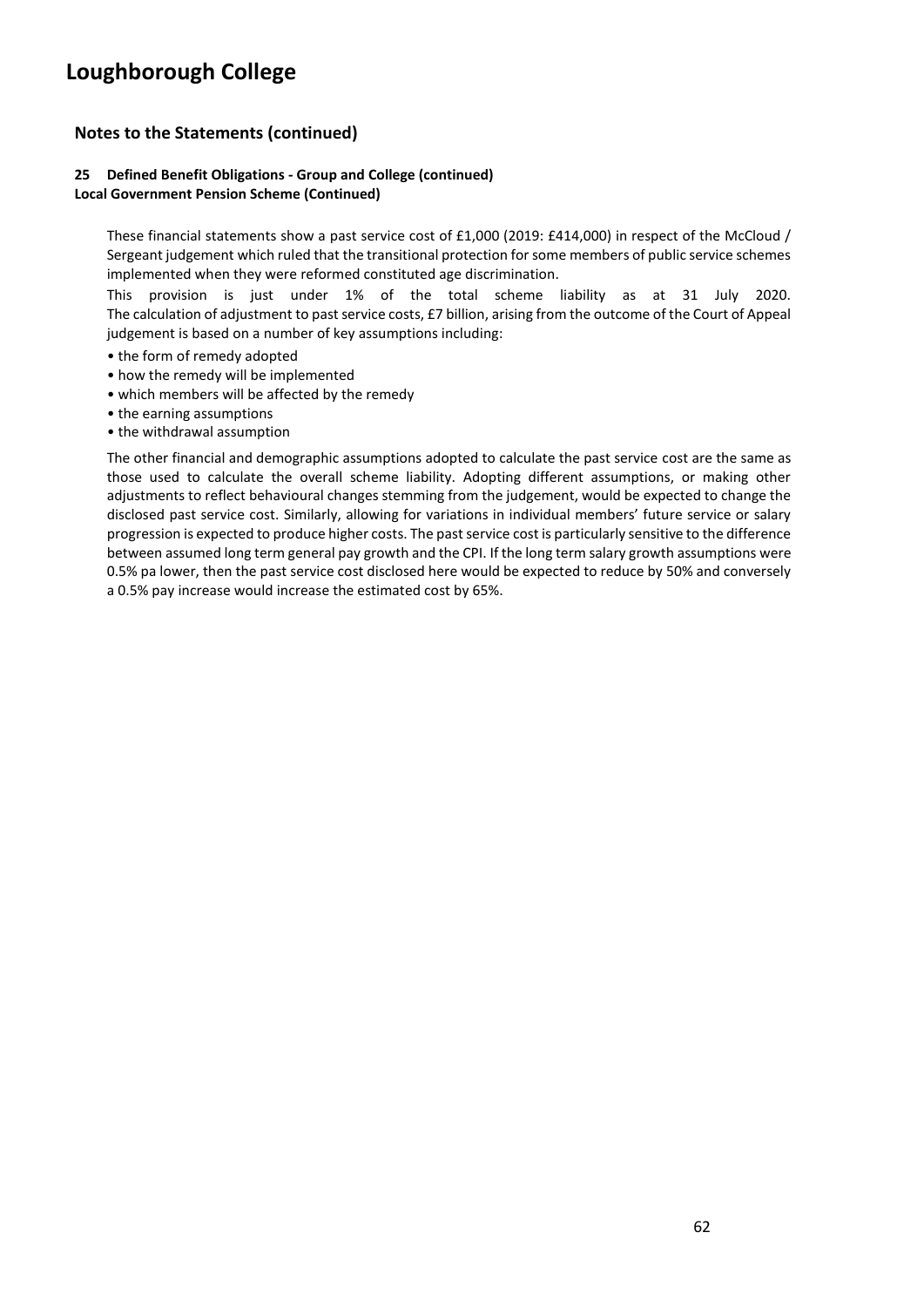#### **Notes to the Statements (continued)**

#### **25 Defined Benefit Obligations - Group only (continued)**

#### **Teachers' Pension Scheme**

The Teachers' Pension Scheme (TPS) is a statutory, contributory, defined benefit scheme, governed by the Teachers' Pension Scheme Regulations 2014. These regulations apply to teachers in schools, colleges and other educational establishments. Membership is automatic for teachers and lecturers at eligible institutions. Teachers and lecturers are able to opt out of the TPS.

The TPS is an unfunded scheme and members contribute on a 'pay as you go' basis – these contributions, along with those made by employers, are credited to the Exchequer under arrangements governed by the above Act. Retirement and other pension benefits are paid by public funds provided by Parliament.

Under the definitions set out in FRS 102 (28.11), the TPS is a multi-employer pension plan. The College is unable to identify its share of the underlying assets and liabilities of the plan. Accordingly, the College has taken advantage of the exemption in FRS 102 and has accounted for its contributions to the scheme as if it were a defined-contribution plan. The College has set out above the information available on the plan and the implications for the College in terms of the anticipated contribution rates.

The valuation of the TPS is carried out in line with regulations made under the Public Service Pension Act 2013. Valuations credit the teachers' pension account with a real rate of return assuming funds are invested in notional investments that produce that real rate of return.

The latest actuarial review of the TPS was carried out as at 31 March 2016. The valuation report was published by the Department for Education (the Department in April 2019. The valuation reported total scheme liabilities (pensions currently in payment and the estimated cost of future benefits) for service to the effective date of £218 billion, and notional assets (estimated future contributions together with the notional investments held at the valuation date) of £196 billion giving a notional past service deficit of £22 billion.

As a result of the valuation, new employer contribution rates were set at 23.68% of pensionable pay from September 2019 onwards (compared to 16.48% during 2018/9. DfE has agreed to pay a teacher pension employer contribution grant to cover the additional costs during the 2019-20 academic year.

The next valuation result is due to be implemented from 1 April 2023.

A full copy of the valuation report and supporting documentation can be found on the Teachers' Pension Scheme website.

The pension costs paid to TPS in the year amounted to £1,698,000 (2019: £1,085,000).

#### **Subsidiary Pension Scheme**

The company operates a defined contribution pension scheme. The assets of the scheme are held separately from those of the company in an independently administered fund. The pensions cost charge represents contributions payable by the company to the existing scheme.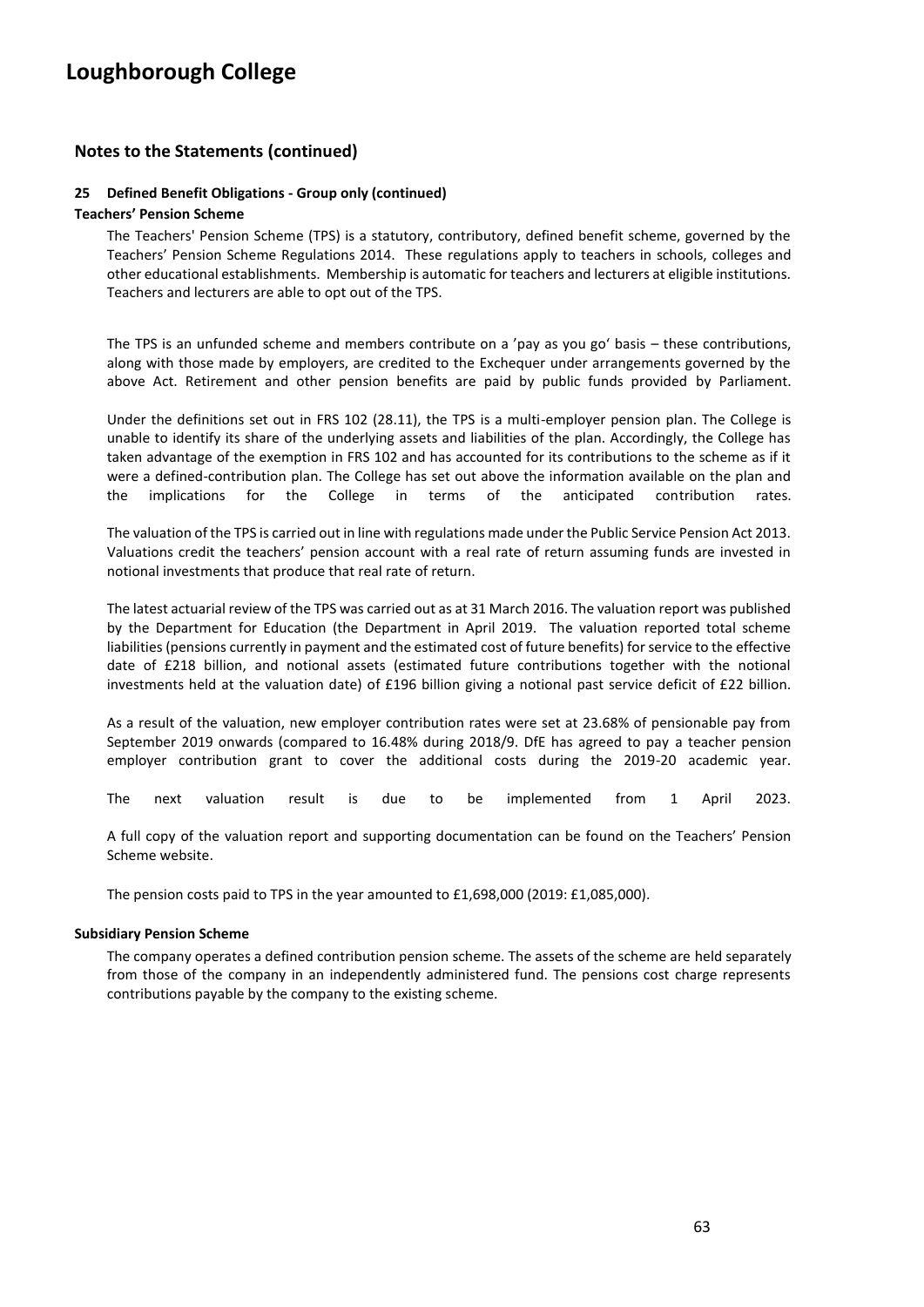### **Notes to the Statements (continued)**

#### **26 Related Party Transactions - Group only**

Owing to the nature of the College's operations and the composition of the board of governors being drawn from local public and private sector organisations, it is inevitable that transactions will take place with organisations in which a member of the board of governors may have an interest. All transactions involving such organisations are conducted at arm's length and in accordance with the College's financial regulations and normal procurement procedures.

The total expenses paid to or on behalf of the Governors during the year was £1,135; 2 governors (2019: £2,913; 3 governors). This represents travel and subsistence expenses and other out of pocket expenses incurred in attending Governor meetings and charity events in their official capacity.

No governors received any remuneration or waived payments from the College during 2019/20 (£0 for 2018/19). The Chair of the corporation was entitled to £10,000 renumeration for undertaking the role but decided to waive her entitlement to the monies. This money is now earmarked to support governor development activities.

Loughborough College wholly owns The Leicestershire College Limited and the principal activity of the company is the provision of support services to Loughborough College.

#### **Company**

Other than the transactions disclosed in the Group note above, the Company's other related party transactions were with its wholly owned subsidiary.

#### **27 Amounts Disbursed as Agent - Group and College**

#### **Learner Support Funds**

|                                                                      | Year ended |         |
|----------------------------------------------------------------------|------------|---------|
|                                                                      | 31 July    | 31 July |
|                                                                      | 2020       | 2019    |
|                                                                      | f'000      | £'000   |
| Funding Body Grants - Bursary Support                                | 689        | 686     |
| Funding Body Grants - Discretionary Learner Support                  | 0          | 0       |
| Funding Body Grants - Residential Bursaries                          | 0          | 0       |
| <b>Other Funding Body Grants</b>                                     | 0          | 0       |
| Interest Earned                                                      | 0          | 0       |
|                                                                      | 689        | 686     |
| Disbursed to Students                                                | (707)      | (660)   |
| <b>Administration Costs</b>                                          | (31)       | (31)    |
| Balance (Overspent)/ Underspent as at 31 July, Included in Creditors | (48)       | (5)     |

Funding body grants are available solely for students. In the majority of instances, the College only acts as a paying agent. In these circumstances, the grants and related disbursements are therefore excluded from the Statement of Comprehensive Income.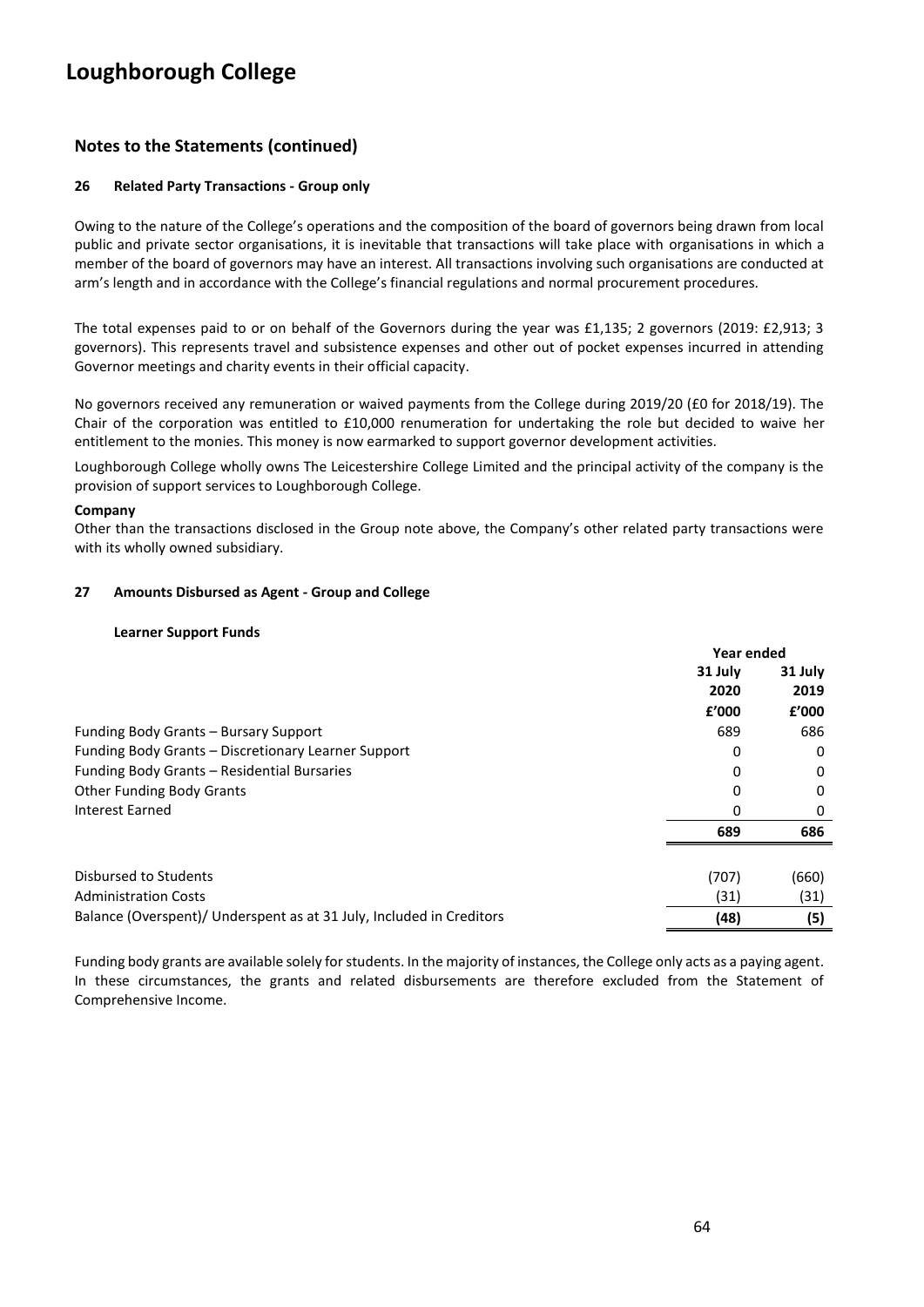# mal

| <b>Issuer</b> | Loughborough College                                      |
|---------------|-----------------------------------------------------------|
|               | <b>Document generated</b> Fri, 11 Dec 2020 14:36:53 +0000 |
|               | Document fingerprint 09ab2822a590996850238e9b4f3293b8     |

#### **Parties involved with this document**

| <b>Document processed</b>       | <b>Party + Fingerprint</b>                              |
|---------------------------------|---------------------------------------------------------|
| Mon, 14 Dec 2020 20:09:51 +0000 | Jo Maher - Signer (385ebdf8db61e969633580a1a400f6ef)    |
| Mon, 14 Dec 2020 22:20:27 +0000 | Wendy Coy - Signer (e26efcdb55370efa83bb8f5128aa3a75)   |
| Wed, 13 Jan 2021 10:36:55 +0000 | Paul Oxtoby - Signer (343b0300d96b4b77899875ce02297d88) |

### **Audit history log**

#### **Date Action**

Wed, 13 Jan 2021 10:36:55 +0000 The envelope has been signed by all parties. (82.13.11.5) Wed, 13 Jan 2021 10:36:55 +0000 Paul Oxtoby signed the envelope. (82.13.11.5) Wed, 13 Jan 2021 10:34:49 +0000 Paul Oxtoby viewed the envelope. (82.13.11.5) Wed, 13 Jan 2021 09:43:07 +0000 Document emailed to paul.oxtoby@rsmuk.com (18.134.142.81) Wed, 13 Jan 2021 09:42:02 +0000 Sent Paul Oxtoby a reminder to sign the envelope. (3.8.173.210) Wed, 13 Jan 2021 09:42:02 +0000 The active signer will be automatically reminded. (3.8.173.210) Tue, 12 Jan 2021 11:33:03 +0000 Paul Oxtoby viewed the envelope. (82.13.11.5) Tue, 12 Jan 2021 09:42:06 +0000 Document emailed to paul.oxtoby@rsmuk.com (35.176.190.39) Tue, 12 Jan 2021 09:42:01 +0000 Sent Paul Oxtoby a reminder to sign the envelope. (3.8.173.210) Tue, 12 Jan 2021 09:42:01 +0000 The active signer will be automatically reminded. (3.8.173.210) Tue, 12 Jan 2021 08:24:14 +0000 Paul Oxtoby viewed the envelope. (82.13.11.5) Tue, 12 Jan 2021 08:23:18 +0000 Paul Oxtoby viewed the envelope. (82.13.11.5) Mon, 11 Jan 2021 09:32:06 +0000 Document emailed to paul.oxtoby@rsmuk.com (35.179.94.145) Mon, 11 Jan 2021 09:32:06 +0000 Sent Paul Oxtoby a reminder to sign the document. (212.219.246.2) Mon, 11 Jan 2021 09:14:40 +0000 Document emailed to paul.oxtoby@rsmuk.com (18.132.71.38) Mon, 11 Jan 2021 09:14:01 +0000 Sent Paul Oxtoby a reminder to sign the envelope. (3.8.173.210) Mon, 11 Jan 2021 09:14:01 +0000 The active signer will be automatically reminded. (3.8.173.210) Sun, 10 Jan 2021 09:14:30 +0000 Document emailed to paul.oxtoby@rsmuk.com (35.178.157.224) Sun, 10 Jan 2021 09:14:02 +0000 Sent Paul Oxtoby a reminder to sign the envelope. (3.8.173.210) Sun, 10 Jan 2021 09:14:02 +0000 The active signer will be automatically reminded. (3.8.173.210)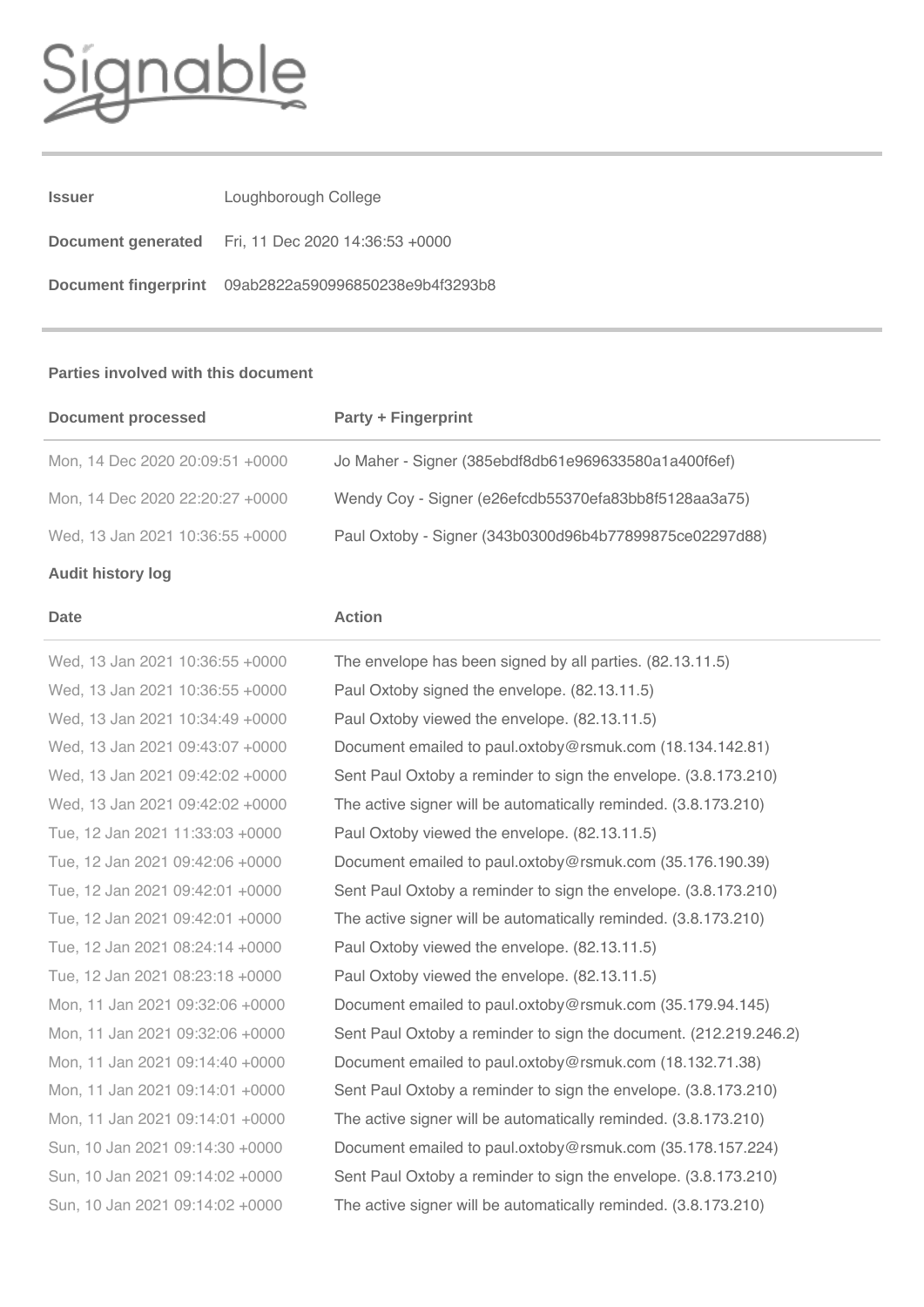Sat, 09 Jan 2021 09:14:34 +0000 Document emailed to paul.oxtoby@rsmuk.com (35.178.66.51) Sat, 09 Jan 2021 09:14:01 +0000 Sent Paul Oxtoby a reminder to sign the envelope. (3.8.173.210) Sat, 09 Jan 2021 09:14:01 +0000 The active signer will be automatically reminded. (3.8.173.210) Fri, 08 Jan 2021 09:14:42 +0000 Document emailed to paul.oxtoby@rsmuk.com (18.132.59.153) Fri, 08 Jan 2021 09:14:01 +0000 Sent Paul Oxtoby a reminder to sign the envelope. (3.8.173.210) Fri, 08 Jan 2021 09:14:01 +0000 The active signer will be automatically reminded. (3.8.173.210) Thu, 07 Jan 2021 09:14:41 +0000 Document emailed to paul.oxtoby@rsmuk.com (18.133.157.210) Thu, 07 Jan 2021 09:14:01 +0000 Sent Paul Oxtoby a reminder to sign the envelope. (3.8.173.210) Thu, 07 Jan 2021 09:14:01 +0000 The active signer will be automatically reminded. (3.8.173.210) Wed, 06 Jan 2021 09:14:39 +0000 Document emailed to paul.oxtoby@rsmuk.com (18.132.202.57) Wed, 06 Jan 2021 09:14:01 +0000 Sent Paul Oxtoby a reminder to sign the envelope. (3.8.173.210) Wed, 06 Jan 2021 09:14:01 +0000 The active signer will be automatically reminded. (3.8.173.210) Tue, 05 Jan 2021 09:14:34 +0000 Document emailed to paul.oxtoby@rsmuk.com (18.132.73.136) Tue, 05 Jan 2021 09:14:01 +0000 Sent Paul Oxtoby a reminder to sign the envelope. (3.8.173.210) Tue, 05 Jan 2021 09:14:01 +0000 The active signer will be automatically reminded. (3.8.173.210) Mon, 04 Jan 2021 09:14:34 +0000 Document emailed to paul.oxtoby@rsmuk.com (3.8.202.126) Mon, 04 Jan 2021 09:14:01 +0000 Sent Paul Oxtoby a reminder to sign the envelope. (3.8.173.210) Mon, 04 Jan 2021 09:14:01 +0000 The active signer will be automatically reminded. (3.8.173.210) Sun, 03 Jan 2021 09:14:36 +0000 Document emailed to paul.oxtoby@rsmuk.com (35.178.116.126) Sun, 03 Jan 2021 09:14:01 +0000 Sent Paul Oxtoby a reminder to sign the envelope. (3.8.173.210) Sun, 03 Jan 2021 09:14:01 +0000 The active signer will be automatically reminded. (3.8.173.210) Sat, 02 Jan 2021 09:14:33 +0000 Document emailed to paul.oxtoby@rsmuk.com (3.8.23.217) Sat, 02 Jan 2021 09:14:01 +0000 Sent Paul Oxtoby a reminder to sign the envelope. (3.8.173.210) Sat, 02 Jan 2021 09:14:01 +0000 The active signer will be automatically reminded. (3.8.173.210) Fri, 01 Jan 2021 09:14:36 +0000 Document emailed to paul.oxtoby@rsmuk.com (52.56.122.69) Fri, 01 Jan 2021 09:14:01 +0000 Sent Paul Oxtoby a reminder to sign the envelope. (3.8.173.210) Fri, 01 Jan 2021 09:14:01 +0000 The active signer will be automatically reminded. (3.8.173.210) Thu, 31 Dec 2020 09:14:43 +0000 Document emailed to paul.oxtoby@rsmuk.com (35.178.168.204) Thu, 31 Dec 2020 09:14:01 +0000 Sent Paul Oxtoby a reminder to sign the envelope. (3.8.173.210) Thu, 31 Dec 2020 09:14:01 +0000 The active signer will be automatically reminded. (3.8.173.210) Wed, 30 Dec 2020 09:14:43 +0000 Document emailed to paul.oxtoby@rsmuk.com (18.130.160.235) Wed, 30 Dec 2020 09:14:01 +0000 Sent Paul Oxtoby a reminder to sign the envelope. (3.8.173.210) Wed, 30 Dec 2020 09:14:01 +0000 The active signer will be automatically reminded. (3.8.173.210) Tue, 29 Dec 2020 09:14:41 +0000 Document emailed to paul.oxtoby@rsmuk.com (18.133.142.17) Tue, 29 Dec 2020 09:14:01 +0000 Sent Paul Oxtoby a reminder to sign the envelope. (3.8.173.210) Tue, 29 Dec 2020 09:14:01 +0000 The active signer will be automatically reminded. (3.8.173.210) Mon, 28 Dec 2020 09:14:44 +0000 Document emailed to paul.oxtoby@rsmuk.com (35.179.95.195) Mon, 28 Dec 2020 09:14:01 +0000 Sent Paul Oxtoby a reminder to sign the envelope. (3.8.173.210) Mon, 28 Dec 2020 09:14:01 +0000 The active signer will be automatically reminded. (3.8.173.210) Sun, 27 Dec 2020 09:14:41 +0000 Document emailed to paul.oxtoby@rsmuk.com (18.130.224.97)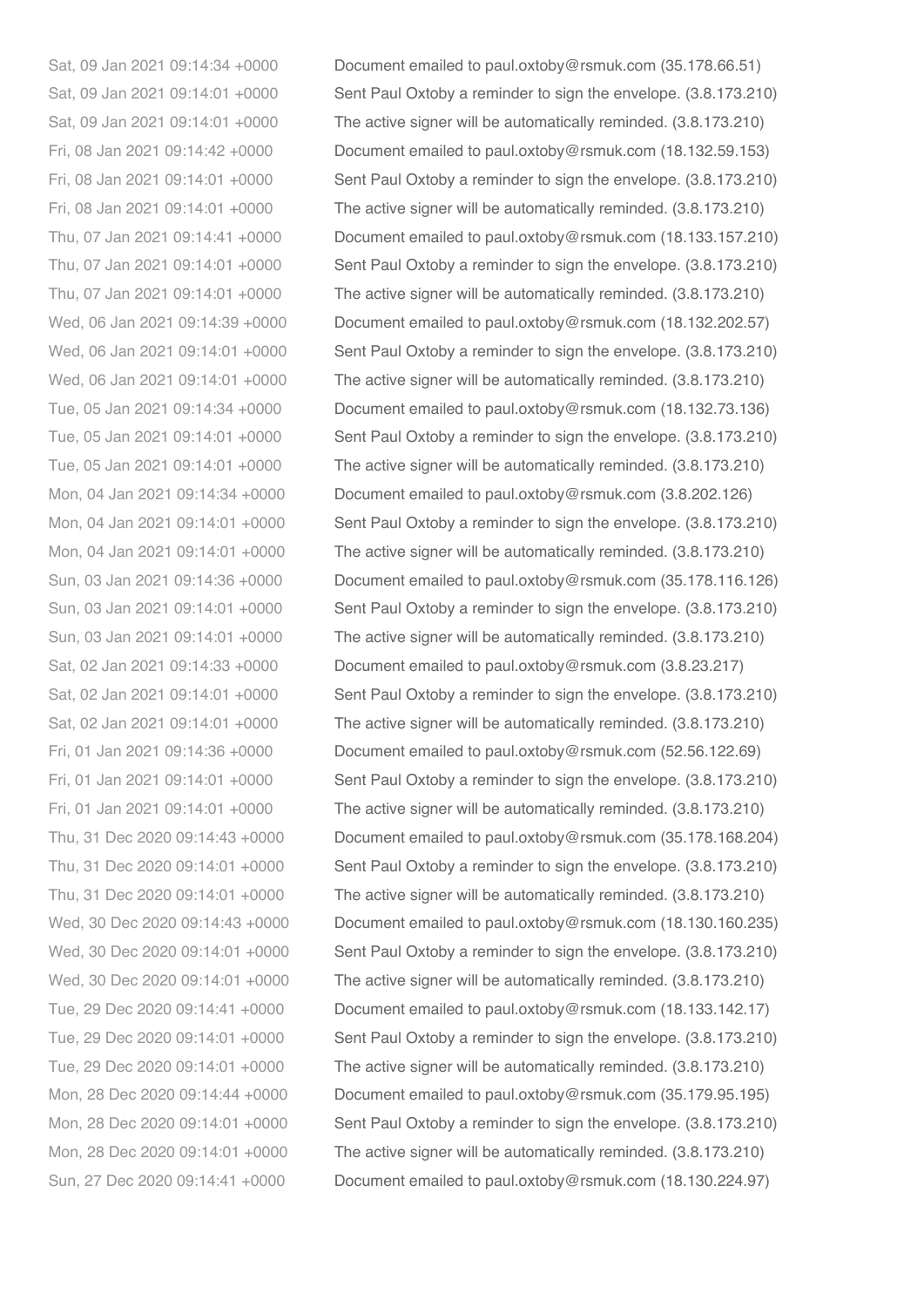Sun, 27 Dec 2020 09:14:01 +0000 Sent Paul Oxtoby a reminder to sign the envelope. (3.8.173.210) Sun, 27 Dec 2020 09:14:01 +0000 The active signer will be automatically reminded. (3.8.173.210) Sat, 26 Dec 2020 09:14:42 +0000 Document emailed to paul.oxtoby@rsmuk.com (18.134.134.255) Sat, 26 Dec 2020 09:14:01 +0000 Sent Paul Oxtoby a reminder to sign the envelope. (3.8.173.210) Sat, 26 Dec 2020 09:14:01 +0000 The active signer will be automatically reminded. (3.8.173.210) Fri, 25 Dec 2020 09:14:51 +0000 Document emailed to paul.oxtoby@rsmuk.com (35.178.14.191) Fri, 25 Dec 2020 09:14:01 +0000 Sent Paul Oxtoby a reminder to sign the envelope. (3.8.173.210) Fri, 25 Dec 2020 09:14:01 +0000 The active signer will be automatically reminded. (3.8.173.210) Thu, 24 Dec 2020 09:14:48 +0000 Document emailed to paul.oxtoby@rsmuk.com (18.132.247.156) Thu, 24 Dec 2020 09:14:01 +0000 Sent Paul Oxtoby a reminder to sign the envelope. (3.8.173.210) Thu, 24 Dec 2020 09:14:01 +0000 The active signer will be automatically reminded. (3.8.173.210) Wed, 23 Dec 2020 09:14:43 +0000 Document emailed to paul.oxtoby@rsmuk.com (3.8.186.237) Wed, 23 Dec 2020 09:14:01 +0000 Sent Paul Oxtoby a reminder to sign the envelope. (3.8.173.210) Wed, 23 Dec 2020 09:14:01 +0000 The active signer will be automatically reminded. (3.8.173.210) Tue, 22 Dec 2020 09:14:49 +0000 Document emailed to paul.oxtoby@rsmuk.com (3.8.91.17) Tue, 22 Dec 2020 09:14:01 +0000 Sent Paul Oxtoby a reminder to sign the envelope. (3.8.173.210) Tue, 22 Dec 2020 09:14:01 +0000 The active signer will be automatically reminded. (3.8.173.210) Mon, 21 Dec 2020 09:14:58 +0000 Document emailed to paul.oxtoby@rsmuk.com (35.179.88.96) Mon, 21 Dec 2020 09:14:01 +0000 Sent Paul Oxtoby a reminder to sign the envelope. (3.8.173.210) Mon, 21 Dec 2020 09:14:01 +0000 The active signer will be automatically reminded. (3.8.173.210) Sun, 20 Dec 2020 09:14:51 +0000 Document emailed to paul.oxtoby@rsmuk.com (3.8.85.180) Sun, 20 Dec 2020 09:14:02 +0000 Sent Paul Oxtoby a reminder to sign the envelope. (3.8.173.210) Sun, 20 Dec 2020 09:14:02 +0000 The active signer will be automatically reminded. (3.8.173.210) Sat, 19 Dec 2020 09:14:44 +0000 Document emailed to paul.oxtoby@rsmuk.com (3.8.96.226) Sat, 19 Dec 2020 09:14:01 +0000 Sent Paul Oxtoby a reminder to sign the envelope. (3.8.173.210) Sat, 19 Dec 2020 09:14:01 +0000 The active signer will be automatically reminded. (3.8.173.210) Fri, 18 Dec 2020 09:14:57 +0000 Document emailed to paul.oxtoby@rsmuk.com (18.134.142.253) Fri, 18 Dec 2020 09:14:01 +0000 Sent Paul Oxtoby a reminder to sign the envelope. (3.8.173.210) Fri, 18 Dec 2020 09:14:01 +0000 The active signer will be automatically reminded. (3.8.173.210) Thu, 17 Dec 2020 09:14:08 +0000 Document emailed to paul.oxtoby@rsmuk.com (3.10.234.41) Thu, 17 Dec 2020 09:14:02 +0000 Sent Paul Oxtoby a reminder to sign the envelope. (3.8.173.210) Thu, 17 Dec 2020 09:14:02 +0000 The active signer will be automatically reminded. (3.8.173.210) Wed, 16 Dec 2020 09:11:28 +0000 Document emailed to paul.oxtoby@rsmuk.com (18.132.193.95) Wed, 16 Dec 2020 09:11:28 +0000 Sent Paul Oxtoby a reminder to sign the document. (212.219.246.2) Tue, 15 Dec 2020 12:03:20 +0000 Automatic reminders for this envelope have been set to occur every 1 days (212.219.246.2)

Tue, 15 Dec 2020 12:01:40 +0000 Document emailed to paul.oxtoby@rsmuk.com (18.130.244.251) Tue, 15 Dec 2020 12:01:40 +0000 Sent Paul Oxtoby a reminder to sign the document. (212.219.246.2) Tue, 15 Dec 2020 08:55:38 +0000 Jo Maher opened the document email. (86.144.172.59) Tue, 15 Dec 2020 08:55:38 +0000 Jo Maher opened the document email. (3.251.96.87)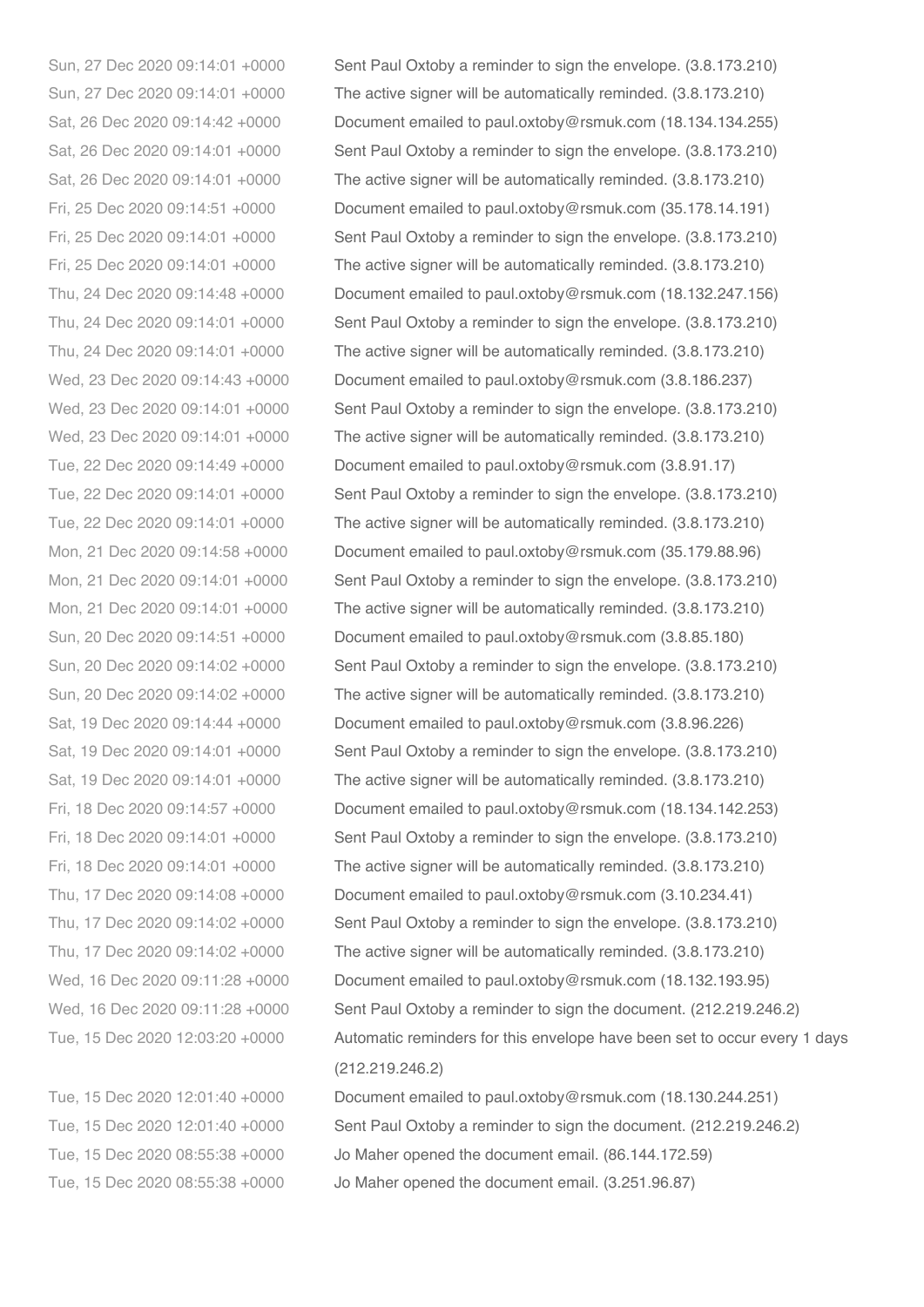Tue, 15 Dec 2020 08:28:47 +0000 Jo Maher opened the document email. (95.148.19.67) Tue, 15 Dec 2020 08:28:47 +0000 Jo Maher opened the document email. (34.253.232.21) Mon, 14 Dec 2020 22:20:28 +0000 Document emailed to paul.oxtoby@rsmuk.com (52.56.72.46) Mon, 14 Dec 2020 22:20:27 +0000 Sent the envelope to Paul Oxtoby (paul.oxtoby@rsmuk.com) for signing. (86.157.235.190) Mon, 14 Dec 2020 22:20:27 +0000 Wendy Coy signed the envelope. (86.157.235.190) Mon, 14 Dec 2020 22:18:37 +0000 Wendy Coy viewed the envelope. (86.157.235.190) Mon, 14 Dec 2020 22:18:35 +0000 Wendy Coy opened the document email. (86.157.235.190) Mon, 14 Dec 2020 22:18:35 +0000 Wendy Coy opened the document email. (54.216.83.164) Mon, 14 Dec 2020 20:10:03 +0000 Jo Maher opened the document email. (212.219.246.2) Mon, 14 Dec 2020 20:10:03 +0000 Jo Maher opened the document email. (34.253.232.21) Mon, 14 Dec 2020 20:09:54 +0000 Wendy Coy viewed the envelope. (18.133.136.96) Mon, 14 Dec 2020 20:09:52 +0000 Document emailed to wendy.coy@loucoll.ac.uk (18.134.140.3) Mon, 14 Dec 2020 20:09:51 +0000 Sent the envelope to Wendy Coy (wendy.coy@loucoll.ac.uk) for signing. (212.219.246.2) Mon, 14 Dec 2020 20:09:51 +0000 Jo Maher signed the envelope. (212.219.246.2) Mon, 14 Dec 2020 20:07:52 +0000 Jo Maher viewed the envelope. (212.219.246.2) Mon, 14 Dec 2020 20:07:46 +0000 Jo Maher opened the document email. (212.219.246.2) Mon, 14 Dec 2020 20:07:46 +0000 Jo Maher opened the document email. (3.250.149.186) Mon, 14 Dec 2020 20:07:37 +0000 Jo Maher opened the document email. (95.148.19.67) Mon, 14 Dec 2020 20:07:37 +0000 Jo Maher opened the document email. (54.216.83.164) Mon, 14 Dec 2020 20:07:36 +0000 Jo Maher opened the document email. (95.148.19.67) Mon, 14 Dec 2020 20:07:36 +0000 Jo Maher opened the document email. (3.250.149.186) Mon, 14 Dec 2020 20:07:34 +0000 Jo Maher opened the document email. (95.148.19.67) Mon, 14 Dec 2020 20:07:34 +0000 Jo Maher opened the document email. (34.244.88.56) Mon, 14 Dec 2020 20:07:33 +0000 Jo Maher opened the document email. (95.148.19.67) Mon, 14 Dec 2020 20:07:33 +0000 Jo Maher opened the document email. (54.216.83.164) Mon, 14 Dec 2020 20:07:29 +0000 Jo Maher opened the document email. (95.148.19.67) Mon, 14 Dec 2020 20:07:28 +0000 Jo Maher opened the document email. (3.250.149.186) Fri, 11 Dec 2020 14:57:34 +0000 Jo Maher viewed the envelope. (18.133.136.171) Fri, 11 Dec 2020 14:57:31 +0000 Document emailed to Beth.chinn@loucoll.ac.uk (18.130.248.102) Fri, 11 Dec 2020 14:57:31 +0000 Sent the envelope to Jo Maher (Beth.chinn@loucoll.ac.uk) for signing. (51.19.119.137) Fri, 11 Dec 2020 14:38:35 +0000 Paul Oxtoby has been assigned to this envelope (51.19.119.137) Fri, 11 Dec 2020 14:38:35 +0000 Wendy Coy has been assigned to this envelope (51.19.119.137) Fri, 11 Dec 2020 14:38:35 +0000 Jo Maher has been assigned to this envelope (51.19.119.137)

Fri, 11 Dec 2020 14:37:36 +0000 Document generated with fingerprint ec1026c8a1b604c07fe8abfebf180a15

(51.19.119.137)

Fri, 11 Dec 2020 14:37:33 +0000 Document generated with fingerprint

dec78a7248eae85a74acf912a5938d18 (51.19.119.137)